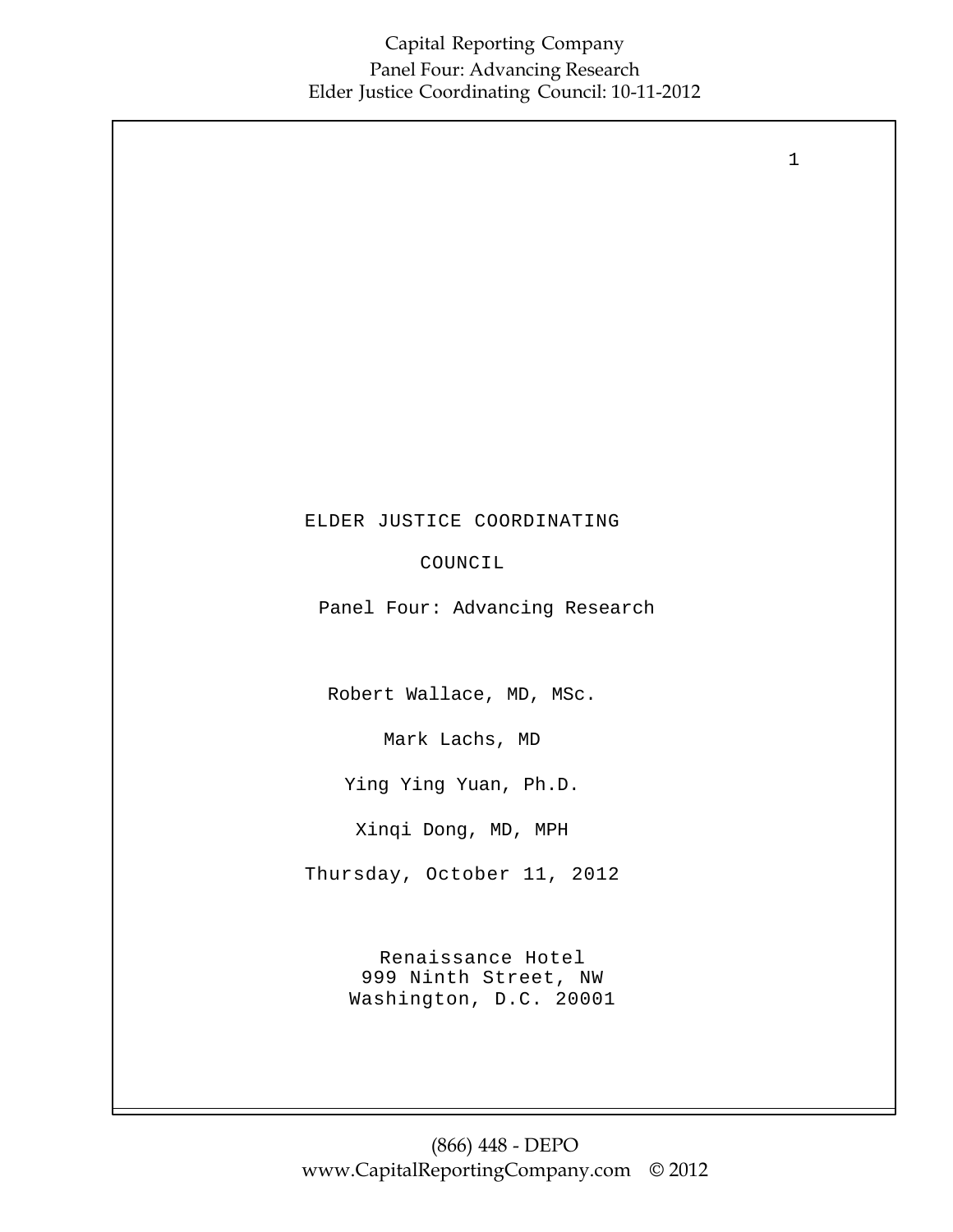|                 |                                                         | 225 |
|-----------------|---------------------------------------------------------|-----|
| $\mathbf 1$     |                                                         |     |
| 2               |                                                         |     |
| 3               | Speakers Panel: Advancing Research                      |     |
| 4               | MS. GREENLEE: So welcome to the last panel.             |     |
| 5               | It's very good to have you here. Thank all of you for   |     |
| 6               | sticking around.                                        |     |
| 7               | One of the hard things in putting together              |     |
| 8               | the day is that all of these issues are equally         |     |
| 9               | important, and so I appreciate you staying around as we |     |
| 10              | talk about "Advancing Research." As you can tell, the   |     |
| 11              | more we know, the better, and we need to hear more from |     |
| 12 <sub>1</sub> | the medical and research side.                          |     |
| 13              | So let me introduce our last four speakers              |     |
| 14              | and thank them for being with us.                       |     |
| 15              | Robert Wallace, M.D., is the Director of the            |     |
| 16              | Center on Aging, the Department of Epidemiology,        |     |
| 17              | University of Iowa.                                     |     |
| 18              | Next to him is Mark Lachs, Doctor, M.D.,                |     |
| 19              | Director of the Center for Aging Research and Clinical  |     |
| 20              | Care, Weill Cornell Medical College, which I think is   |     |
| 21              | in New York, not Ithaca.                                |     |
| 22              | DR. LACHS: Correct.                                     |     |
|                 |                                                         |     |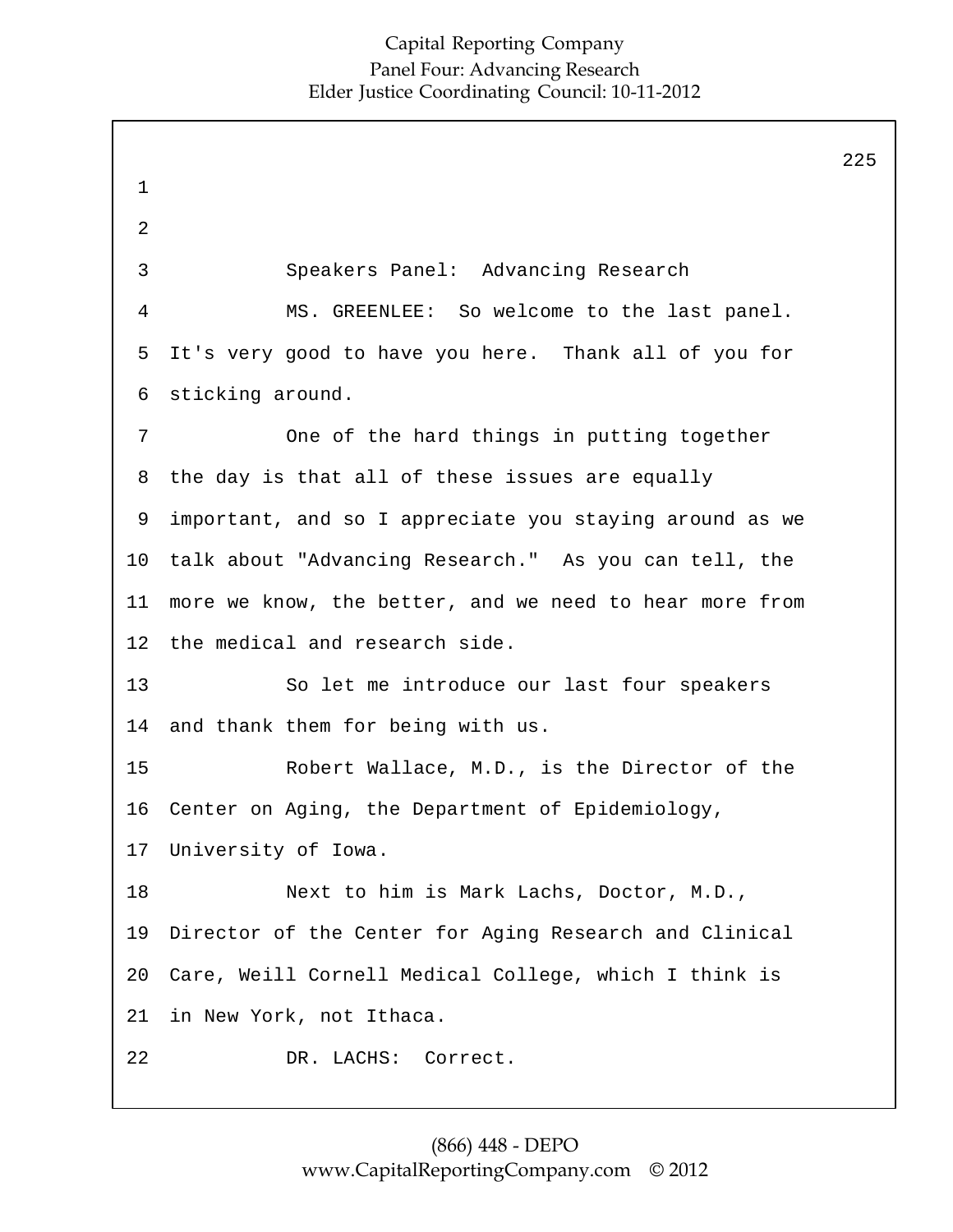1 2 3 4 5 6 7 8 9 10 11 12 13 14 15 16 17 18 19 20 21 22 MS. GREENLEE: Yes. I passed my Cornell quiz. (Laughter.) MS. GREENLEE: Ying-Ying Yuan, Ph.D., is at Walter R. McDonald Associates, Inc. Xinqi Dong, who is MPH, M.D., is the Director of the Rush Institute for Health Aging, Rush University Medical Center, which is in Chicago. So, esteemed panel, let me turn it over to Dr. Wallace and have you kick us off and we'll learn some more and have some Q&A with the group. DR. WALLACE: Thank you very much. I'm delighted to be here. And thank you all for hearing us out. I'm a medical epidemiologist, and so this will be a little different than what you've heard, but not too different. MS. GREENLEE: That's okay because if you said the same thing, we really wouldn't want you up here. We want you to say something new. (Laughter.) DR. WALLACE: So my assignment was to make 226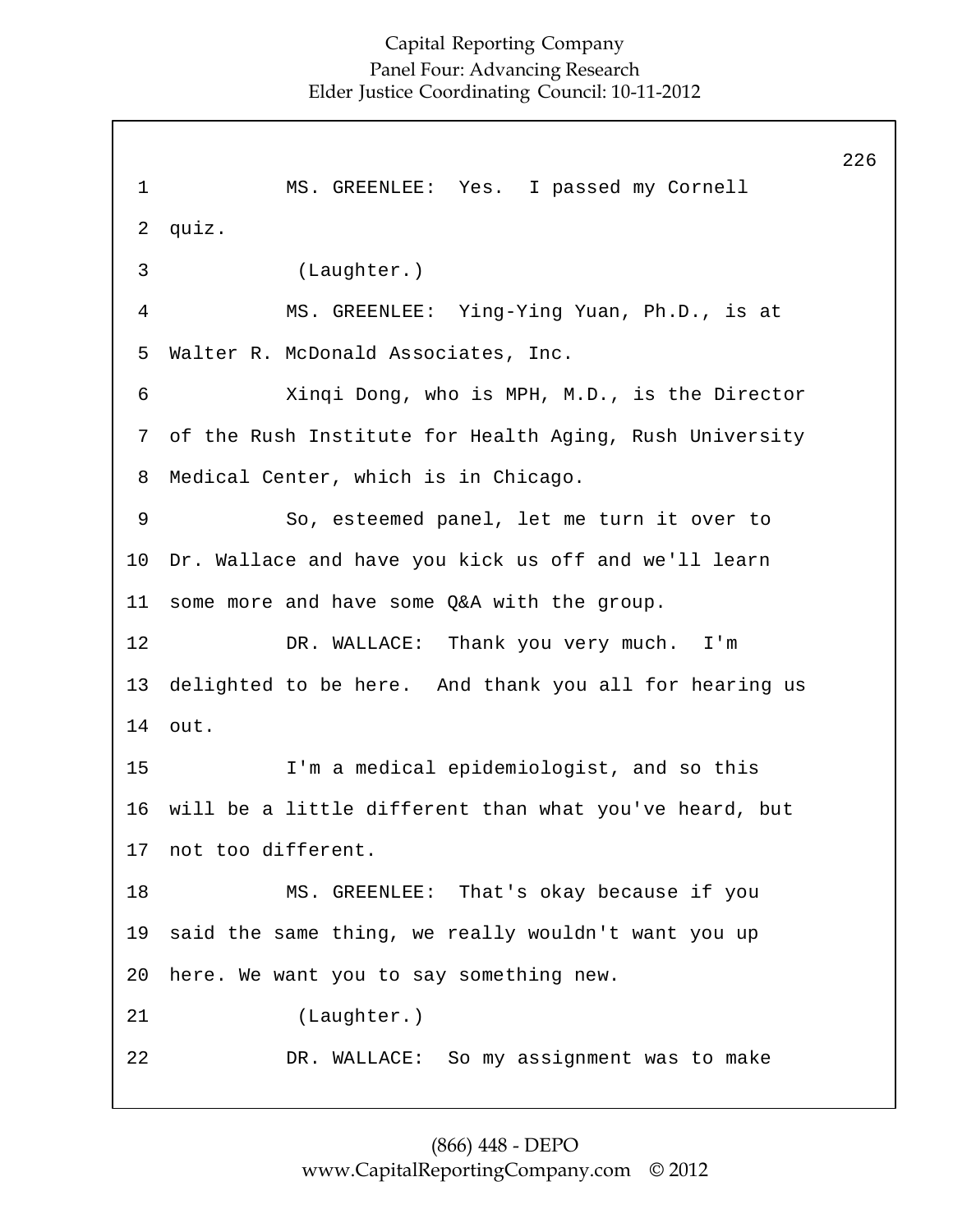| 1              | suggestions for scientific directions for the federal    |
|----------------|----------------------------------------------------------|
| 2              | government. That's really daunting, and I understand     |
| 3              | that, and I'll be gentle.                                |
| $\overline{4}$ | I want to start by enunciating a few                     |
| 5              | principles. First, what we know about existing           |
| 6              | research on elder mistreatment and policy intervention   |
| 7              | should be catalogued; we should write it down, we        |
| 8              | should know what we know and know what we don't know.    |
| 9              | And until we do that, we can't really progress. That's   |
| 10             | the grunt work of science, and it is not glamorous, but  |
| 11             | it really needs to be done.                              |
|                |                                                          |
| 12             | The second general principle is that targeted            |
| 13             | research themes are needed here. I spend most of my      |
| 14             | time doing research funded by the National Institutes    |
| 15             | of Health, where they're looking for the great ideas     |
| 16             | and they don't give too much direction. But I think      |
| 17             | we really know what the problems are. You've heard them  |
| 18             | today, and we need targeted research on specific areas.  |
| 19             | I think, as others have said, there are a                |
| 20             | number of things that the federal government can do      |
| 21             | beside spending money on research. Everyone has pled for |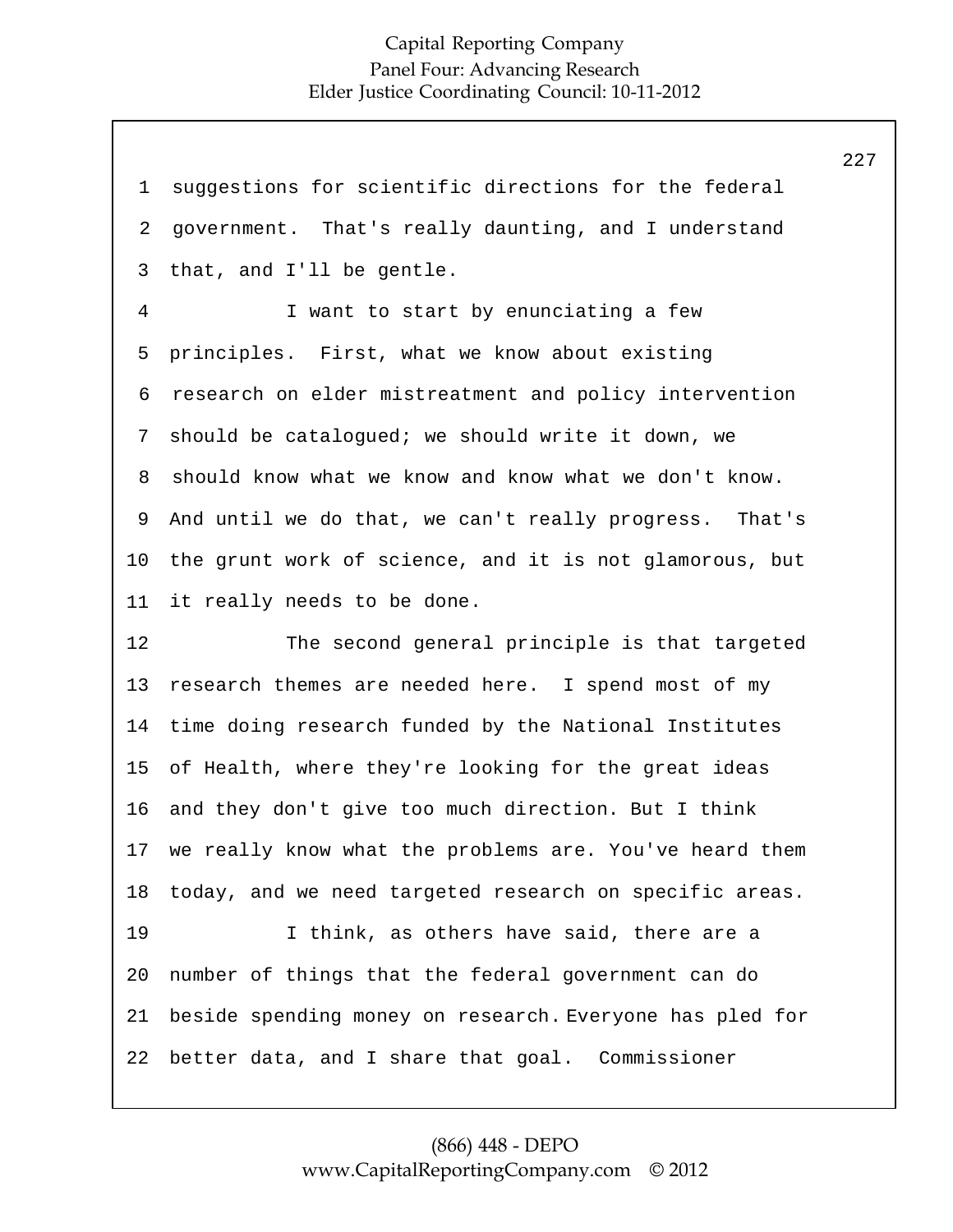| 1  | Astrue said that starting off, and I think that's       |
|----|---------------------------------------------------------|
| 2  | very, very important. These data could include          |
| 3  | justice, social and environmental programs, housing,    |
| 4  | urban design, informative clinical information, and so  |
| 5  | There is just a lot of information in the<br>on.        |
| 6  | possession of the federal government that under the     |
| 7  | right circumstances needs to be shared.                 |
| 8  | Secondly, I think that the government can               |
| 9  | promote the interaction between the public sector and   |
| 10 | the financial industry, and that's been pled several    |
| 11 | times today, and I'm in complete agreement with that.   |
| 12 | Finally, I think federal agencies                       |
|    |                                                         |
| 13 | should evaluate their own elder mistreatment-related    |
| 14 | policies, that they should retain some of their funds   |
| 15 | and perform a thorough evaluation of what they're       |
| 16 | doing and whether it works. In medicine,                |
| 17 | we call that evidence-based practice,                   |
| 18 | and I think that should be true of policies             |
| 19 | as well. And so I wouldn't send out 60 million inserts  |
| 20 | in Social Security checks to have people remember that  |
| 21 | it's a problem until you know what the side effects are |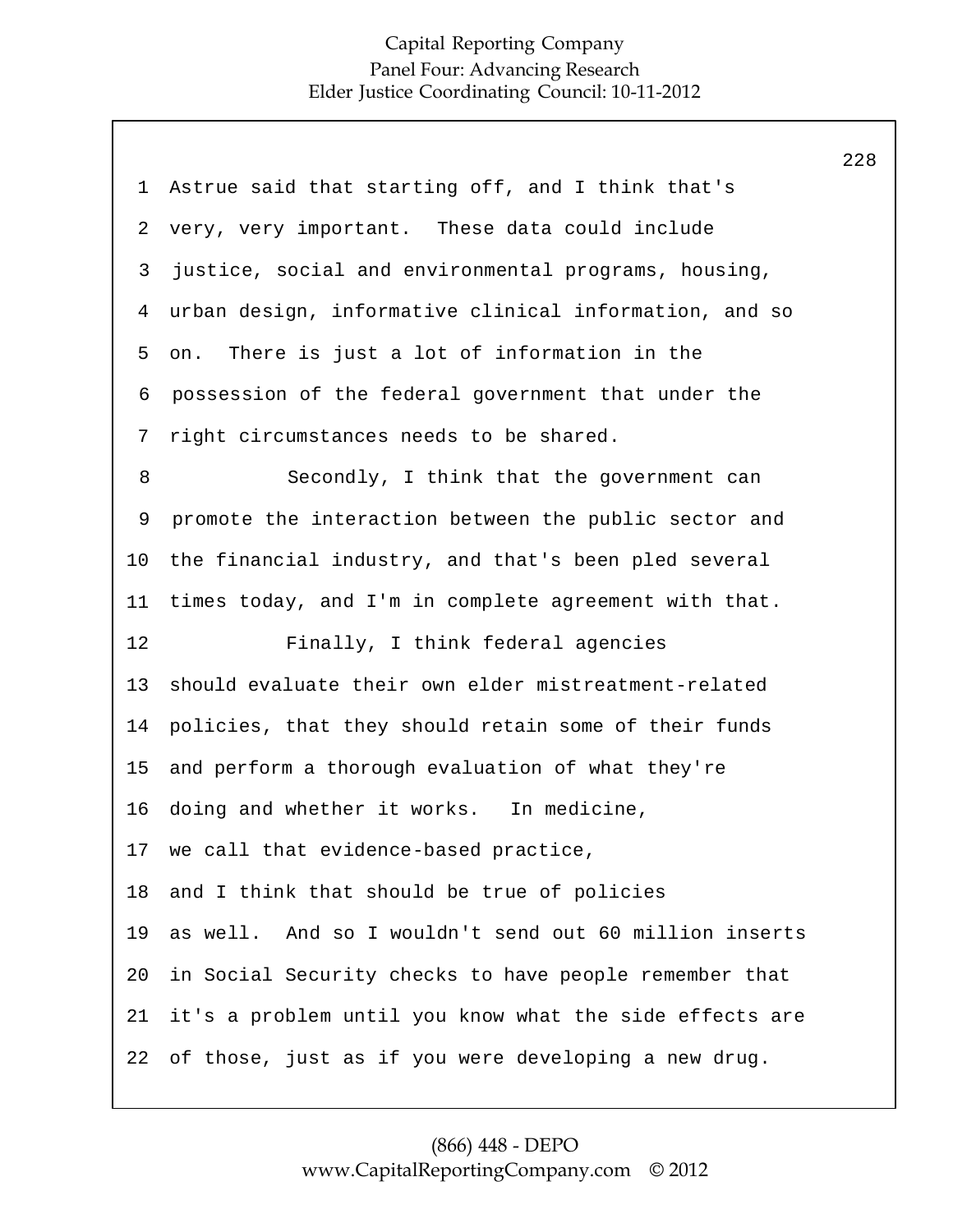|                |                                                         | 229 |
|----------------|---------------------------------------------------------|-----|
| $\mathbf 1$    | For the rest of the time, I wanted to quickly           |     |
| $\overline{2}$ | mention some of the targeted areas that are             |     |
| 3              | important. A lot of smart people have come before me    |     |
| 4              | here today, and you've heard their recommendations      |     |
| 5              |                                                         |     |
| 6              | One fundamental need is to have more                    |     |
| 7              | qualitative social and psychological studies of the     |     |
| 8              | dynamics of older people in families and households     |     |
| 9              | that might lead to mistreatment. This is very           |     |
| $10 \,$        | difficult, and I understand that, because it involves   |     |
| 11             | the intimacies and struggles of private lives and how   |     |
| 12             | they are revealed to social institutions such as the    |     |
| 13             | church, networks of friends and relatives, the police,  |     |
| 14             | the health care system, the justice system, and various |     |
| 15             | other helping organizations that are very important to  |     |
| 16             | all of us. But this dynamic is central to accurate      |     |
| 17             | surveillance of mistreatment, and if we're going to do  |     |
| 18             | the counts and we need the counts mostly for program    |     |
| 19             | evaluation, they have to be done and they have to be    |     |
| 20             | done right.                                             |     |
| 21             | The federal agencies must not only share                |     |
| 22             | their data, again under the right circumstances,        |     |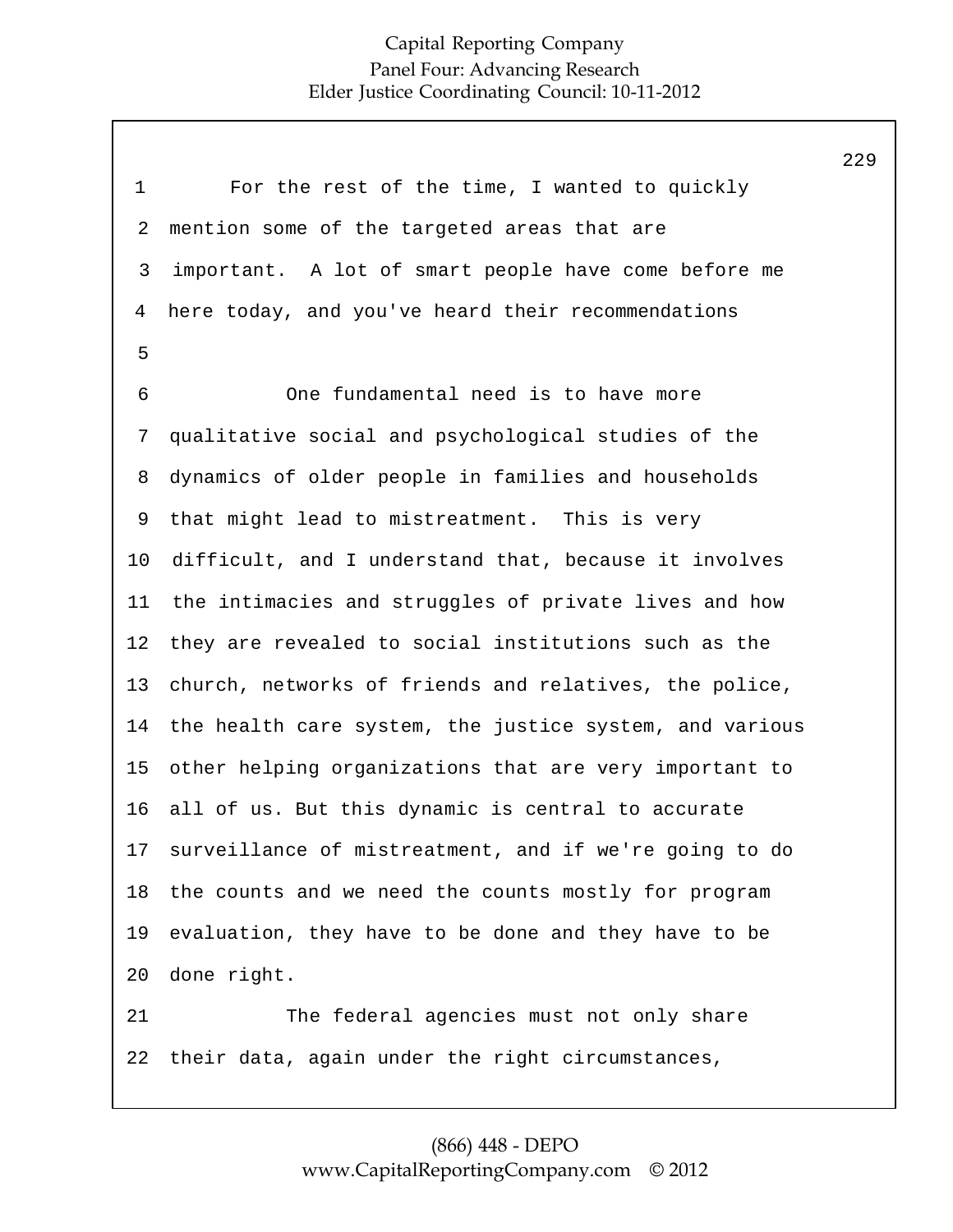| 1  | they must do it with a common taxonomy and                         |
|----|--------------------------------------------------------------------|
| 2  | nomenclature of elder mistreatment. We do this                     |
| 3  | for the 20,000 rubrics of the diseases that we talk                |
| 4  | about in medicine, and so why not for elder                        |
|    | 5 mistreatment? I would suggest enlisting the help                 |
| 6  | of the National Library of Medicine, which has thought             |
| 7  | about all of this and has programs and activities to               |
| 8  | advance this nomenclature. The best example                        |
| 9  | for me is to use words like "neglect" and "self-                   |
| 10 | neglect" when really we might be talking about poverty,            |
| 11 | disability, and cognitive impairment and all the                   |
| 12 | other misfortunes that can happen to older                         |
| 13 | people if things don't go right.                                   |
| 14 | Another targeted research area is to explore and scrutinize        |
| 15 | various state laws on elder mistreatment. The nation is a          |
| 16 | laboratory for this because the states do it all differently, and  |
| 17 | so it offers an opportunity, in fact, to see which programs, which |
| 18 | policies, which laws actually work well. Laura Mosqueda said it    |
| 19 | with respect to California a few moments ago, that there is        |
| 20 | great variation even within different parts of the state, and my   |
| 21 | argument would be that we should use ourselves as a                |
| 22 | laboratory for what works and what doesn't work.                   |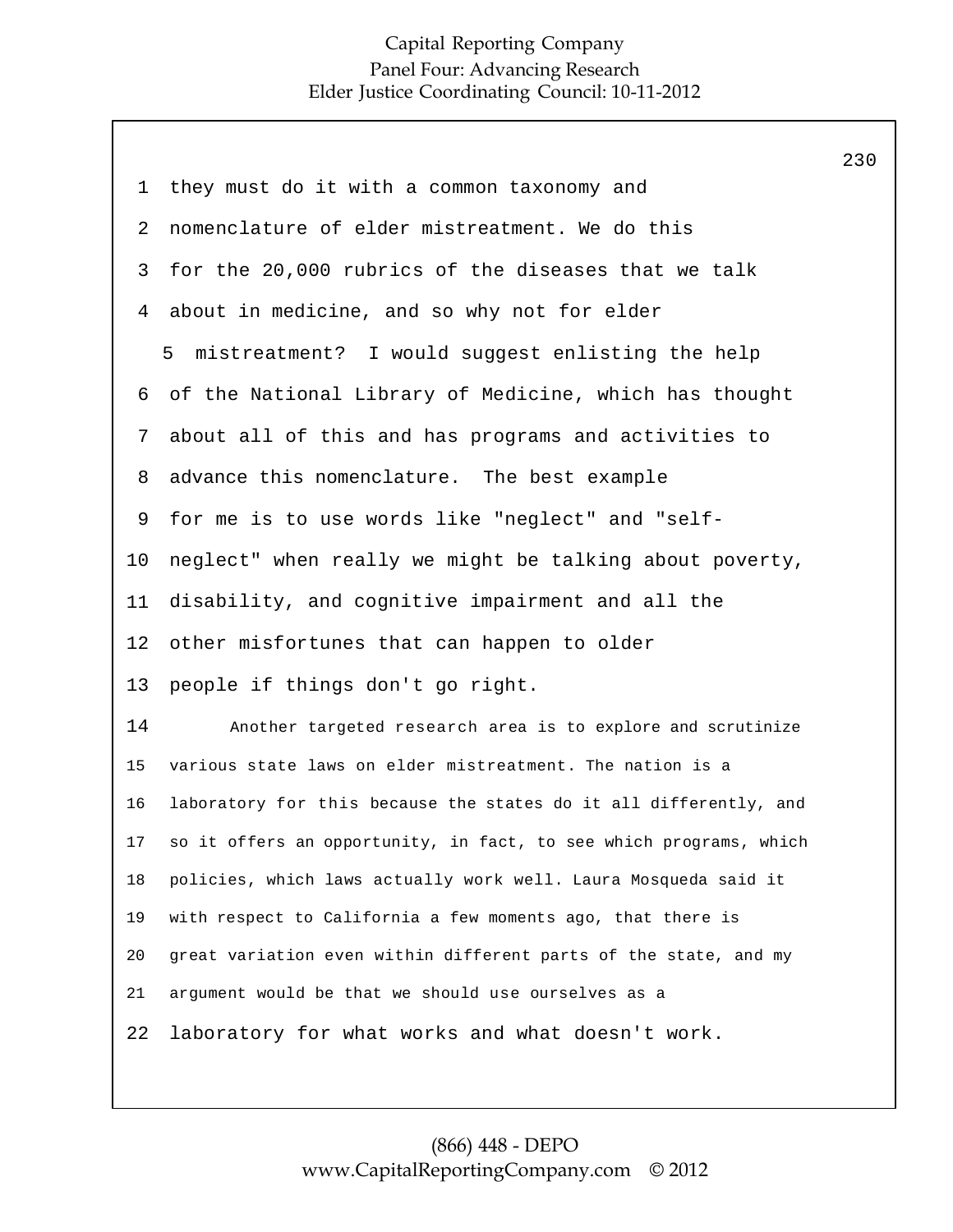| $\mathbf 1$ | I wanted to put a pitch in for a discipline              |
|-------------|----------------------------------------------------------|
| 2           | that traverses the law and health, and that's forensic   |
| 3           | medicine. It's a starving orphan discipline that         |
| 4           | really does need help. In addition to all the social     |
| 5           | and legal interventions, we need to be able to diagnose, |
| 6           | to use the medical term, elder mistreatment in a better  |
| 7           | way than we do now. So if an older person comes to the   |
| 8           | emergency room with a fracture or a soft tissue injury,  |
| 9           | we would like to have a blood test to see whether        |
| 10          | that person fell, in which the interventions are         |
| 11          | different, or was pushed. And we don't have that. We     |
| 12          | detect elder mistreatment in the clinic.                 |
| 13          |                                                          |
| 14          |                                                          |
| 15          | As was said earlier this afternoon, another              |
| 16          | targeted research area is to have government target      |
| 17          | helpful technology. I'm very much a fan of it.           |
| 18          | While there is no technology that is going to easily     |
| 19          | identify elder mistreatment, there are technologies,     |
| 20          | for example, electronic sensors, that now are            |
| 21          | beginning to measure the quality of social               |
| 22          | interaction, not your personal                           |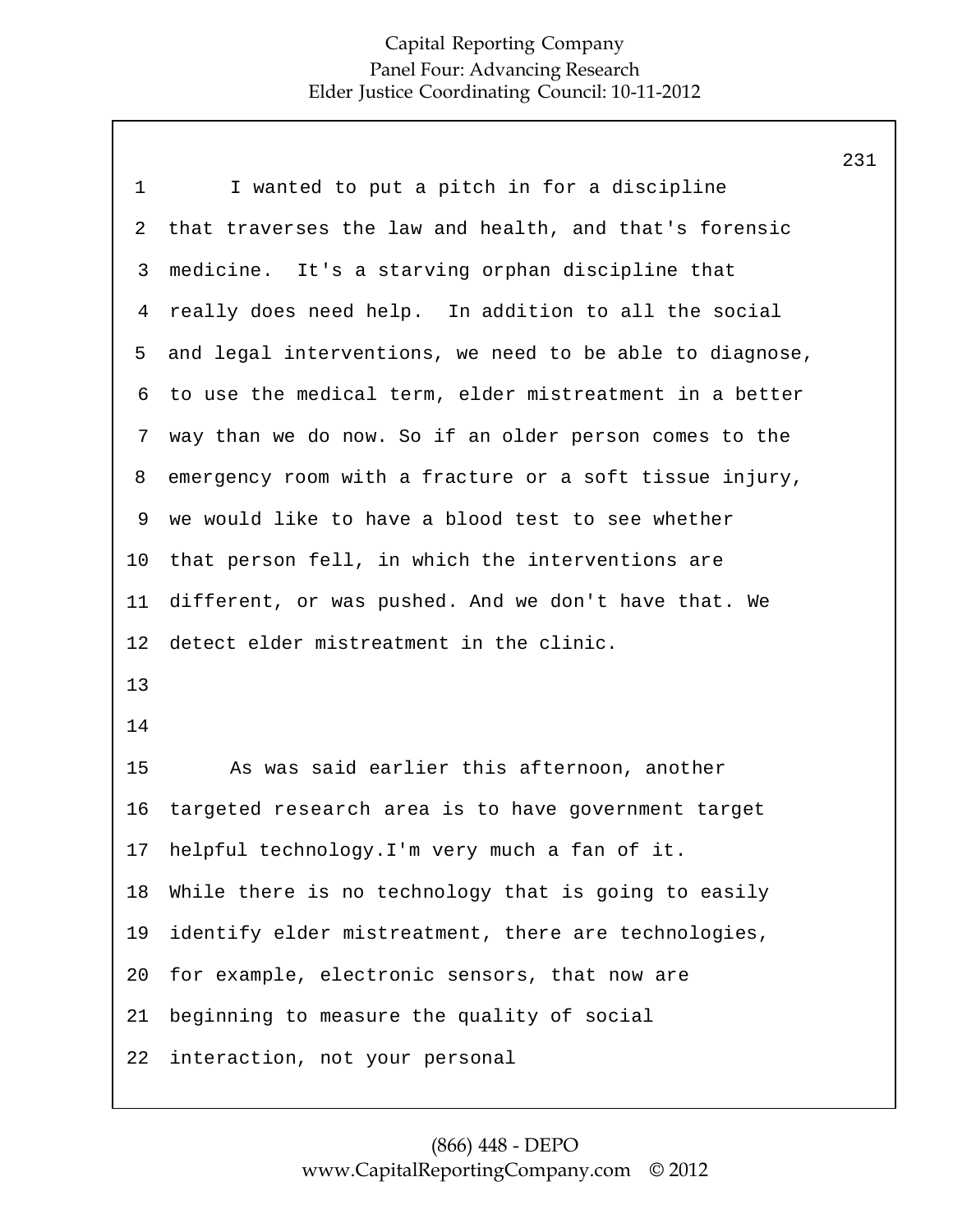| $\mathbf 1$ | behaviors, but their overall quality, and if you can    |
|-------------|---------------------------------------------------------|
| 2           | do that, then maybe you can take it a step further and  |
| 3           | explore whether there is imminent abuse or              |
| 4           | imminent mistreatment of one sort or another. This is   |
| 5           | just simply not so far away, and so technology needs to |
| 6           | help us.                                                |
| 7           |                                                         |
| 8           | The last initiative that I want to talk about           |
| 9           | is really my own home discipline in medicine, which is  |
| 10          | preventive medicine. I think we know very little about  |
| 11          | how to prevent abuse and mistreatment. What you've      |
| 12          | heard today are the dilemmas, the problems, and the     |
| 13          | very difficult social issues, but what I                |
| 14          | would like to argue is that there is a role for         |
| 15          | prevention, and my basic approach to this would be to   |
| 16          | try to make elder mistreatment a first order public     |
| 17          | health issue as well as a clinical and social injustice |
| 18          | issue.                                                  |
| 19          |                                                         |
| 20          | Think about, as Ms. Tsumba said,                        |
| 21          | the last time you saw a public service announcement on  |
| 22          | elder mistreatment. It just simply doesn't happen.<br>I |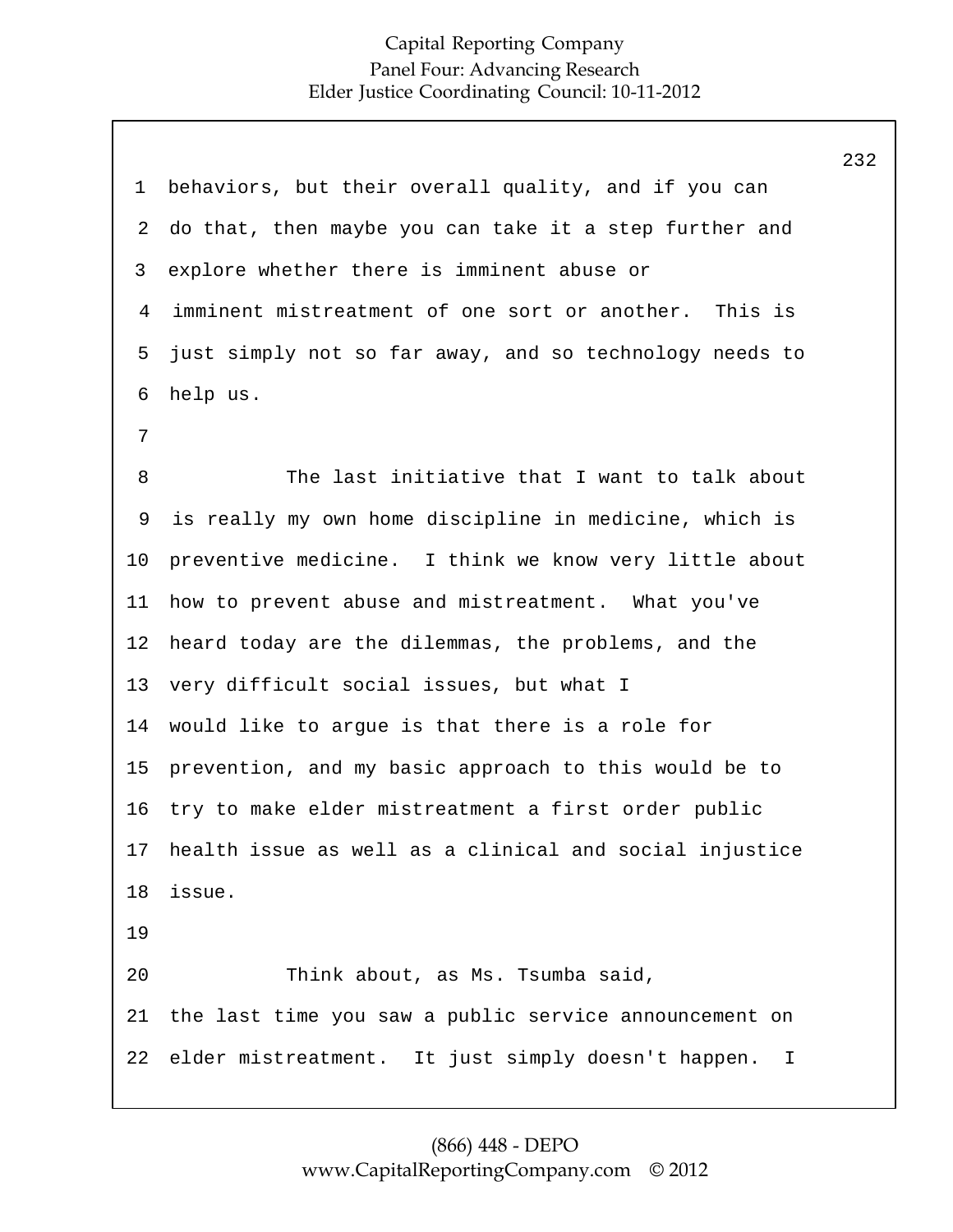233

1 2 3 4 5 6 7 8 9 10 11 12 13 14 15 16 17 18 19 20 21 22 don't even know that they work, but if they do, we should be seeing them, and I think it's really very important to take all forms of domestic violence and institutional violence and make it part of public health and face up to it. These are just a sampling of ideas. We're all writing white papers, and we'll suggest more to all of you. And I very much appreciate your time. Let me just say that these are old problems, they've been around for a long time, and I think it takes courageous and really leadership to move this whole field. Thank you very much. MS. GREENLEE: Thank you very much, Dr. Wallace. (Applause.) MS. GREENLEE: This is the doctors panel. Dr. Lachs? I'm calling you all "Doctor" and just having fun with it. (Laughter.) DR. LACHS: Thank you, Kathy. I'm going to start with an unprepared statement, as I listened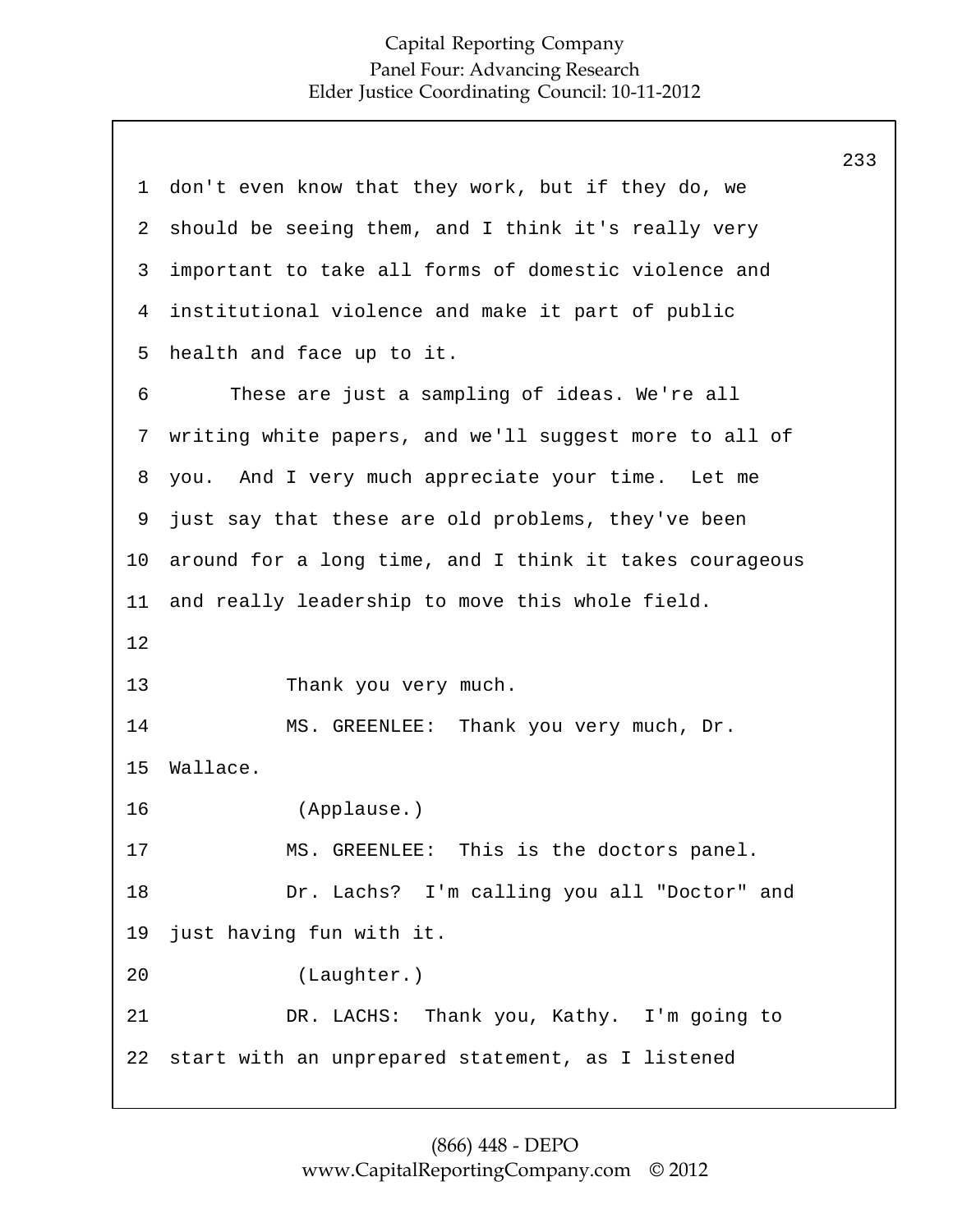1 2 3 4 5 6 7 **8** 9 10 11 12 13 14 15 16 17 18 19 20 21 22 today. I think that we need to acknowledge that cognitive impairment and incapacity is the 800-pound gorilla in the room. (Laughter.) DR. LACHS: It's what separates this form of family violence from every other. It complicates everything we do, whether you're a service provider, a researcher, you're dealing with policy, the paradoxes of protection versus safety, dignity versus ageism, and we need to sort of be really upfront about that, and it's an important theme I think that's come through here. Relatedly, I've been asked to talk a little bit about two laws or procedures or policies, well intended as they may be, that really harm elder abuse victims potentially and really interfere with research, and I'm talking about HIPAA and Human Subject Protection, and I believe that the pendulum has swung too far in the other direction, and I say this as an NIH-funded researcher who has worked in this area for 25 years and as someone who is a clinical geriatrician who runs the New York City Elder Abuse Center.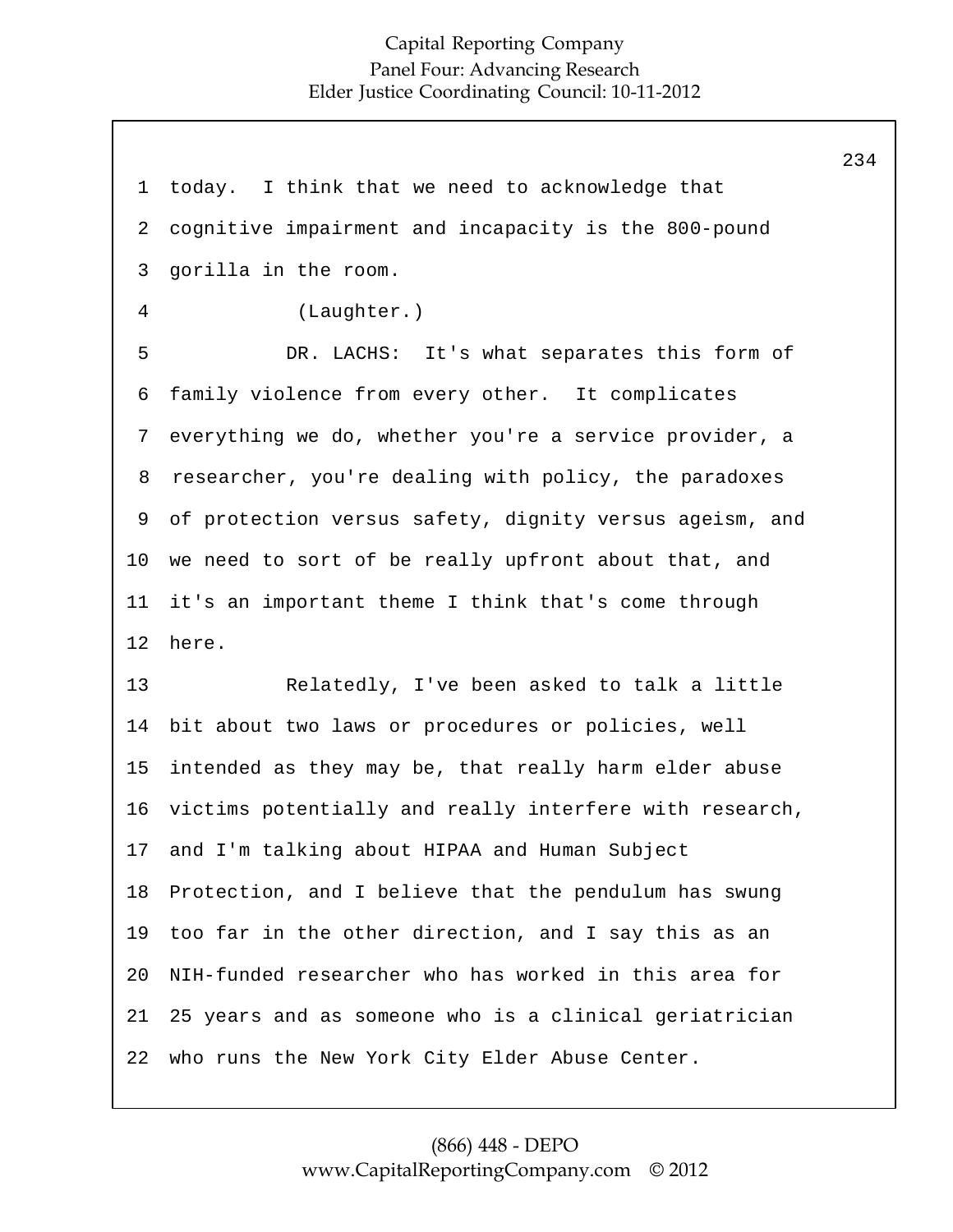| $\mathbf 1$    | The theme here has also been that, as MT                |
|----------------|---------------------------------------------------------|
| 2              | said, this is a team sport. Laura Mosqueda's vignette   |
| 3              | about multidisciplinary collaboration to help victims   |
| $\overline{4}$ | was extremely compelling. And elder abuse cannot be     |
| 5              | fixed in a silo, and yet HIPAA is a silo fortifier in   |
| 6              | many cases in the area of elder abuse and neglect. You  |
| 7              | know, at the New York City Elder Abuse Center, each     |
| 8              | week we get presented the most vexing and difficult     |
| 9              | cases in the city, every month I hear about a physician |
| 10             | who wants the help of the team but believes he or she   |
| 11             | needs the sort of blessing of an abuser who might be    |
| 12             | for an incapacitated patient the person effectively     |
| 13             | making decisions.                                       |
| 14             | Each month I hear about a social worker who             |
| 15             | may be the most important person in a victim's life for |
| 16             | a decade, that person gets taken to the emergency       |
| 17             | department, and that social worker is excluded from     |
| 18             | interacting, yet the abuser is given full access, full  |
| 19             | access, even though there are parts of HIPAA that are   |
| 20             | misunderstood that deal with domestic violence by       |
| 21             | hospitals, physicians, et cetera.                       |
| 22             | HIPAA also assumes beneficence of families.             |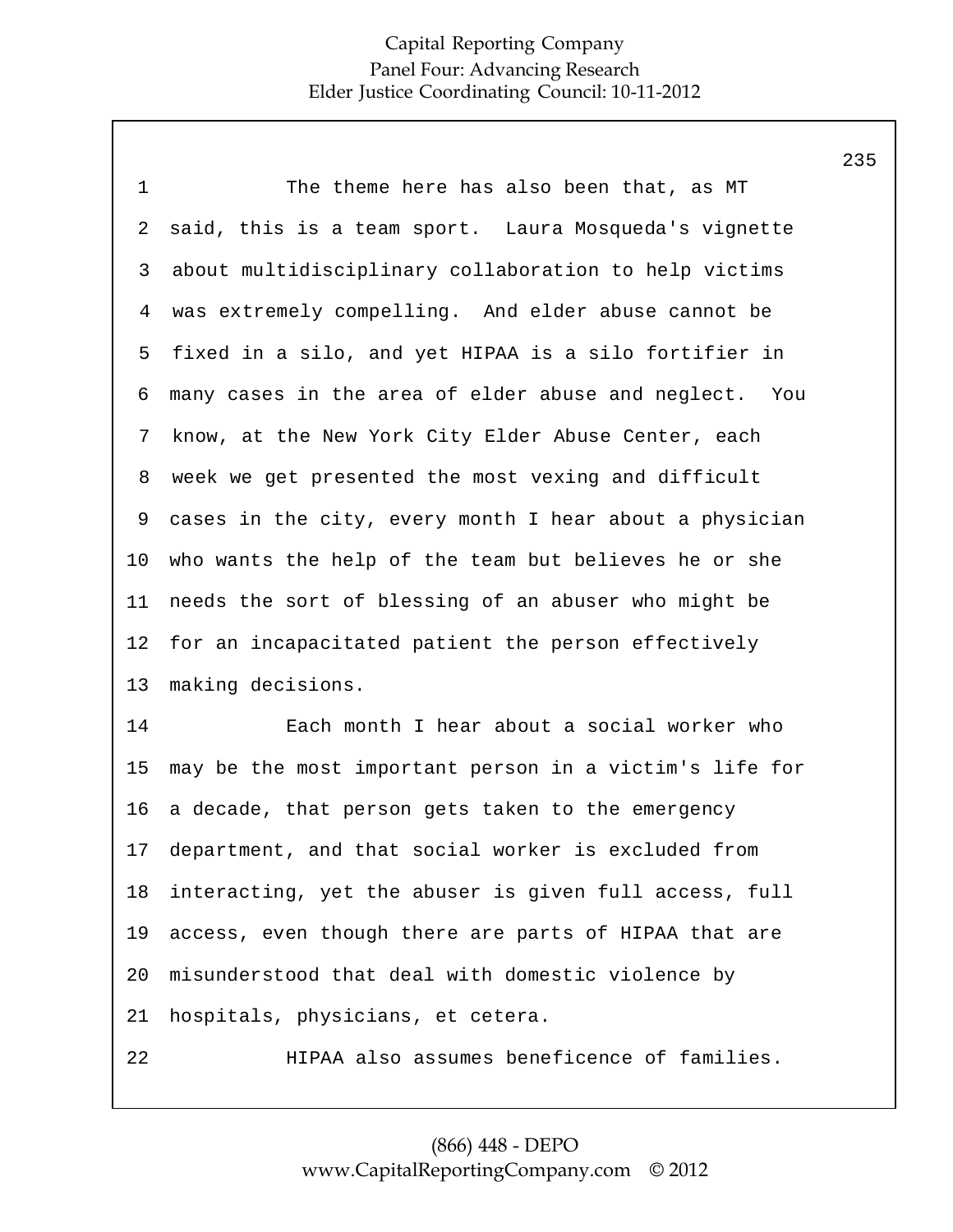|                                                           | 236 |
|-----------------------------------------------------------|-----|
| So an older person gets admitted to the hospital who is   |     |
| a victim, that individual wields enormous power over      |     |
| who can visit, over who gets information conveyed,        |     |
| excluding other loving family members, in the most        |     |
| extreme cases, whether or not end-of-life heroic          |     |
| measures are deployed or withheld, often in violation     |     |
| of an advanced directive or at the mercy of an abuser     |     |
| potentially.                                              |     |
| We have all seen, as clinicians, situations               |     |
| in which older adults are given less than optimal         |     |
| environments or health care with the belief that those    |     |
| resources will then come back as an inheritance to that   |     |
| individual.                                               |     |
| In the areas of research, there are IRB                   |     |
| provisions in human subject protections. Often those      |     |
| individuals are often the people who might consent for    |     |
| a victim to be in a study, paradoxically. And there<br>17 |     |
| are again many ways in which we would like to follow      |     |
| people in studies from silo to silo to silo and yet       |     |
| human subject protections -- and many of these are low    |     |
| risk observational studies, we just can't do them         |     |
| because these very well-intended provisions, laws,        |     |
|                                                           |     |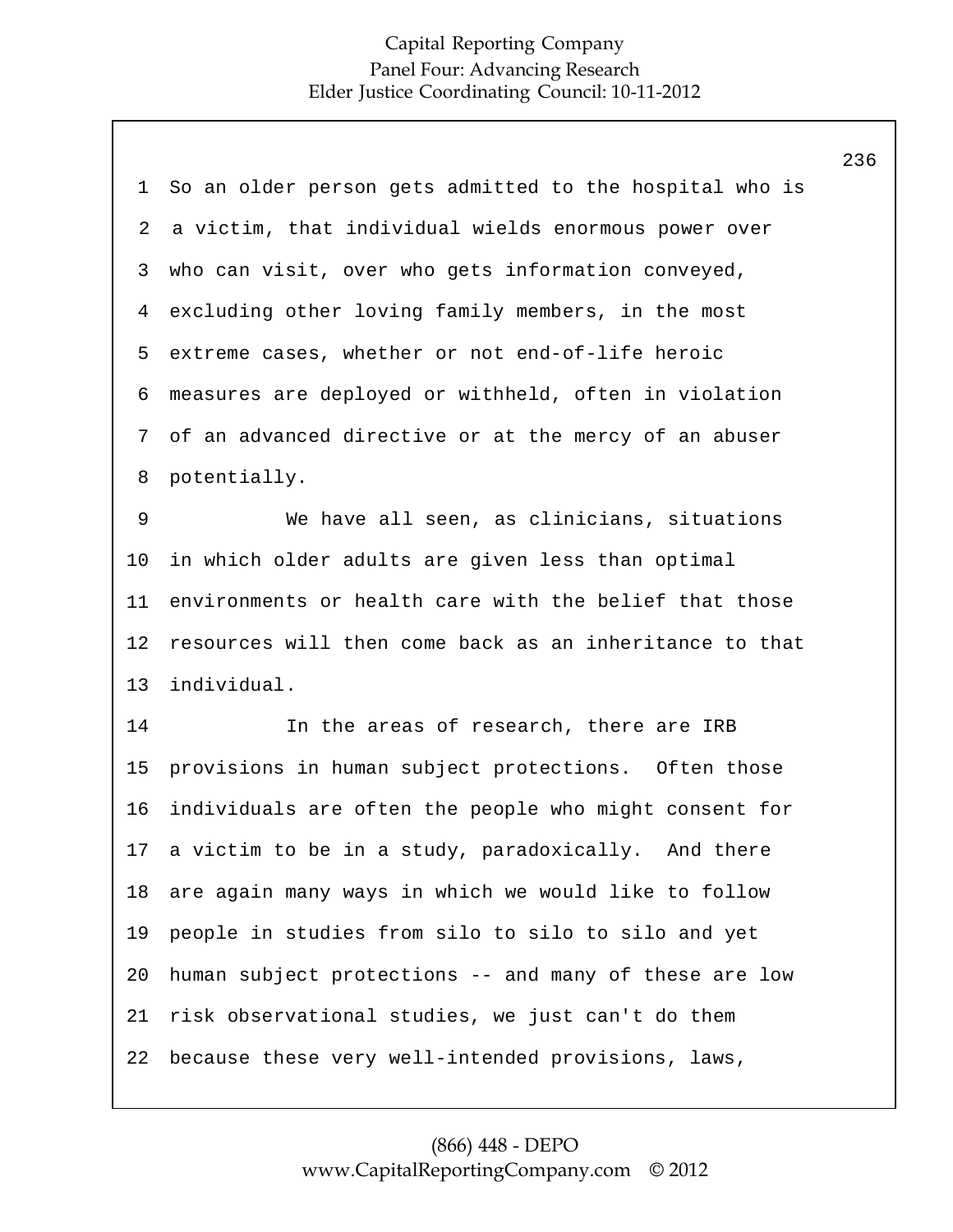1 2 3 4 5 6 7 8 9 10 11 12 13 14 15 16 17 18 19 20 21 22 guidelines, policies preclude us from doing that. So let me make a few recommendations, which again will be detailed in my white paper. I think we need to convene a panel of ethicists, clinicians, community clinicians, to explore the HIPAA and IRB issues surrounding elder abuse and make specific recommendations about how to address these. And I think it's critical that these people not be from the generic domestic violence field. We cannot subsume this problem under that rubric. I think these are people who need to understand cognitive impairment, incapacity, and the issues that have been raised here. Laura touched on my next recommendation, which is you need to give direction to hospitals and physicians about existing HIPAA rules and how they're being applied and misused because there is a great deal of misunderstanding, and that wouldn't cost a cent, I mean, to effectively give guidance so that research can be conducted and victims can be served. I think there are several areas that need research. I think how protective service workers assess decision-making capacity and how the accuracy of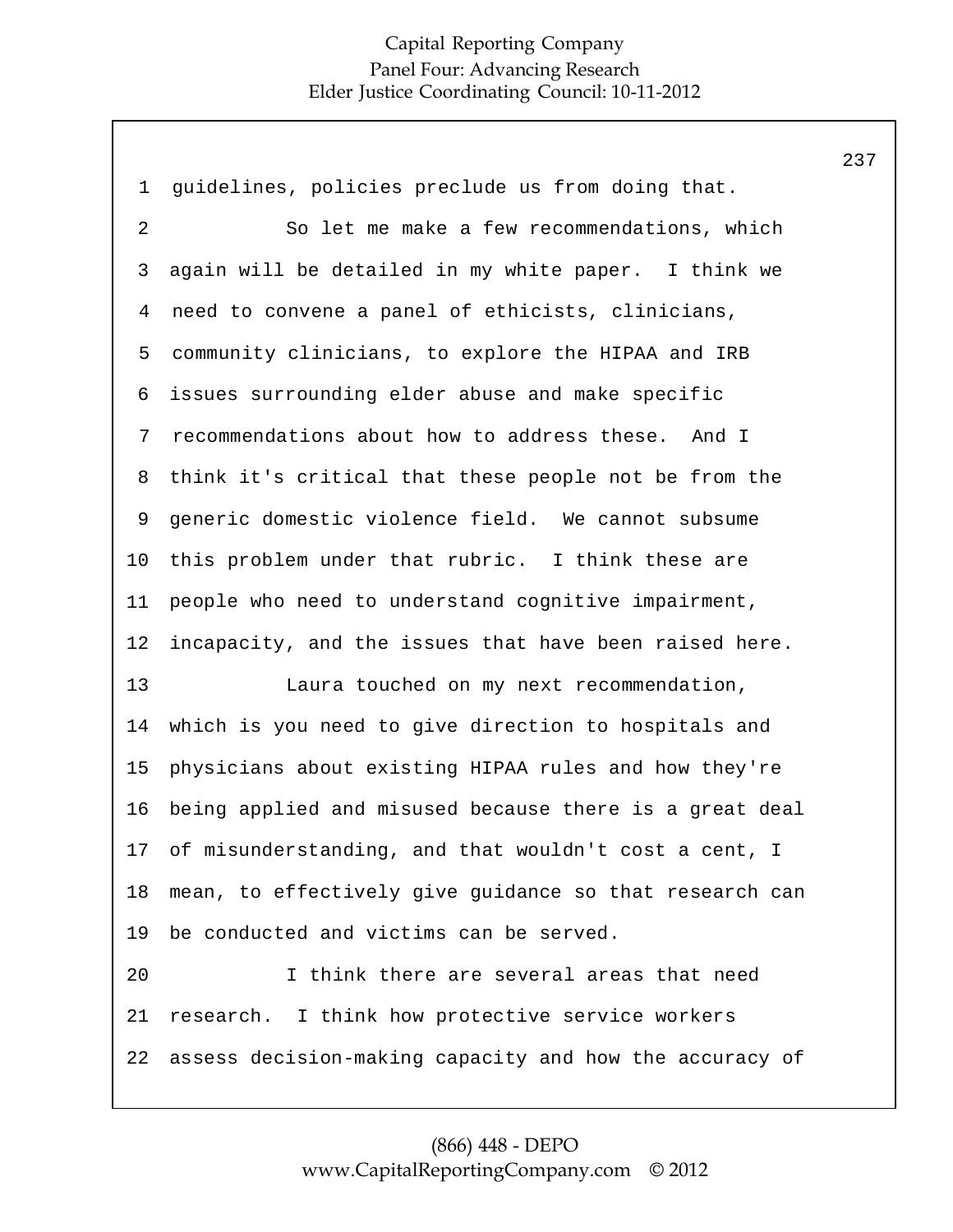1 2 3 4 5 6 7 8 9 10 11 12 13 14 15 16 17 18 19 20 21 22 such assessments could be improved; that was a subject also of the last panel. All of the IRB and HIPAA issues are predicated on that that I've described. I think we need new methods for assessing victims, and while protecting them in research, allowing them to participate in research in a safe and respectful way, I think that balance, that sweet spot, could be achieved. I think IRBs should be composed of members with research and clinical expertise in domestic violence generally and elder abuse specifically. Often a young researcher will submit a complicated elder abuse proposal to an IRB, and it's people who are used to drugs and devices, you know, it's a completely different skill set. I think we need to provide guidance to the growing number of multidisciplinary teams like Laura's and mine about how we can continue to care for people in a respectful way that allows the flow of information safely and how those teams can refer people to research projects because I think those are the best opportunities we have to conduct research because of 238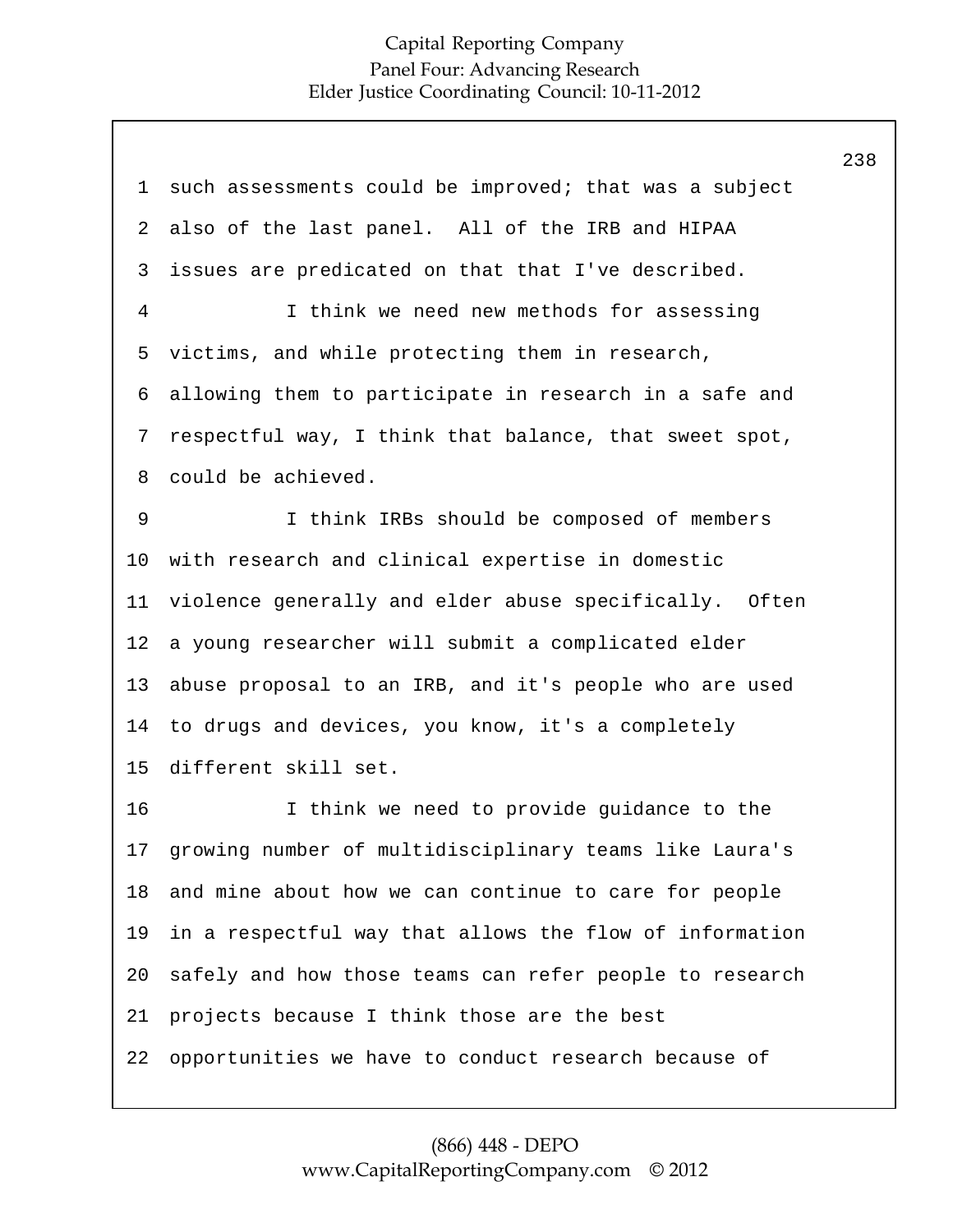1 2 3 4 5 6 7 8 9 10 11 12 13 14 15 16 17 18 19 20 21 22 the numbers and the expertise involved. And then, finally, I'll echo several other panelists today, we need national leadership in the field, a voice, a sustained voice, at a federal level. The absence of such a sustained voice up until today has been ironically ageist. Thank you. MS. GREENLEE: Would you talk briefly before we move on, give us a lay definition for IRBs and sort of just tell the audience so we all know. DR. LACHS: I'm sorry. Yeah. IRB stands for Institutional Review Board. Those are the entities that effectively and very appropriately review research to make sure that subjects are protected. They go by other names in some institutions, Human Investigation Committee, but they're very, very necessary. I mean, some of the saddest chapters in American science involve abuse of subjects, particularly vulnerable subjects, from the Tuskegee airmen to a variety of other sad stories. Those should never be repeated. But I think the pendulum has swung a little too far in the other direction as we try to do this research because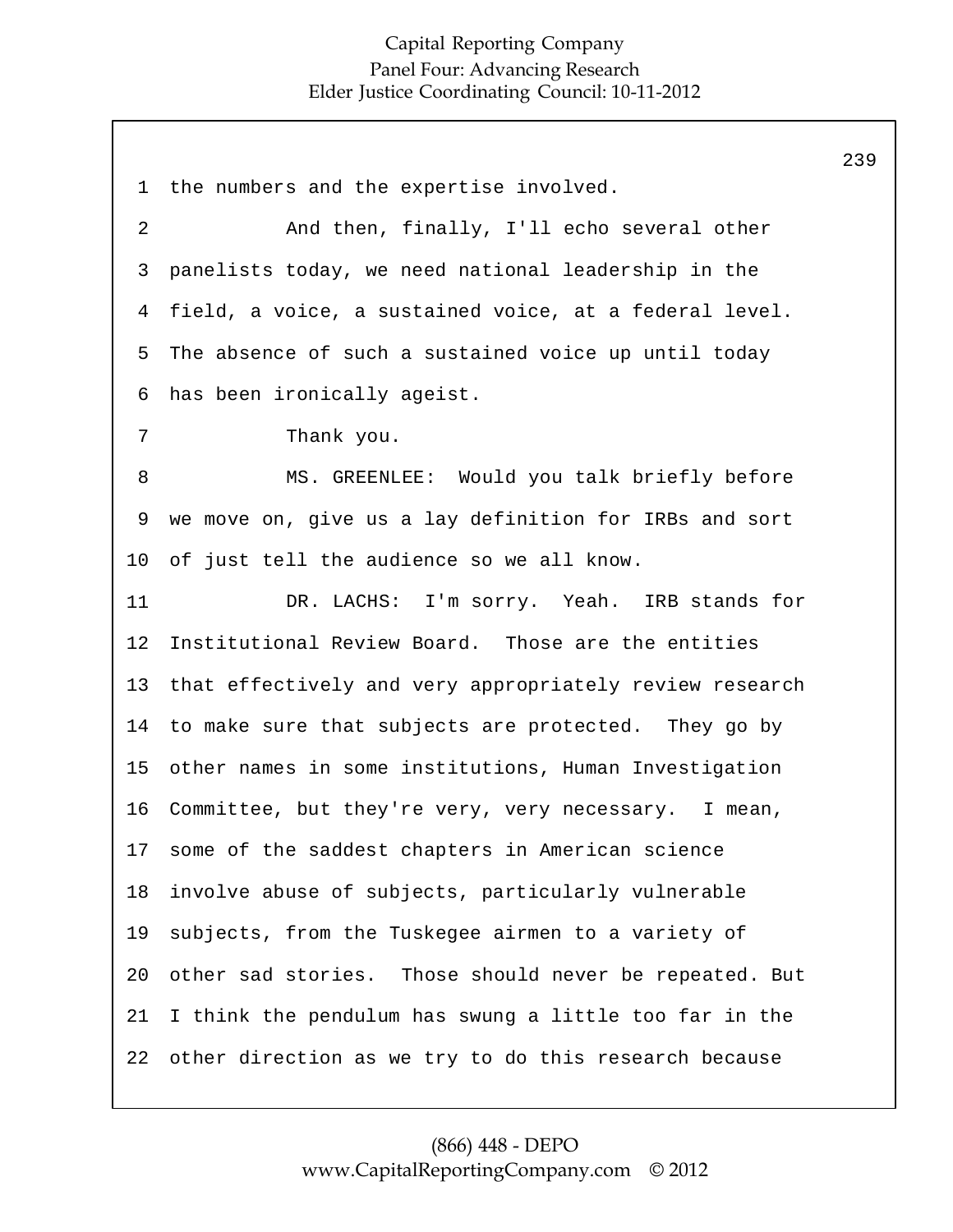1 2 3 4 5 6 7 8 9 10 11 12 13 14 15 16 17 18 19 20 21 22 otherwise it's just not going to get conducted. MS. GREENLEE: Okay. Thank you. Ying-Ying Yuan. Hi. Welcome. DR. YUAN: Good afternoon. I'm very pleased to be here, and although I'm not an attorney, I would like to start with two disclaimers. (Laughter.) DR. YUAN: My first disclaimer is that I really speak to you very humbly. I am not an expert in elder abuse, as most of my colleagues are here, nor have I really had the opportunity to research the history of the issue of data collection in elder justice, although I'm going to talk about data collection. My second disclaimer is I'm going to talk from a sister field, of child abuse and neglect, and the national effort to collect data on child maltreatment sponsored by the federal government, but I am not speaking on behalf of the federal government. With those disclaimers, I would like to talk a little bit about the lessons that we have learned in designing and implementing the National Child Abuse and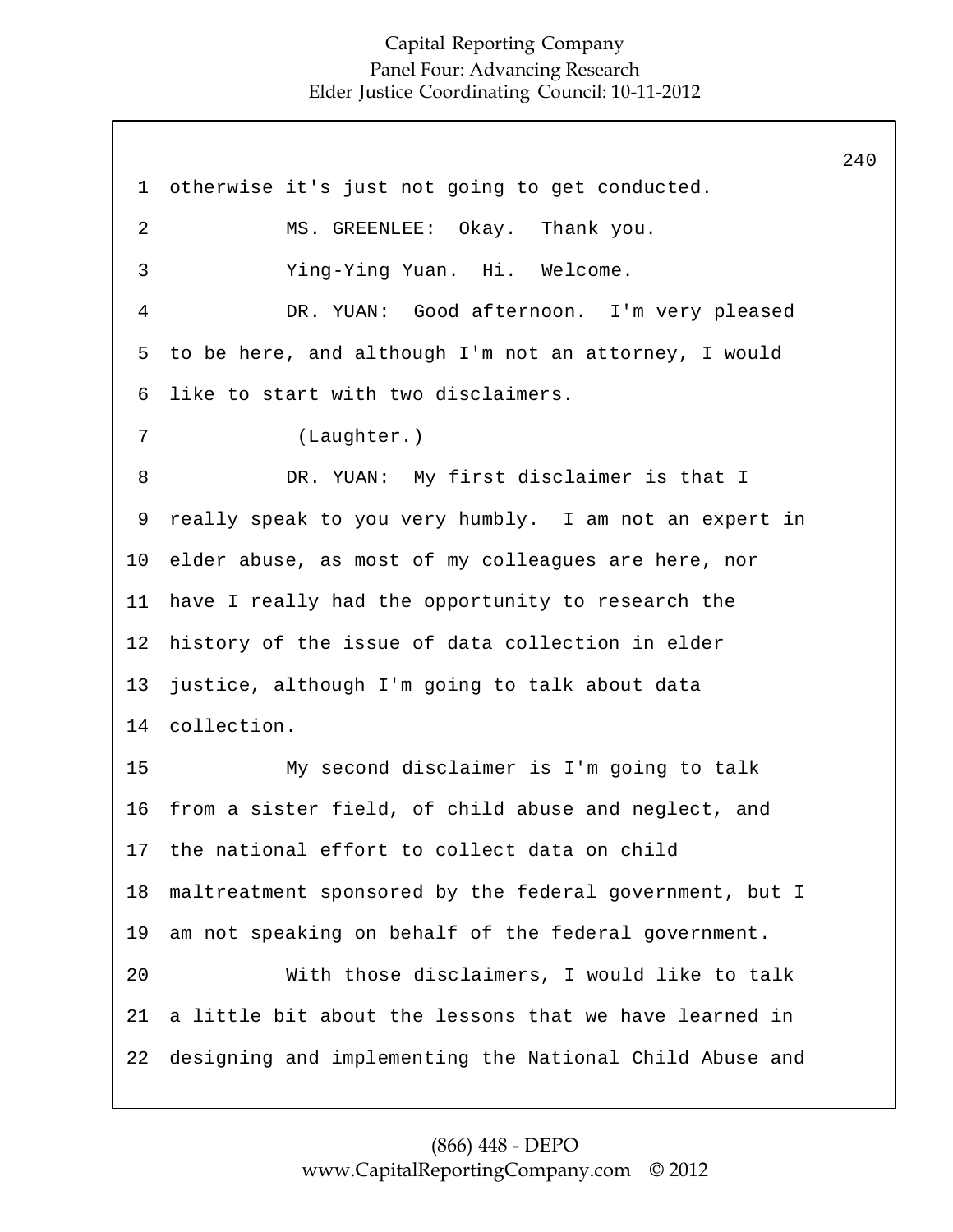| $\mathbf 1$    | Neglect Data System. Secretary Sebelius mentioned this  |
|----------------|---------------------------------------------------------|
| $\overline{2}$ | earlier in her remarks, and it is a keystone within the |
| 3              | field of child abuse and neglect.                       |
| $\overline{4}$ | NCANDS, as it is known by us, is housed in              |
| 5              | the Children's Bureau of the Administration on          |
| 6              | Children, Youth and Families within ACF within the      |
| 7              | Department of Health and Human Services. It today is    |
| 8              | in its twenty- second year of national reporting and    |
| 9              | every year we collect over 3-1/2 million case level     |
| $10 \,$        | records on individuals who have been alleged to be      |
| 11             | maltreated.                                             |
|                |                                                         |
| 12             | So from the beginning, some very critical               |
| 13             | decisions were made by the federal government, some     |
| 14             | intentionally, but some unexpectedly, which have        |
| 15             | influenced the field for so many years. There are three |
| 16             | of them which we think are quite important.             |
| 17             | The first was that it would be built on a               |
| 18             | partnership between the federal government and state    |
| 19             | governments. The concept of a federal-state             |
| 20             | partnership has underlain the issue of the development  |
| 21             | of the system for more than 20 years and that many      |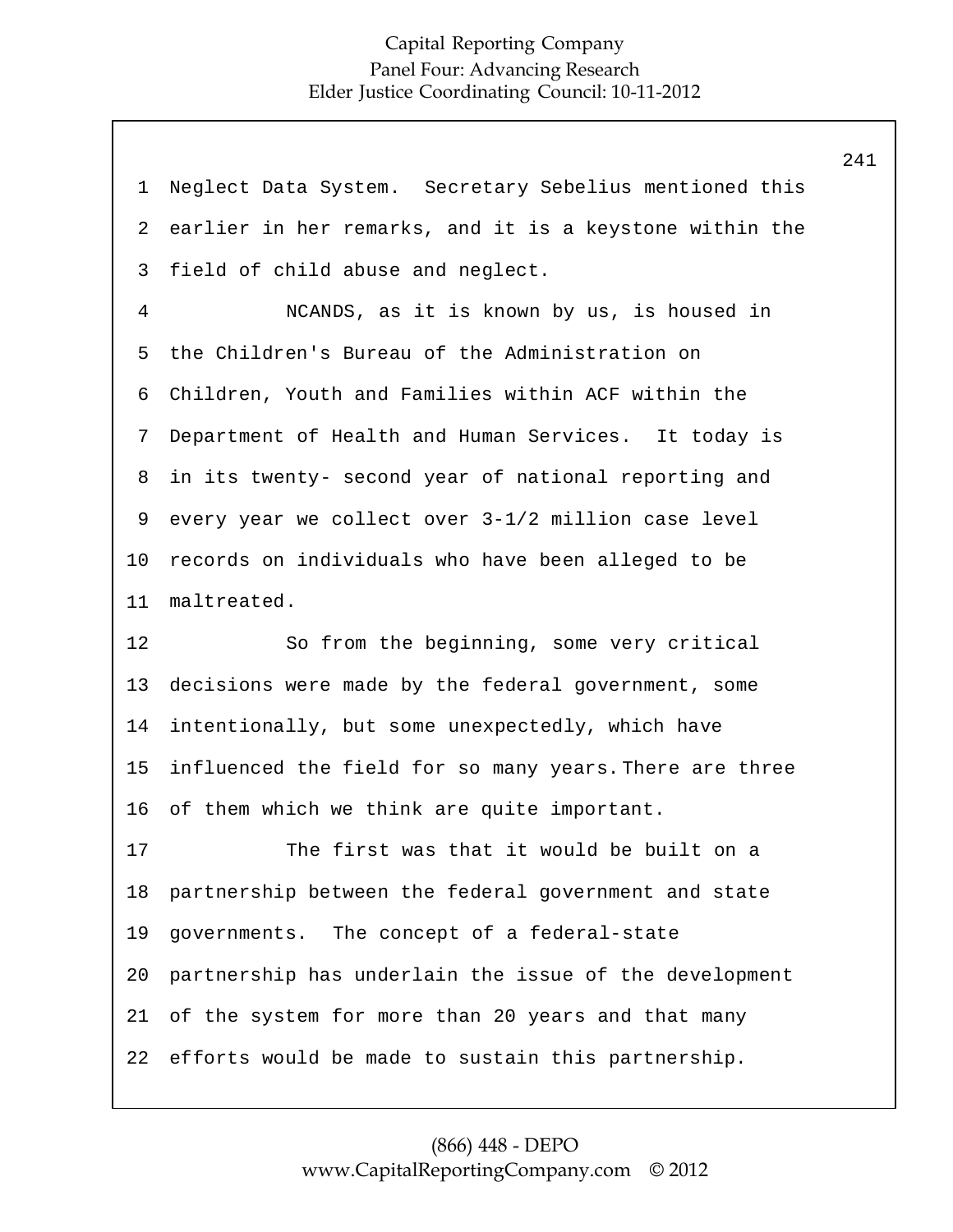| $\mathbf 1$ | A second point, which is a little bit more                |
|-------------|-----------------------------------------------------------|
| 2           | controversial, and has even been studied by the GAO in    |
| 3           | terms of other systems, is that this system would be      |
| 4           | voluntary. It would not be a mandated system.             |
| 5           | Participation would be voluntary by the states, and       |
| 6           | therefore data collection would not be regulated          |
| 7           | through rulemaking and regulation but would need to be    |
| 8           | approved by the Office of Management and Budget. Those    |
| 9           | of you who are involved with federal government know      |
| $10 \,$     | that the OMB process is what researchers who work under   |
| 11          | grants don't know, but all contractual collection is      |
| 12          | conducted only with the approval of the Office of         |
| 13          | Management and Budget. And NCANDS has been approved       |
| 14          | from the very beginning; every 3 years it goes up for     |
| 15          | that approval.                                            |
| 16          | Thirdly, the decision was made that data                  |
|             | 17 would be collected annually, and it would be collected |
| 18          | in a common record format. So many decisions based on     |
| 19          | this fact alone have influenced the implementation.       |
| 20          | I would like to just mention -- not get into              |
| 21          | all the technical details of that system, but I would     |
| 22          | like to mention the lessons that we have learned in       |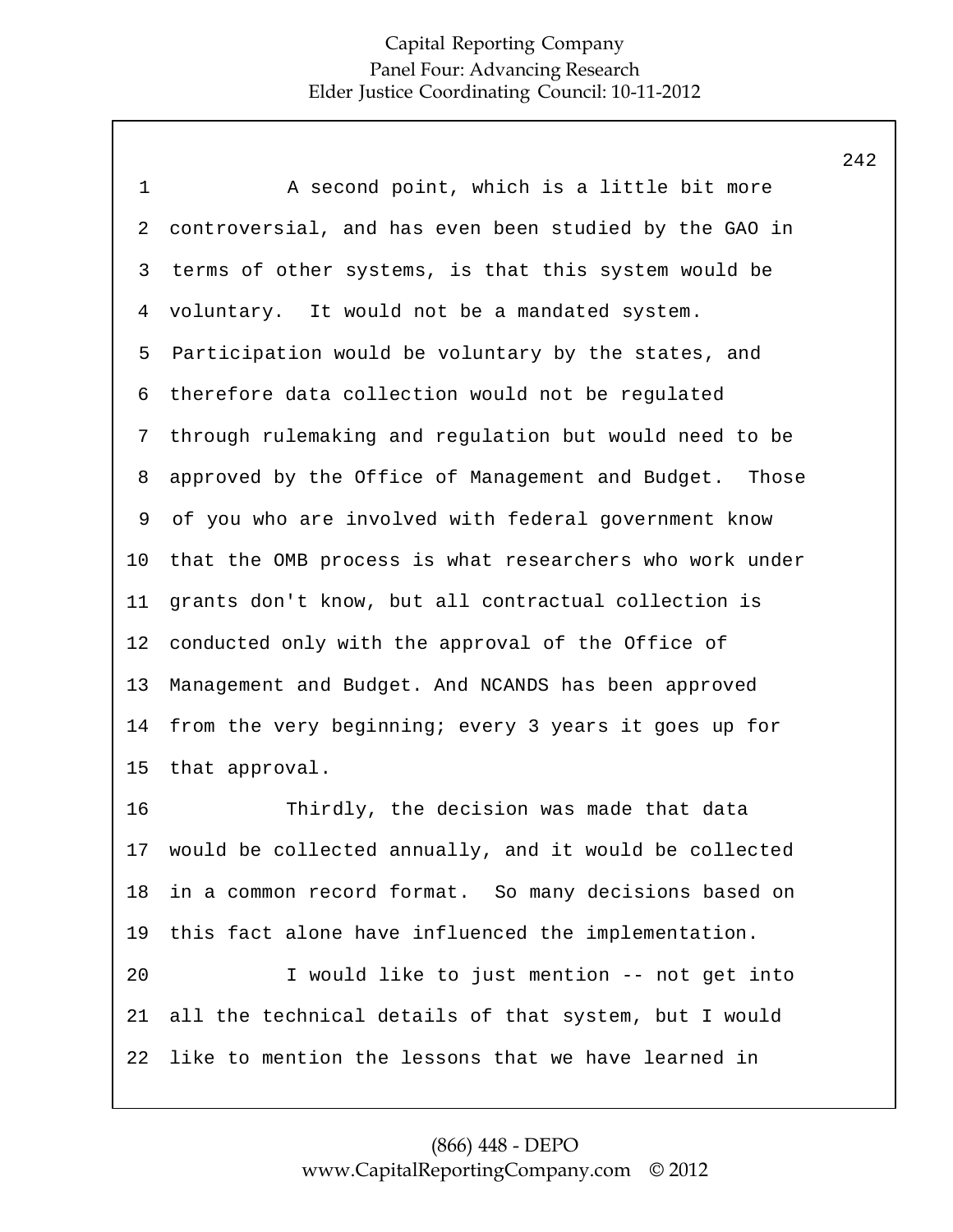| 1  | regards to two things, with regards to implementation             |
|----|-------------------------------------------------------------------|
| 2  | and with regards to return on investment.                         |
| 3  | In terms of implementation, the principle of                      |
| 4  | starting from existing strengths but striving for                 |
| 5  | aspirational goals has influenced the design from the             |
| 6  | very beginning in that the early design included                  |
| 7  | several data elements which were recognized could not             |
| 8  | be fully reported on; but the field as a whole, meaning           |
| 9  | all 50 states participating in that initial design                |
| 10 | recognized that they should be included as something              |
| 11 | one should strive for.                                            |
| 12 | The other thing, in starting from existing                        |
| 13 | strengths, was to decide to base the system in agencies           |
| 14 | that had the most data, not perfect data, and nor with            |
| 15 | all data, but with those that had the most data                   |
| 16 | and in an automated form. If you consider over 20                 |
| 17 | years ago, we were far behind what is available now. We           |
| 18 | were really in our infancy, but that decision was made,           |
| 19 | that this system would be based on automated systems.             |
| 20 | Part of that also was to develop the relationship                 |
| 21 | between agencies that the federal government had a                |
| 22 | relationship with so that that relationship could be<br>fostered. |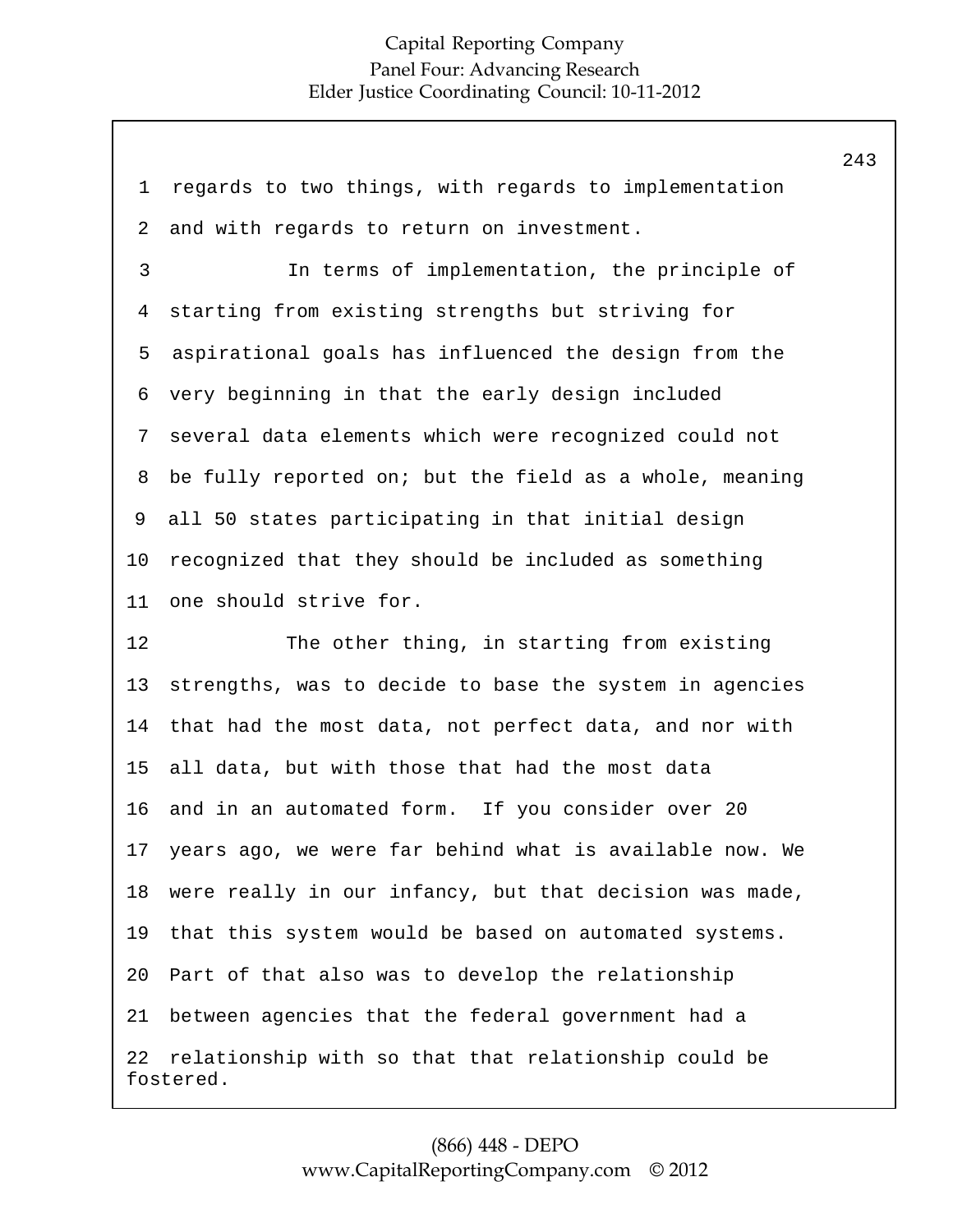| A second point that we learned through                    |
|-----------------------------------------------------------|
| implementation was that peer leadership was critical.     |
| Although the federal government supported it through      |
| the Office of Child Abuse and Neglect, and later the      |
| Children's Bureau, through annual technical assistance    |
| meetings and providing technical assistance to the        |
| states directly, peer leadership of the states            |
| themselves among colleagues is a critical piece.          |
| I think the evidence from today is that there are         |
| leaders in the field of elder abuse who should also be    |
| participating in that design of the future system, and    |
| then lead their counterparts further along.               |
| Today, there continues to be a National State             |
| Advisory Group for NCANDS that meets annually in          |
| addition to an all-state meeting, and it is through       |
| these mechanisms that this peer relationship among the    |
| 17 states and the departments has been developed.         |
| The third point from implementation is                    |
| something that I think is critical today and probably     |
| even more critical than it was 20 years ago in that       |
| information technologists must be involved from the       |
| very beginning of the design of the system.<br>One cannot |
|                                                           |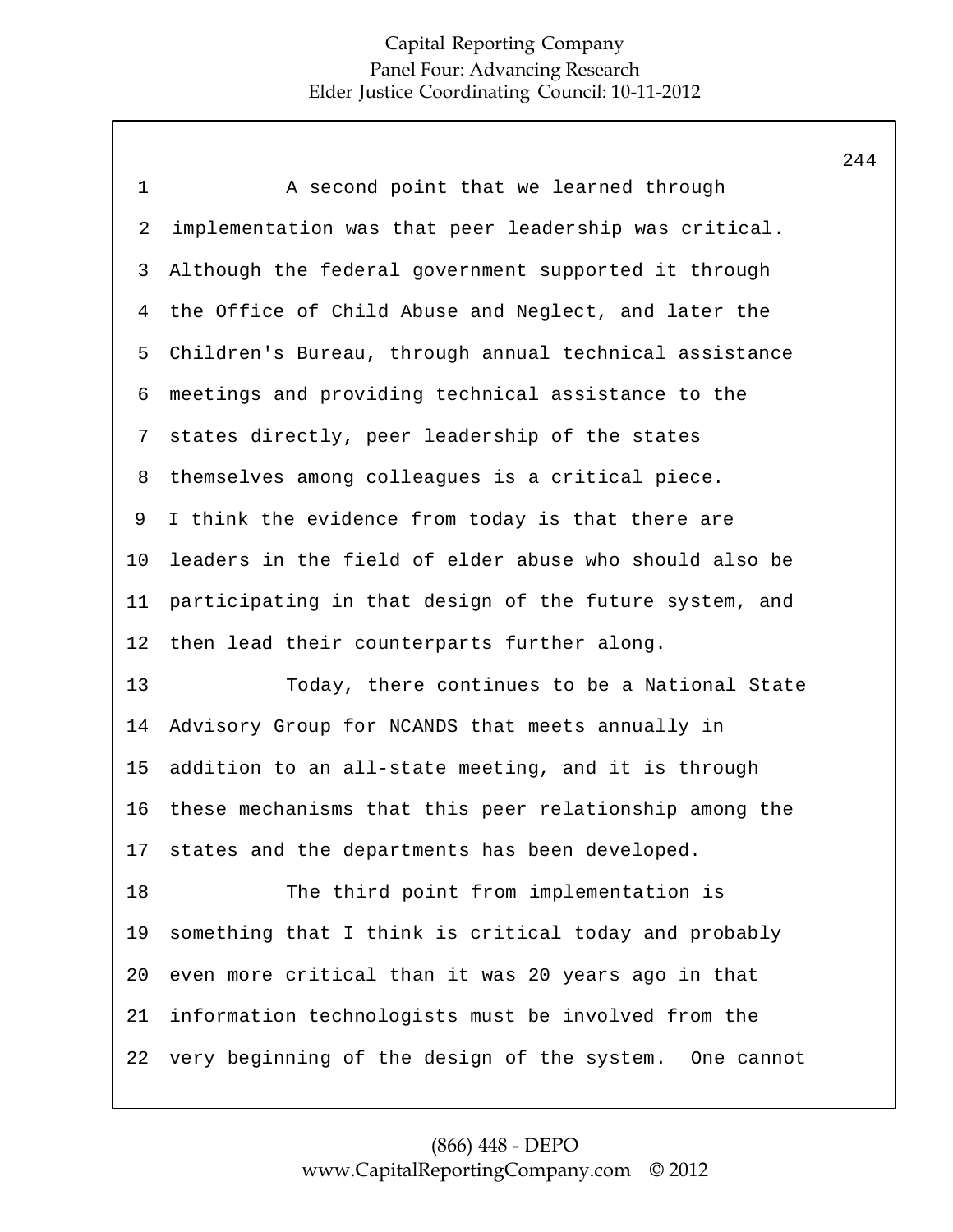| 1              | rely solely on practitioners and policymakers. Systems  |
|----------------|---------------------------------------------------------|
| 2              | are already out there, there is already automation, it  |
| 3              | is these people who know what are the future directions |
| $\overline{4}$ | for technology, what are going to be the foundations    |
| 5              | for the design of the systems.                          |
| 6              | The federal government, in the NCANDS                   |
| 7              | experience, recognized the need for building this       |
| 8              | infrastructure, this technical infrastructure, for      |
| 9              | collecting data at state and local levels and increased |
| 10             | the funding for state systems in multiple ways. One of  |
| 11             | these was the SACWIS system, which is the Statewide     |
| 12             | Automated Child Welfare Information System, that had    |
| 13             | enhanced funding for any state that wished to           |
| 14             | participate. CMS has a current initiative now with      |
| 15             | also enhanced funding. And these are huge               |
| 16             | opportunities for developing systems.                   |
| 17             | In the national meetings that we hold yearly,           |
| 18             | more than half of the representatives come from the     |
| 19             | information technology side, sent by their states to    |
| 20             | participate. They are either the actual programmers,    |
| 21             | designers, business analysts, or data quality assurance |
| 22             | people who work with their automated systems.           |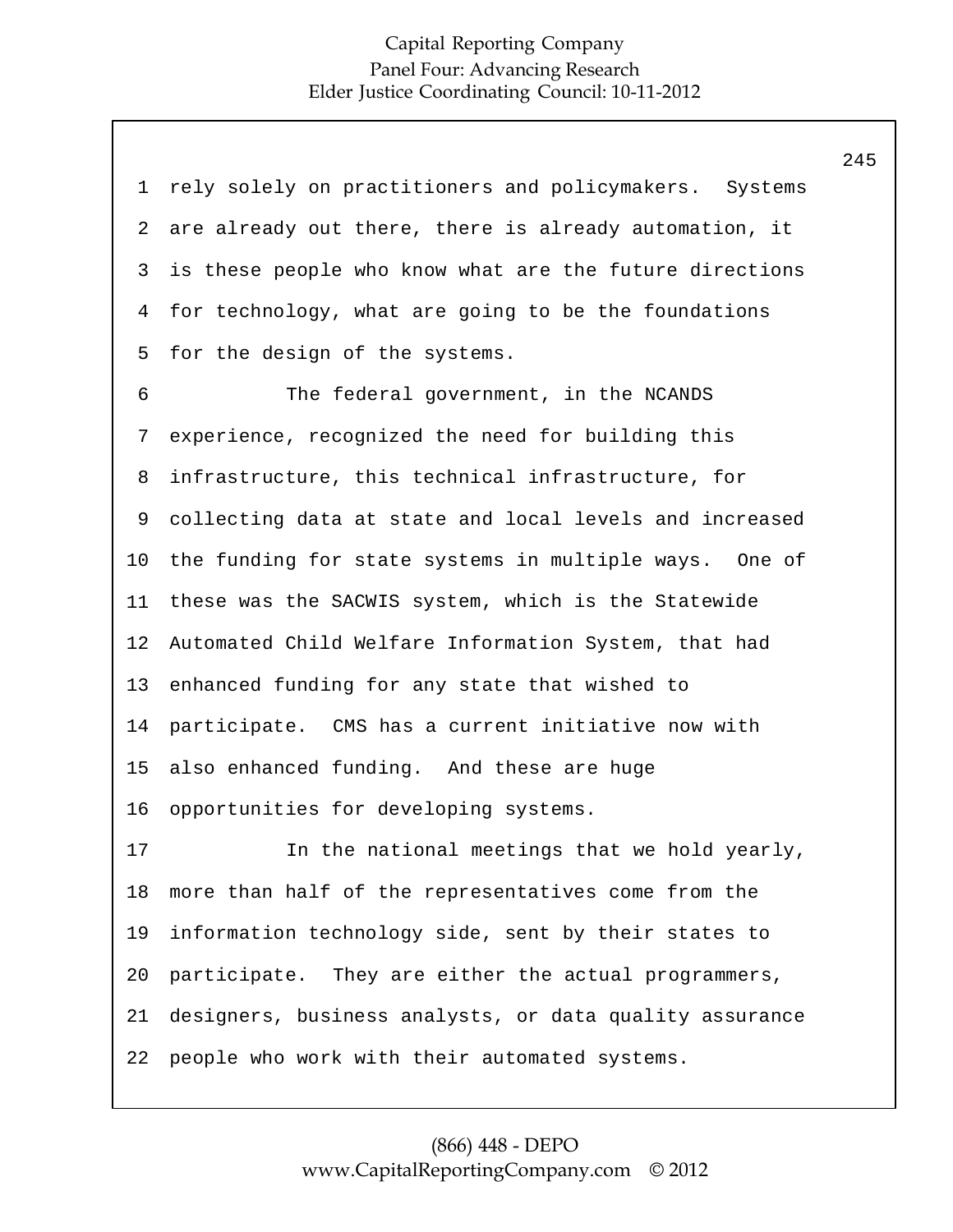1 2 3 4 5 6 7 8 9 10 11 12 13 14 15 16 17 18 19 20 21 22 The implementation has also been very much influenced, and I think more subtly, before the social services even knew what this term meant, of return on investment. It was through the leadership of the federal government that recognized there must be a very fast return. This return was the emphasis on getting something visible to people very quickly. NCANDS started in 1988 with its initial design. By 1991, in less than 3 years, there was already a design which was sent to OMB for approval. By 1992, national data were collected and published. So in less than 4 years the result of this investment of the federal government, which was not extreme, was already out there. Over the years -- we're now in this twentysecond year of reporting -- the data have become much more comprehensive. The reports have increased hugely, but that initial report I think helped to motivate people and to see that there would be use for the data. The second point was an ongoing use of the data, not solely just to have a report that goes out there, but the federal government and ACYF have used the data in multiple ways including in terms of their own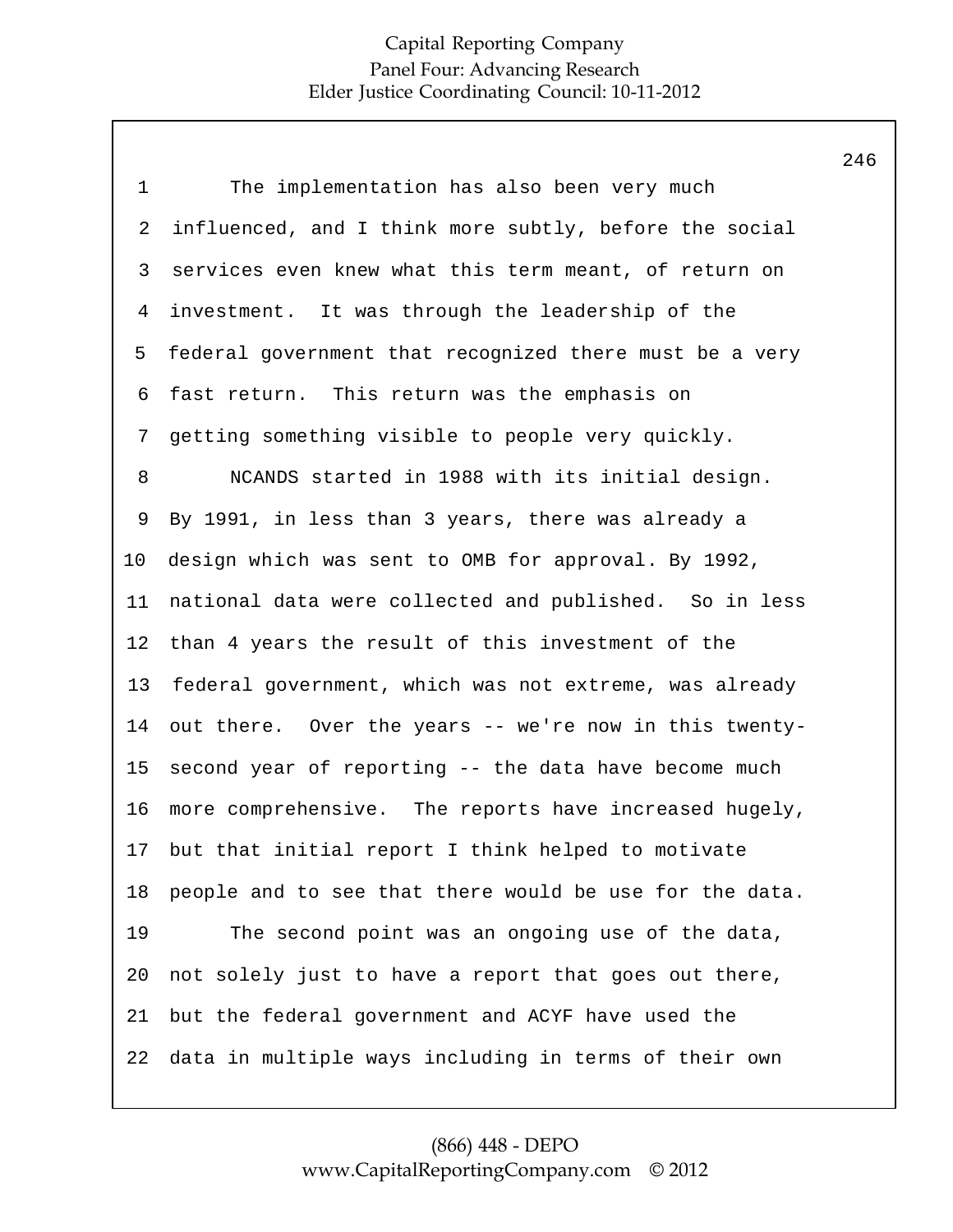|             |                                                         | 247 |
|-------------|---------------------------------------------------------|-----|
| $\mathbf 1$ | performance monitoring of the states and in reporting   |     |
| 2           | to Congress in many ways. Today, probably over 30       |     |
| 3           | government reports rely on these data as part of        |     |
| 4           | national initiatives, including Healthy People 2020,    |     |
| 5           | including the statistical abstracts, et cetera.         |     |
| 6           | Furthermore, the data are published on the              |     |
| 7           | internet and on the average hit is over 600,000         |     |
| 8           | hits a month, average. The month that the report comes  |     |
| 9           | out, the hits are over a million hits. The              |     |
| 10          | recognition that people are using the data is very      |     |
| 11          | important to the people who are reporting the           |     |
| 12          | data. So it is a very nice cycle that people see there  |     |
| 13          | is a reason to do this, and we have been able to        |     |
| 14          | communicate right down to the social workers why it is  |     |
| 15          | important that they contribute to this effort.          |     |
| 16          | The third point in terms of return on                   |     |
| 17          | investment is probably not to put all your eggs in one  |     |
| 18          | basket. While investing in a national data system,      |     |
| 19          | other means of collecting data on elder abuse could and |     |
| 20          | should be conducted in parallel. This has proven true   |     |
| 21          | in child abuse and neglect also. You cannot assume      |     |
| 22          | that one system, two systems, three systems will answer |     |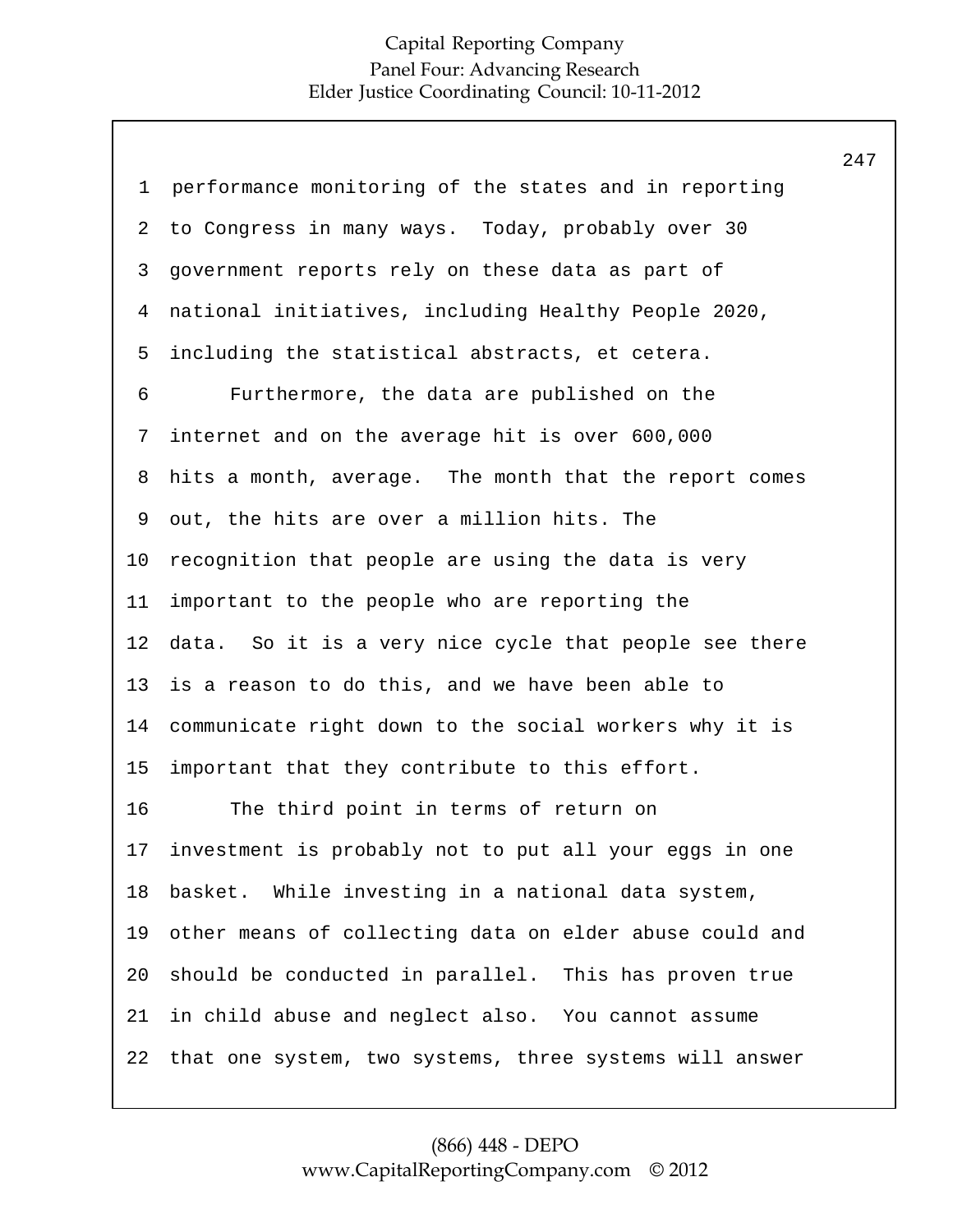1 2 3 4 5 6 7 8 9 10 11 12 13 14 15 16 17 18 19 20 21 22 all your questions. So, for example, from my perspective, research needs to be supported on the characteristics and risk factors associated with elder abuse independent of a national data collection system, although that might also inform the topic. Prevention programs and early intervention programs, as has been mentioned earlier, need to be developed, evaluated and replicated. Thirdly, the feasibility of integrating existing datasets to gain a cross-agency perspective should also be conducted. I don't think that the existing feasibility of this has really been taken to the level that needs to be taken. While not simplistic, the maximization of existing data sources is something that all of us are involved in these days. We all know the term "big data," we all know the term "data analytics."This is the future: to maximize what is already being collected, to maximize that investment. We see that these kinds of approaches will therefore influence policy, and programs, and will influence the technologies that exist for the kinds of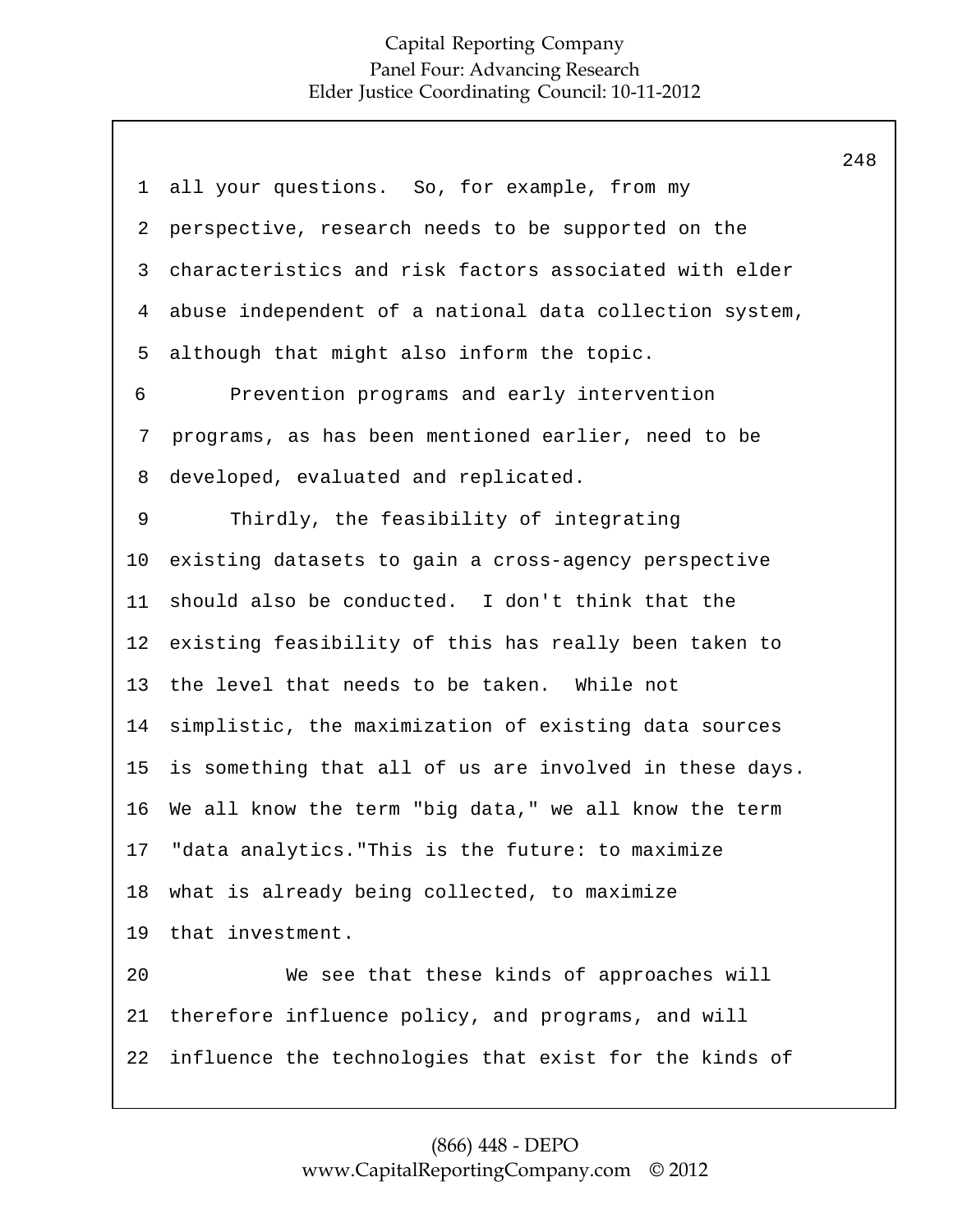| 1  | data that we want to collect as social service         |
|----|--------------------------------------------------------|
| 2  | programs, which is very different from what business   |
| 3  | environments need to collect. So as a collective       |
| 4  | voice, we can also influence the nature of information |
| 5  | systems that will support the fields that we work in.  |
| 6  | In summary, based on the NCANDS perspective,           |
| 7  | we believe that national data are not beyond the reach |
| 8  | of elder justice, and, furthermore, that this will not |
| 9  | be without challenges, but the reward is certainly     |
| 10 | clear, it will be a foundation for the future for      |
| 11 | understanding the needs of our elders.                 |
|    |                                                        |
| 12 | Thank you.                                             |
| 13 | MS. GREENLEE: Thank you very much.                     |
| 14 | (Applause.)                                            |
| 15 | MS. GREENLEE: Xinqi.                                   |
| 16 | DR. DONG: Thank you. It's a great pleasure             |
| 17 | to be here and I'm very humbled to be able to provide  |
| 18 | testimony on elder justice through the lens of culture |
| 19 | and community in our increasingly diverse population.  |
| 20 | And today I testify as a geriatrician who care for     |
| 21 | vulnerable older adults and their struggles through    |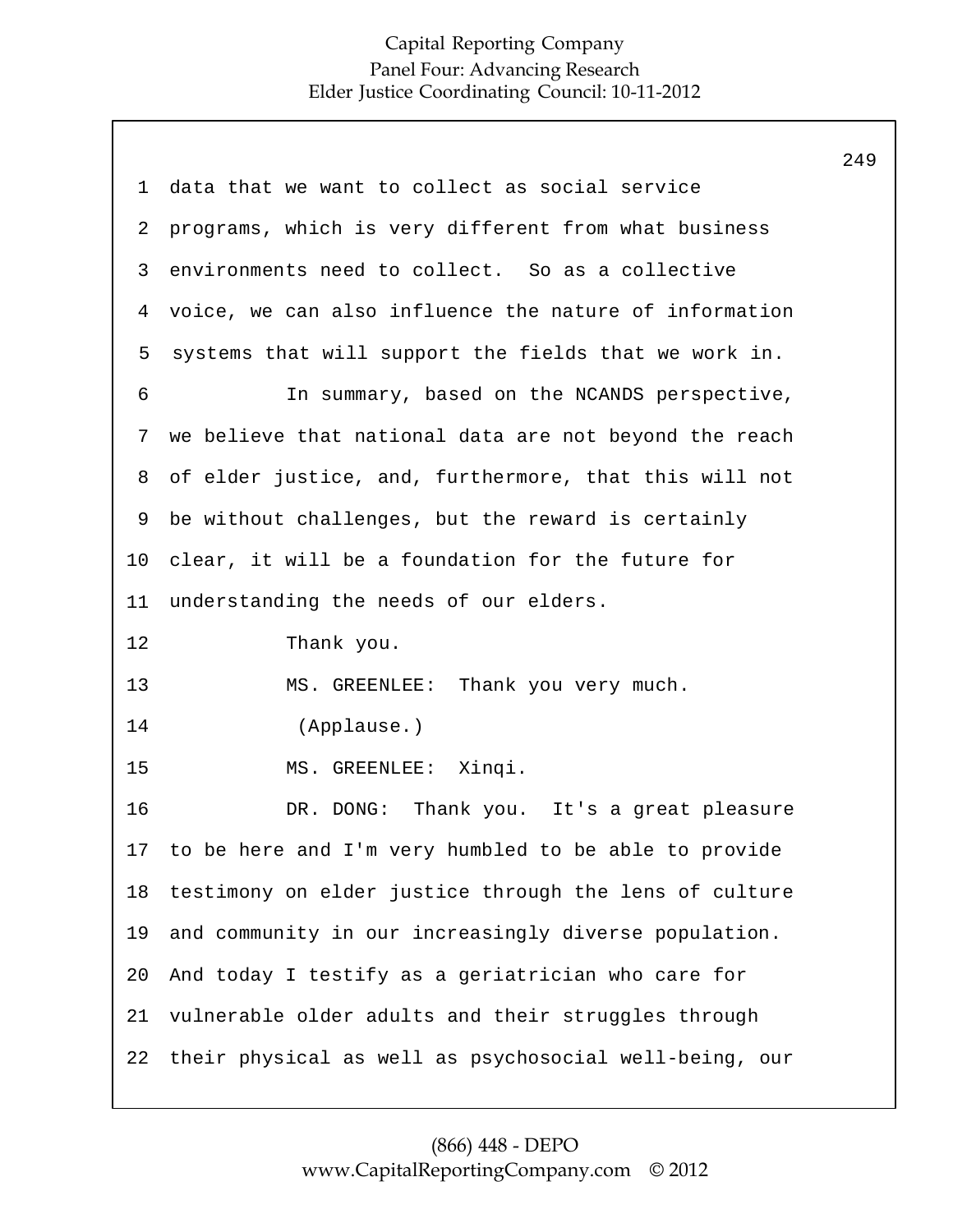|             |                                                         | 250 |
|-------------|---------------------------------------------------------|-----|
| $\mathbf 1$ | complex health care system. Moreover, I sit before you  |     |
| 2           | as an epidemiologist who has conducted research on      |     |
| 3           | elder abuse using our diverse populations and critical  |     |
| 4           | role in the community in the prevention of elder abuse. |     |
| 5           | But furthermore, as an immigrant who came to this       |     |
| 6           | country at the age 17, and the grandson of a man who    |     |
| 7           | dedicated his life towards advocating for social        |     |
| 8           | justice, I witnessed firsthand my grandfather, as well  |     |
| 9           | as my family, suffering from him being the victim of    |     |
| $10 \,$     | repeated violence and sent to prison at age 75 during   |     |
| 11          | the cultural revolution.                                |     |
| 12          | In 2010, approximately 20 percent of the                |     |
| 13          | older adults over the age of 65 are minorities, with    |     |
| 14          | 8.4 percent African Americans, 6.9 percent Hispanics,   |     |
| 15          | 3.5 Asians, and 1 percent Native Americans. From the    |     |
| 16          | 2010 census, the minority population is growing         |     |
| 17          | rapidly. In the last decade, the rate of growth for     |     |
| 18          | the white population has been 5.7 percent, yet for the  |     |
| 19          | Hispanic population, it's been 43 percent, with 43.3    |     |
| 20          | percent in the Asian population, 18 percent in the      |     |
| 21          | Native American population, and 12 percent in the       |     |
| 22          | African American population.                            |     |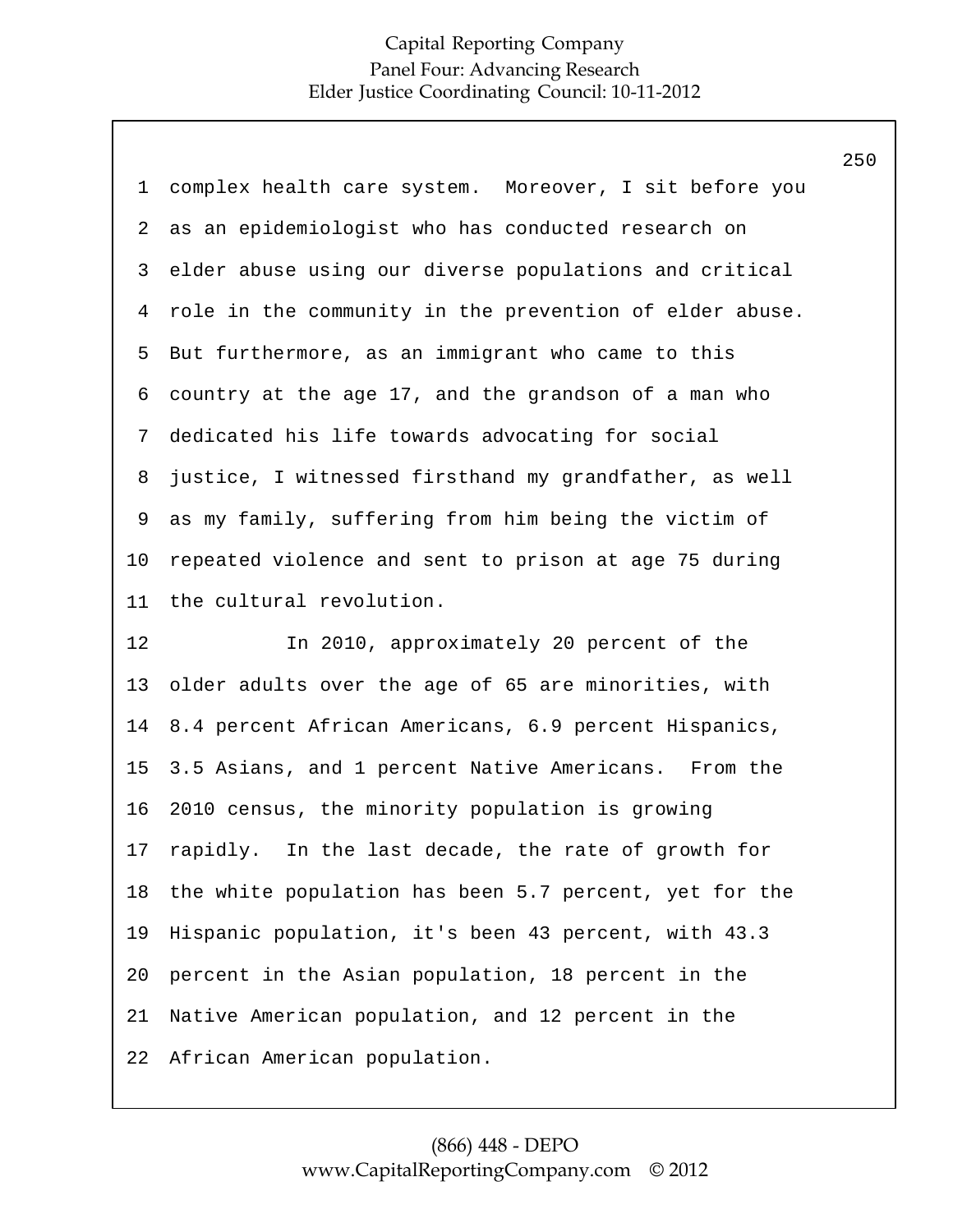| $\mathbf 1$ | Recent studies have expanded our knowledge of          |
|-------------|--------------------------------------------------------|
| 2           | elder abuse in diverse populations. Evidence suggests  |
| 3           | that the prevalence of financial exploitation, it's    |
| 4           | almost three times higher, and psychological abuse is  |
| 5           | almost two times higher in African American older      |
| 6           | adults than white older adults. A recent study in the  |
| 7           | low income Latino population indicated 40 percent of   |
| 8           | the older adults have experienced abuse in the last    |
| 9           | year, yet only 2 percent were reported to authorities. |
| 10          | In the Chinese population, despite the high            |
| 11          | culture expectations of filial piety for older adults, |
| 12          | 18 percent of U.S. Chinese older adults have self-     |
| 13          | reported elder abuse. Despite this alarming data, the  |
| 14          | severe lack of research has directly hampered our      |
| 15          | ability to devise targeted prevention and intervention |
| 16          | strategies. Etiological research is needed to explore  |
| 17          | cultural norms expectations in the perception,         |
| 18          | determinance, and impact of elder abuse in our diverse |
| 19          | populations. However, significant challenges exist in  |
| 20          | the preparation of conduct, age, and research in       |
| 21          | diverse populations especially on culture-sensitive    |
| 22          | issues.                                                |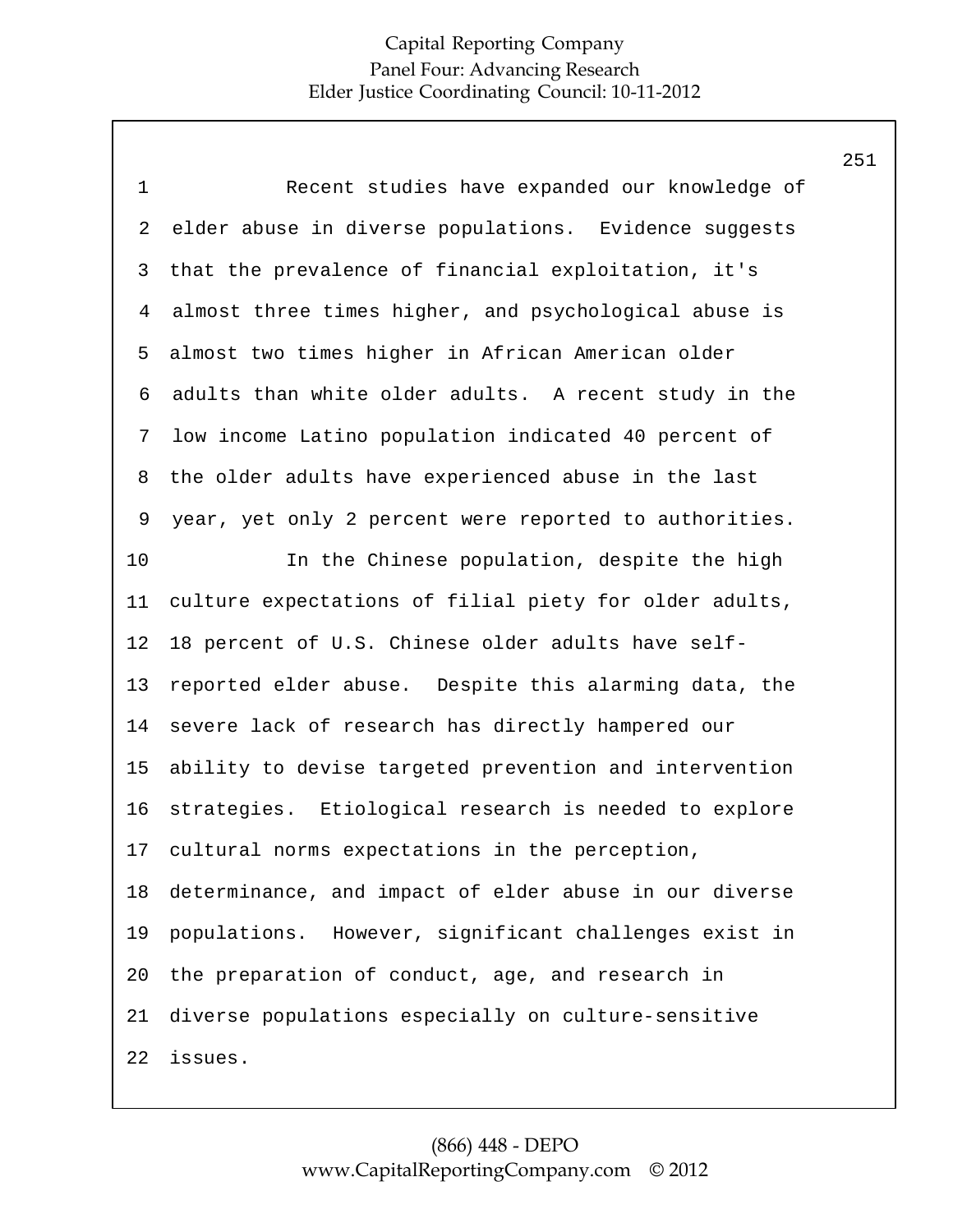| $\mathbf 1$    | In Chinese population, many assumptions that            |
|----------------|---------------------------------------------------------|
| $\overline{a}$ | Chinese are a homogenous society, yet there are more    |
| 3              | than 56 minorities, there are 20 million Muslims in     |
| 4              | Linguistic and culture diversities are vast.<br>China.  |
| 5              | For example, in Chinese language the word "dementia"    |
| 6              | literally translating to "zhe Dai" which means          |
| 7              | crazy and catatonic. The word depression is synonymous  |
| 8              | with the word "schizophrenia," and elder abuse elicit   |
| 9              | unbearable family shame and a frank violation of the    |
| 10             | most sacred culture norms. We've heard a lot about      |
| 11             | decisional capacity today, and yet in Chinese culture,  |
| 12             | it is accepted norm for the first born child to assume  |
| 13             | decisional capacity for the older adults even though    |
| 14             | that person has ability to make decisions. It is        |
| 15             | common for a family member to withhold cancer           |
| 16             | diagnosis to their parents if family deem that's        |
| 17             | in the best interest. Other may argue otherwise, but    |
| 18             | that is a common practice in our culture.               |
| 19             | In order to devise intervention or prevention           |
| 20             | strategies, linguistic culture complexity nuances are   |
| 21             | critical to provide deeper understanding of elder abuse |
| 22             | in diverse communities. One approach could be the       |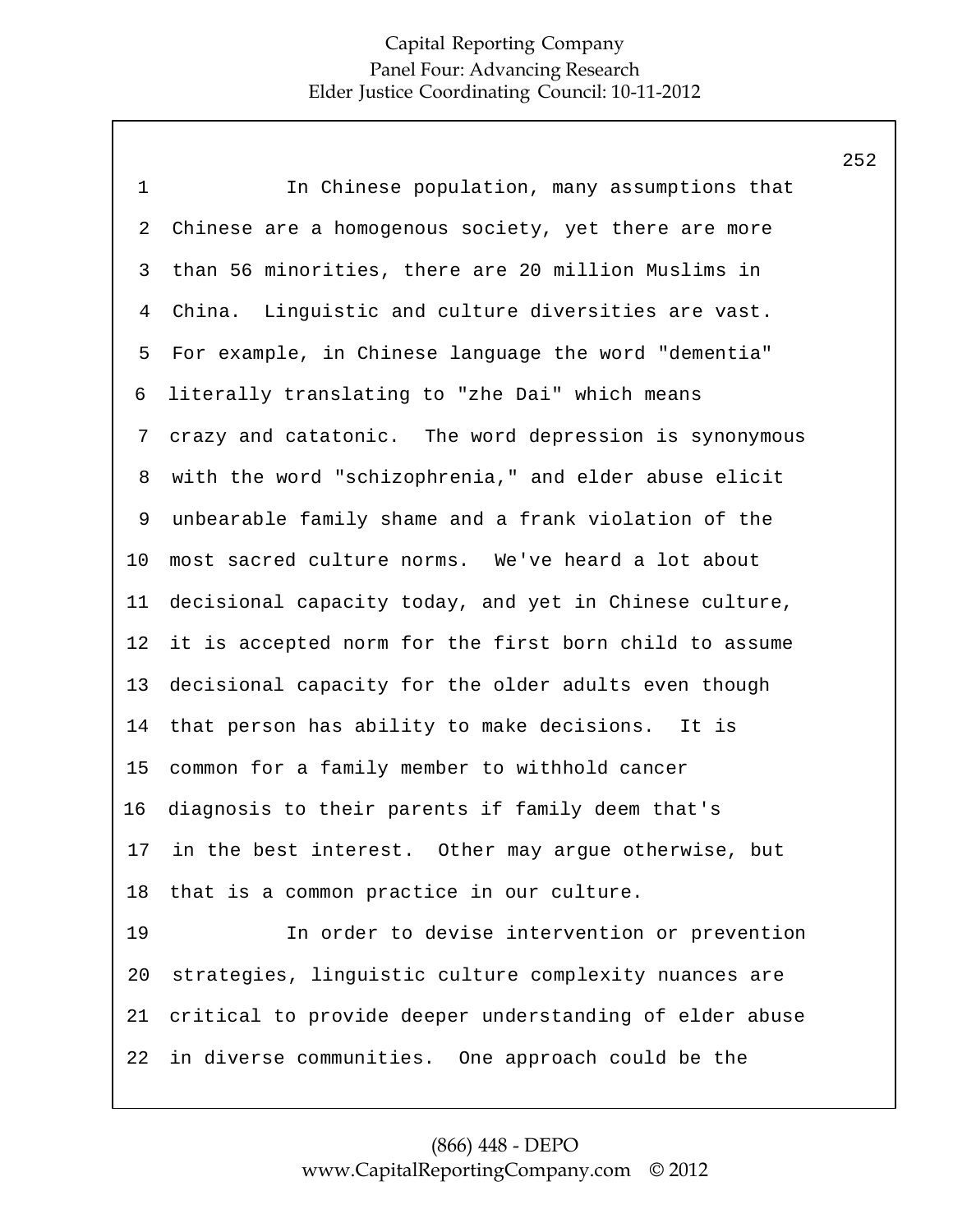| $\mathbf 1$    | community-based participatory research approach, or     |
|----------------|---------------------------------------------------------|
| 2              | known as CBPR, could be a potential optimal model to    |
| 3              | explore issues about abuse in diverse communities. CBPR |
| $\overline{4}$ | necessitates a partnership between academic             |
| 5              | institutions and community organization and key         |
| 6              | stakeholders to examine relative issues.<br>The         |
| 7              | partnership is required for reciprocal transfer of      |
| 8              | expertise and need to build infrastructure in the       |
| 9              | community toward sustainability. And recent elder       |
| 10             | abuse research in Native American, Latino, and Chinese  |
| 11             | communities have demonstrated success, enhancing        |
| 12             | infrastructure network for community-engaged research   |
| 13             | and the community academic partnerships.                |
| 14             | With the funding of NIA and the National                |
| 15             | Institute of Minority Health, private foundations and   |
| 16             | community organizations, we have started the PINE       |
| 17             | Study. In Chinese, it's known as "HuaRen Song Nian      |
| 18             | Yian Jio."It is one example, perhaps, for collaboration |
| 19             | between academic and community, leveraging the          |
| 20             | principles of CBPR to advance scientific knowledge on   |
| 21             | elder abuse, filial piety and psychological distress in |
| 22             | Chinese population. We instituted a community advisory  |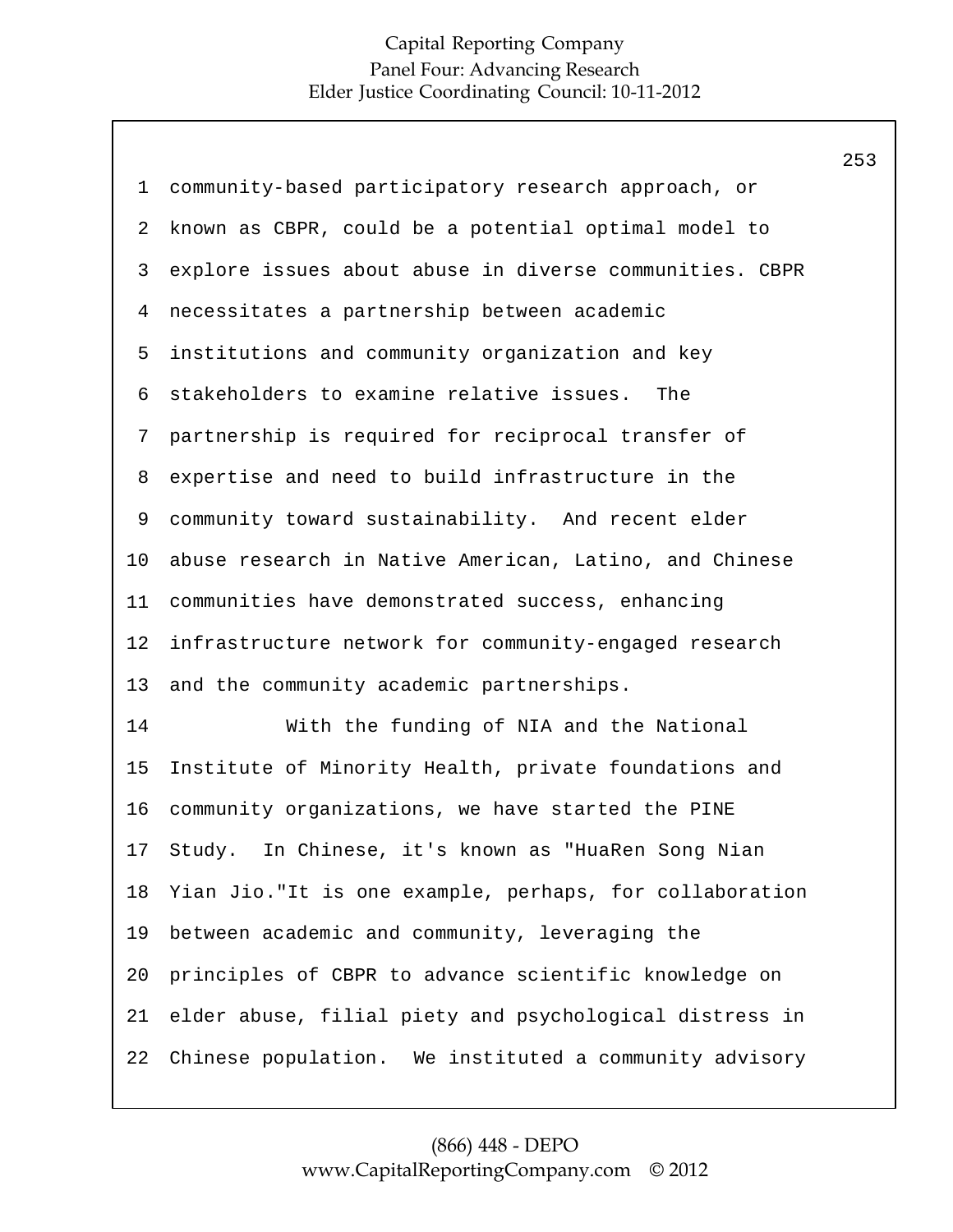| $\mathbf{1}$   | board of key stakeholders that guide our ongoing        |
|----------------|---------------------------------------------------------|
| 2              | collaboration and issued grassroots education           |
| 3              | initiatives on health and psychosocial well-being       |
| $\overline{4}$ | facing the Chinese population.                          |
| 5              | And we have also devised software technology            |
| 6              | where the data could be collected simultaneously in     |
| 7              | both simplified traditional characters as well as       |
| 8              | English without the need for translation to capture     |
| 9              | both quantitative as well as qualitative data to really |
| 10             | provide in-depth understanding of issues on elder       |
| 11             | abuse.                                                  |
|                |                                                         |
| 12             | The PINE Study is a population-based                    |
| 13             | epidemiological study. As of yesterday, there were      |
| 14             | 2,650 Chinese older adults in the greater Chicago area. |
| 15             | And with strong community support and bilingual and     |
| 16             | bicultural research team, 89 percent of our samples     |
| 17             | have agreed to participate in an in-depth interview of  |
| 18             | very personal issues. In addition, through the          |
| 19             | integration grassroots civic engagement of culturally   |
| 20             | appropriate activities such as calligraphy, Tai Chi,    |
| 21             | Chinese poetry, water painting, et cetera, Chinese      |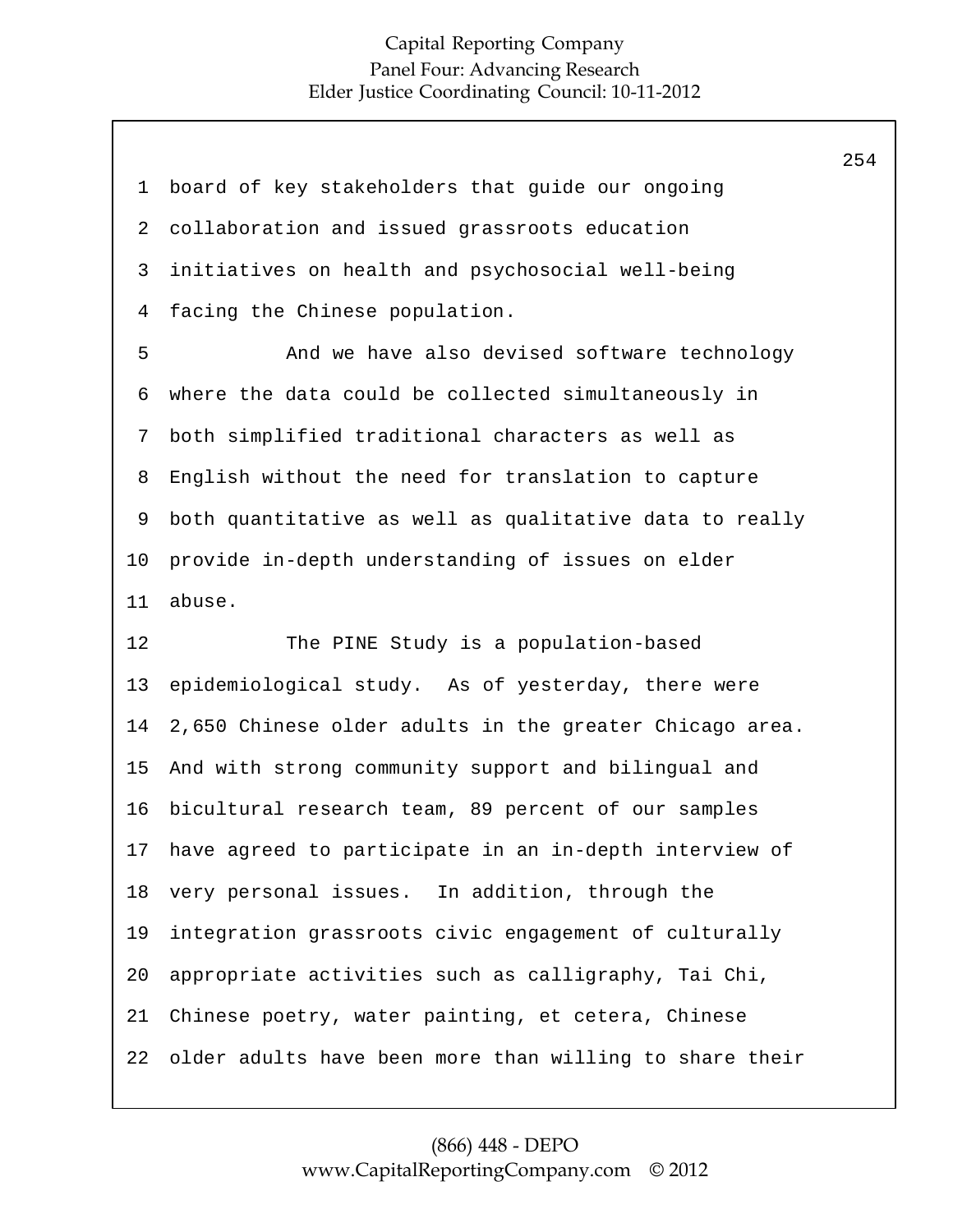| $\mathbf 1$    | stories with us through this close family conflict, the |
|----------------|---------------------------------------------------------|
| 2              | things that they have not told their physicians, their  |
| 3              | neighbors, and their family members.                    |
| $\overline{4}$ | Over the last 2 years, I have had the                   |
| 5              | privilege to be, as Congressional Policy Fellow, Health |
| 6              | Aging Policy Fellow, I had the privilege to work with   |
| 7              | policymakers on elder justice issues both national and  |
| 8              | internationally, moreover, as a member of IOM Global    |
| 9              | Violence Prevention Forum, together with Kathy          |
| 10             | Greenlee, and we have continued to push for prevention  |
| 11             | of elder abuse and violence towards our most vulnerable |
| 12             | populations.                                            |
| 13             | In my community, violence towards older                 |
| 14             | adults is not just elder abuse but also self-directed   |
| 15             | violence, such as suicide. And globally, suicide in     |
| 16             | Chinese population accounts for 20 percent of suicides  |
| 17             | in the world, and Chinese older adults have a rate of   |
| 18             | five times higher than younger adults in the U.S.       |
| 19             | Chinese older adults, particularly Chinese older women, |
| 20             | has the highest suicide rate than any other racial      |
| 21             |                                                         |
|                | ethnic groups. Among many etiology, family conflict is  |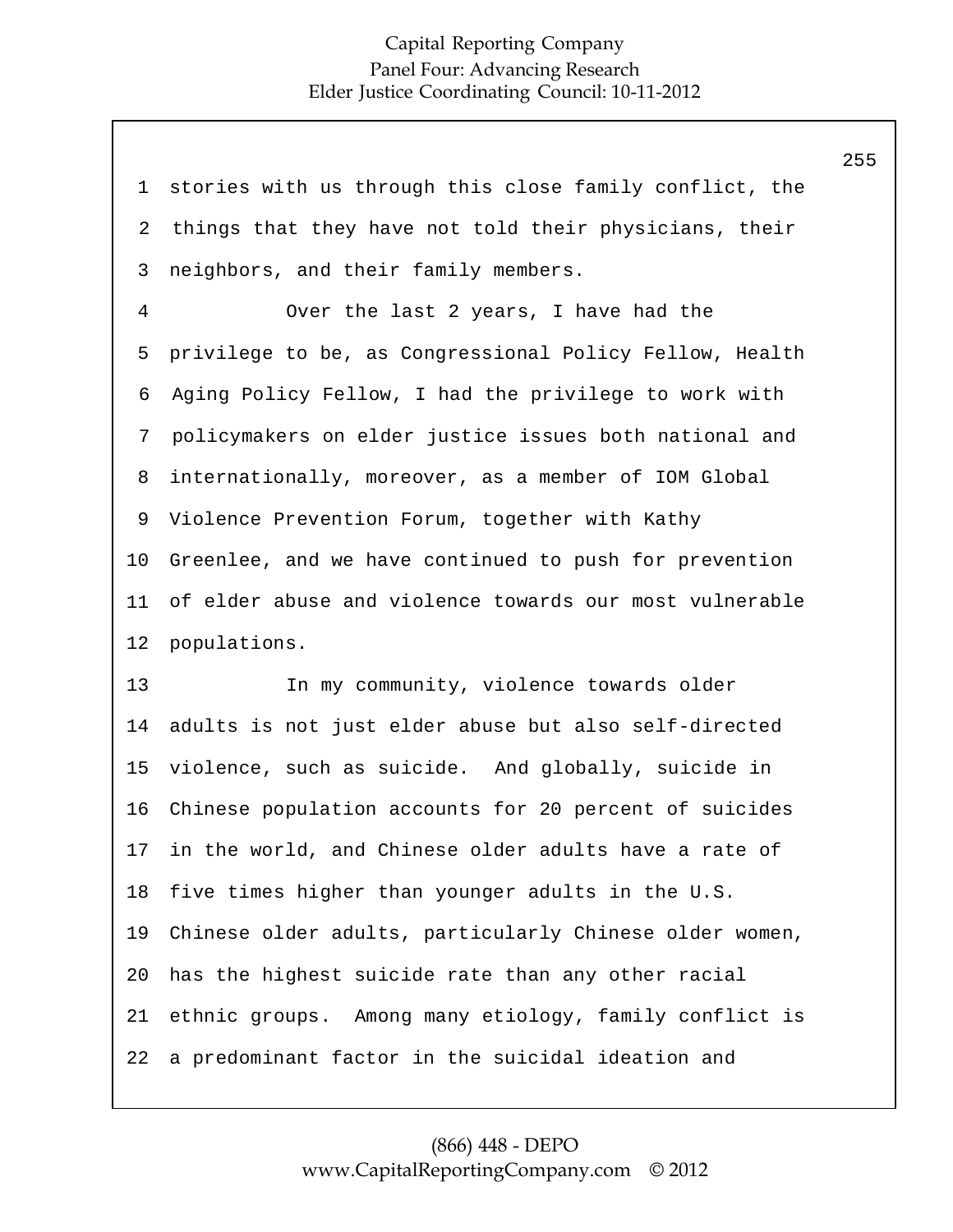1 2 3 4 5 6 7 8 9 10 11 12 13 14 15 16 17 18 19 20 21 22 attempts. Our current work in the PINE Study will hope to more precisely understand those relationships between elder abuse, cultural factors, and psychosocial distress. In conclusion, and in my humble opinion, without understanding culture and community issues related to elder abuse, it's a house without a foundation, it's a tree without a root, it's a blind man feeling an elephant without a true understanding. I hope the Elder Justice Coordinating Council will consider investing in community-based participatory research to understand complex linguistic and cultural issues surrounding elder abuse in our diverse populations, integrate culture and the community issues on elder abuse into the professional education and training on aging issues, and recommend inclusion of community members and key stakeholders in the multidisciplinary team dealing with elder abuse at the city, state, and national level, as well as in an elder justice advisory board as well. So today, it is a great honor to be here today. I also want to give special thanks to Assistant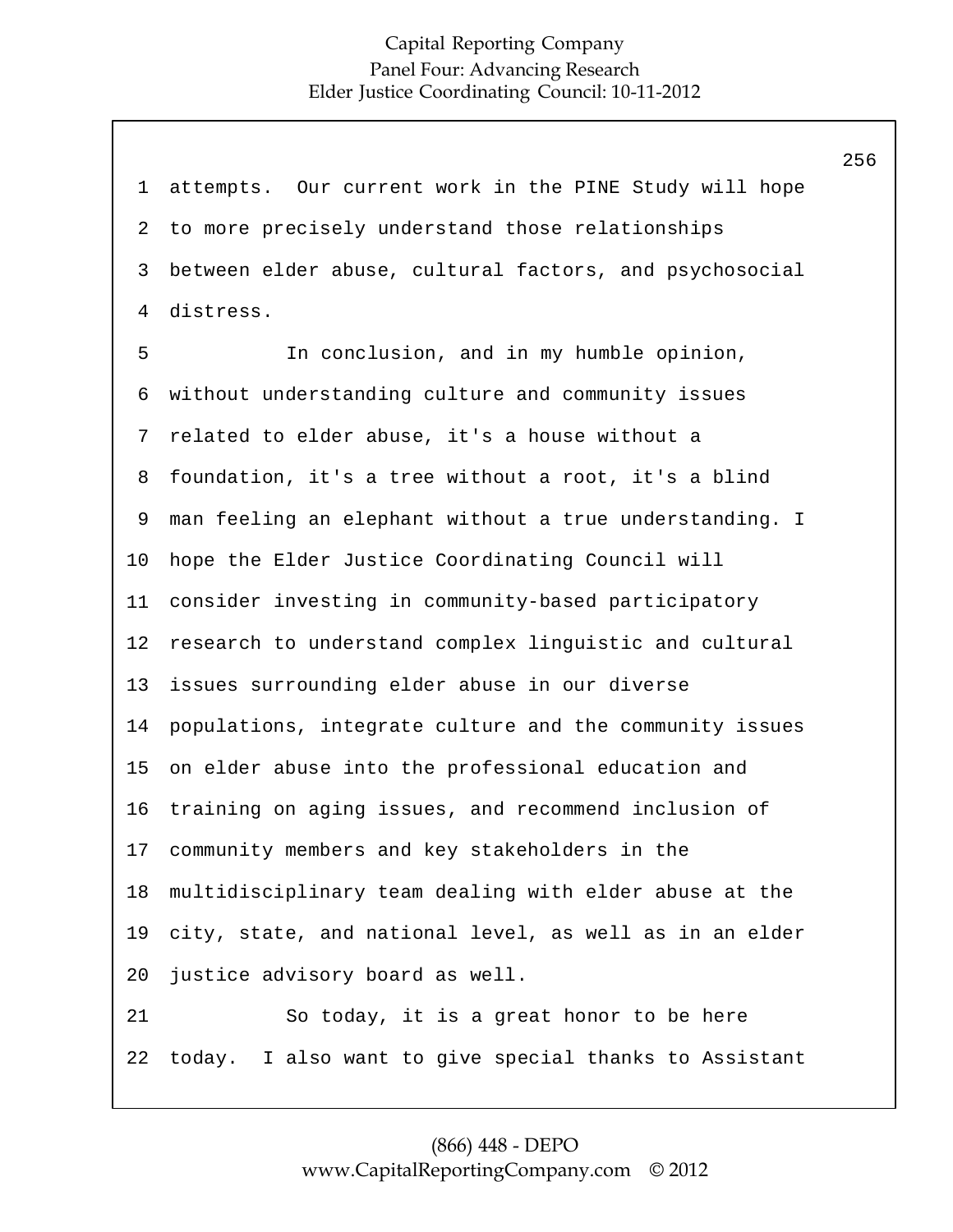1 2 3 4 5 6 7 8 9 10 11 12 13 Secretary Kathy Greenlee, whose personal dedication has inspired us all to continue advocating for the prevention of elder abuse in our diverse populations. Thank you. MS. GREENLEE: Thank you very much. (Applause.) MS. GREENLEE: David. MR. SPIEGEL: Dr. Lachs, and really anybody else on this panel, I have a global question, and I apologize because this really would apply, I think, to the testimony of really many of the people who have testified today. Dr. Lachs, you mentioned the 800 pound gorilla, which is, of course, cognitive issues, and I would have asked this question of Dr. Mosqueda as  $well$   $-$ 14 15 16 17 18 19 20 21 22 MS. GREENLEE: She can answer, too, so you can poll the whole audience if you would like at this point. (Laughter.) MR. SPIEGEL: My background is in litigation, and MT kindly speaks of the "veil of tears" that occurs in litigation because that's after all the bloodshed 257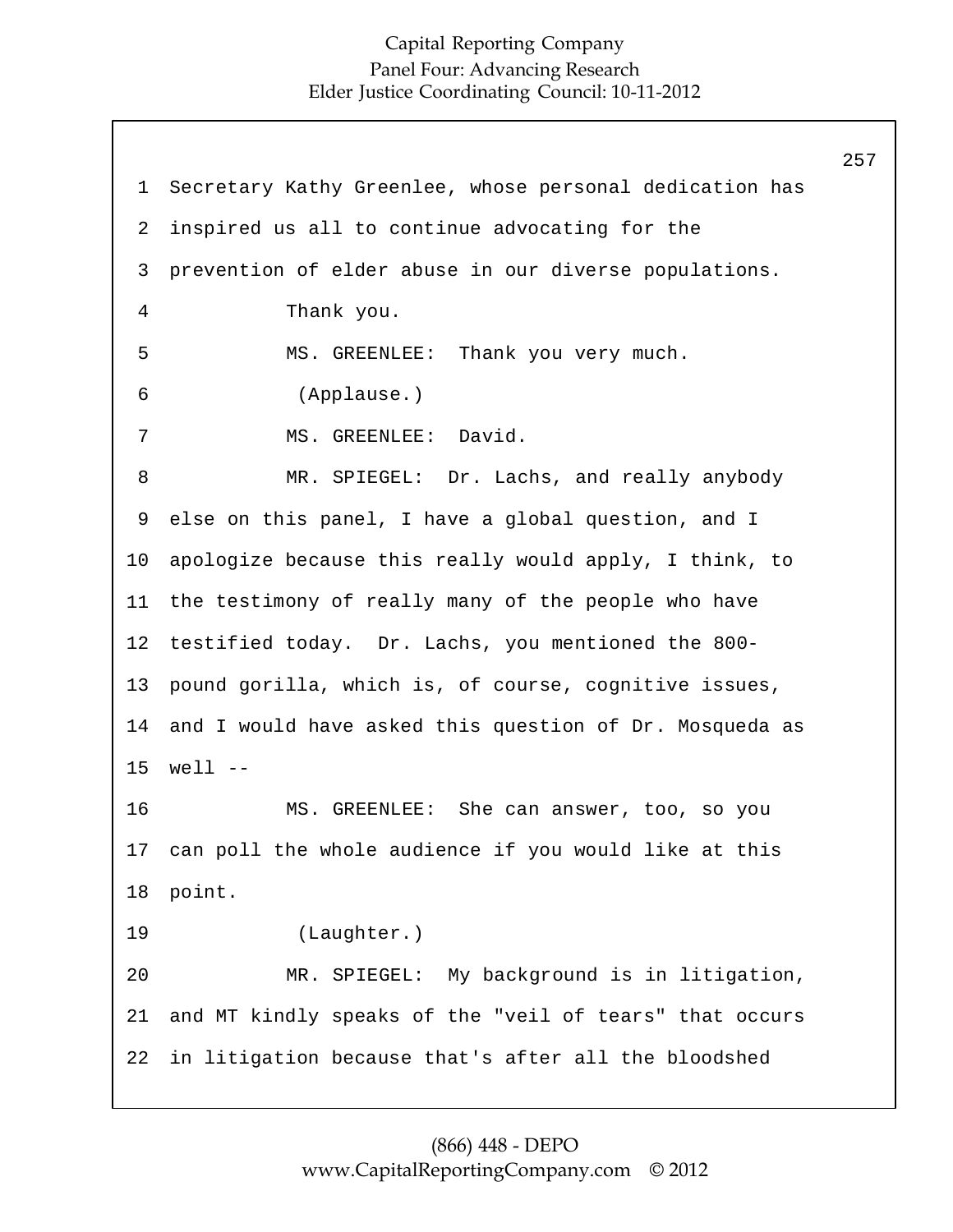|                |                                                         | 258 |
|----------------|---------------------------------------------------------|-----|
| 1              | has occurred. So I would like to take you to the other  |     |
| 2              | end of the spectrum, to the prevention end of the       |     |
| 3              | spectrum, before the "veil of tears" occurs.            |     |
| $\overline{4}$ | For any federal agency on this panel, all of            |     |
| 5              | them, all of us, FTC, all of us, have consumer          |     |
| 6              | education programs, we have outreach programs that      |     |
| 7              | occur. What role -- is there a role for consumer        |     |
| 8              | education given the 800-pound gorilla? And if there is  |     |
| 9              | a role, who would you target, who would you reach out   |     |
| 10             | to in order to get an effective preventive message out  |     |
| 11             | to the persons who are most likely to be susceptible to |     |
| 12             | elder abuse?                                            |     |
| 13             | This is a great research question<br>DR. LACHS:         |     |
| 14             | as well. We're beginning to understand a little bit     |     |
| 15             | about early vulnerability to financial exploitation. We |     |
| 16             | heard earlier today from a panelist about someone who   |     |
| 17             | was financially exploited and yet in the face of        |     |
| 18             | substantial education, and we saw a video of someone    |     |
| 19             | who had supposedly sort of warned the older person      |     |
| 20             | about that she had become a victim continued to engage  |     |
| 21             | in the behavior. So I think for those individuals, the  |     |
| 22             | education should not be directed at the victim, it      |     |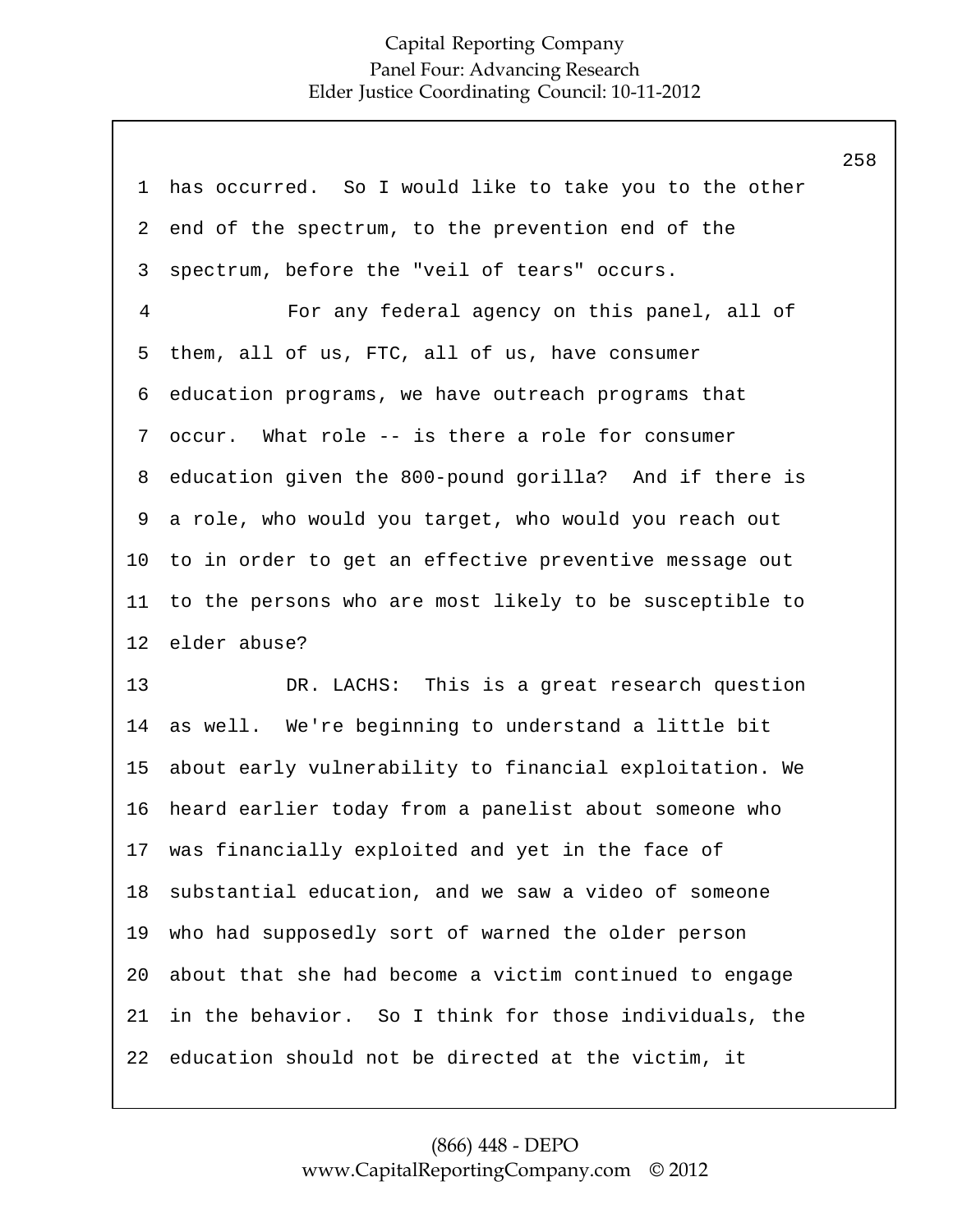| $\mathbf 1$ | should be directed at the social network of the victim, |
|-------------|---------------------------------------------------------|
| 2           | the adult child. That man spoke poignantly about, "I    |
| 3           | wish I had been more involved." I think that many of    |
| 4           | the interventions that's going to work in elder abuse   |
| 5           | and neglect are going to be fortification of the social |
| 6           | network of the older adult, and I think that's where    |
| 7           | the education should be directed.                       |
| 8           | There has been some work by Laura Carstensen            |
| 9           | at Stanford looking for more cognitively intact people, |
| 10          | directing educational interventions at them through a   |
| 11          | telephone intervention, and for certain subsets of      |
| 12          | older adults, I think those are effective ways of       |
| 13          | proceeding, but we really need to understand the way in |
| 14          | which the brain becomes vulnerable as we age. We live   |
| 15          | in a society where we assume capacity of older adults   |
| 16          | until proven otherwise, and we call that preceding      |
| 17          | guardianship, I've been led to believe, you know, and   |
| 18          | that is a problem given the fact that you can detect    |
| 19          | some form of cognitive impairment in 40 to 50 percent   |
| 20          | of people over the age of 85, the fastest growing       |
| 21          | segment of society. I don't know if any of my           |
| 22          | colleagues have any -- you're the preventive medicine   |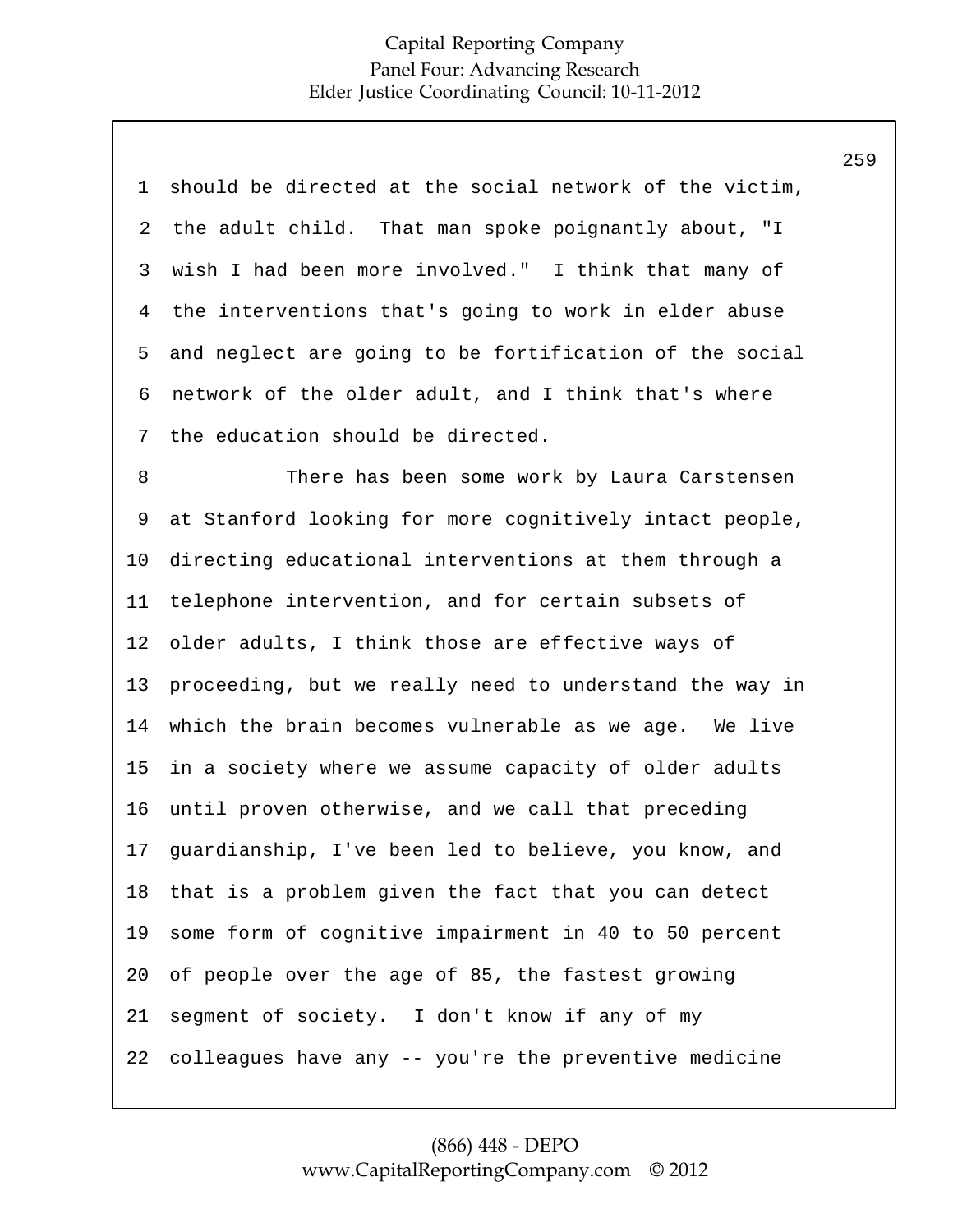1 2 3 4 5 6 7 8 9 10 11 12 13 14 15 16 17 18 19 20 21 22 guy, Bob. Do you want to -- DR. WALLACE: Okay. So it's a really tough question, and I think one of the problems for us in prevention is we really don't know whether the primary prevention message has reached the people who are already ill, whether it's heart disease or cancer or kidney disease or whatever, and that really is an important question. So when we ask people to stop smoking, it's aimed at people who are not yet sick, and we really don't know whether the smoker who also has had the heart attack is going to respond to those messages. So our public service messages, in my view, aren't targeted well enough, and we don't understand who they reach and how far we can go. And I think it's an open question, as Mark said. DR. LACHS: Yeah. One comment, I was struck earlier -- I believe personally, and I think the literature bears out, that a decaying social network is both a risk factor for elder mistreatment and precludes an older person from responding to existing mistreatment. We heard today about all these internet-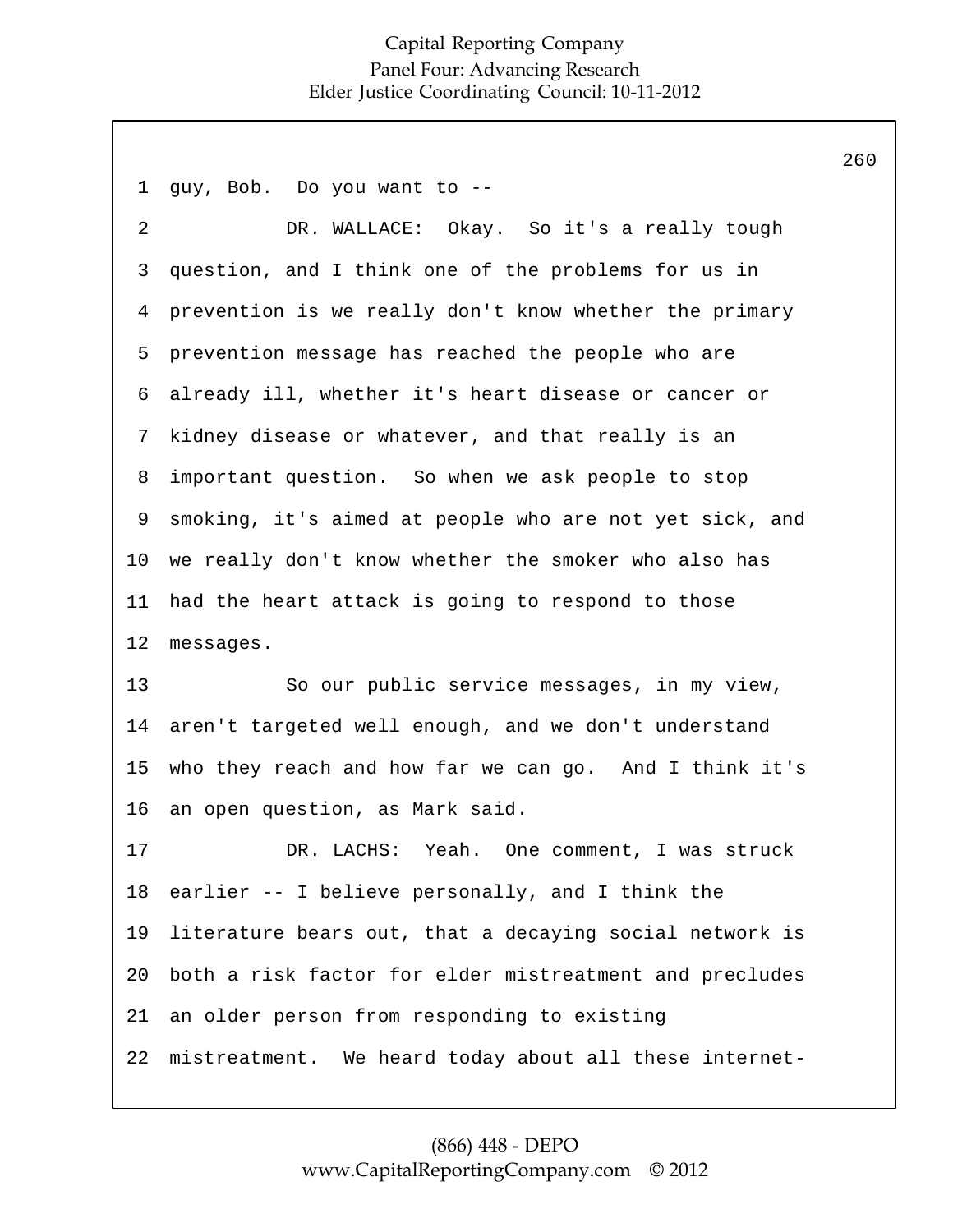| 1               | based transactions that make my life easier as a 52-    |
|-----------------|---------------------------------------------------------|
| 2               | year-old. My first group of 80-year-olds with iPhones   |
| 3               | are beginning to show up in the practice, and I'm not   |
| 4               | sure if we're not encouraging a more social isolation   |
| 5               | by not having that individual go to the post office or  |
| 6               | to the bank. I mean, those are precious opportunities   |
| 7               | to interact and intervene, and the convenience for us   |
| 8               | boomers may be the social isolation of our futures.     |
| 9               | There is this whole concern about these teenagers who   |
| 10              | break up through text messages, I'm concerned that      |
| 11              | we're encouraging isolation with some of these          |
| 12              | electronic means of transferring funds, as financially  |
| 13              | secure as they may be.                                  |
| 14              | Laura, can I volunteer you for<br>MS. GREENLEE:         |
| 15              | the last panel? But I actually would like for you to    |
| 16              | come to a mike. I'm real sensitive about -- but once    |
| 17 <sub>2</sub> | you're up here, I'm just -- yes, go ahead, Laura moves. |
| 18              | Laura, I'll get you in just a second.                   |
| 19              | Yes.                                                    |
| 20              | DR. YUAN: I'm now totally surrounded by                 |
| 21              | physicians and so I say this with great hesitance.      |
| 22              | MALE SPEAKER: You just had to say it.                   |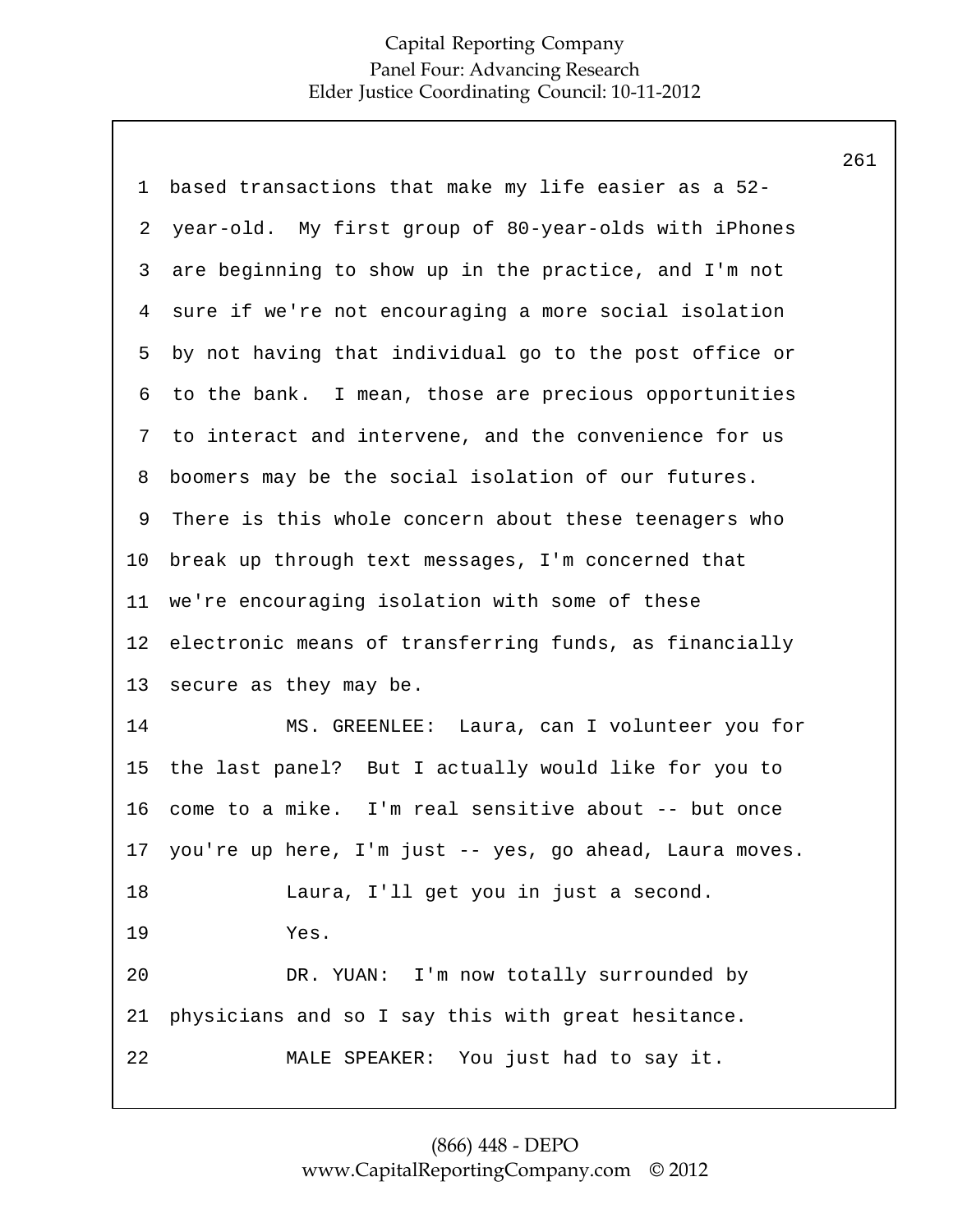1 2 3 4 5 6 7 8 9 10 11 12 13 14 15 16 17 18 19 20 21 22 DR. YUAN: Oh, thank you. MALE SPEAKER: You're pretty lucky. (Laughter.) DR. YUAN: I am most fortunate. (Laughter.) MS. GREENLEE: That was a nice cover. That was a nice cover. That was good, yeah. (Laughter.) DR. YUAN: We have often pondered the role of pediatricians, and actually our field starts with pediatrics, noticing the abused child. However, reporting by pediatricians is not increasing. Their role is not very clear. How much training they receive is also not very clear, and yet we know most children do see a pediatrician. We know there are a lot of factors actually stopping pediatricians from really doing a more in-depth interview or finding out more, but I think the analogy is very clear, that geriatricians who work with the elderly also are now confined so tightly to what they can be doing during that time period, they would be an ideal person to be communicating about this issue, but I don't know 262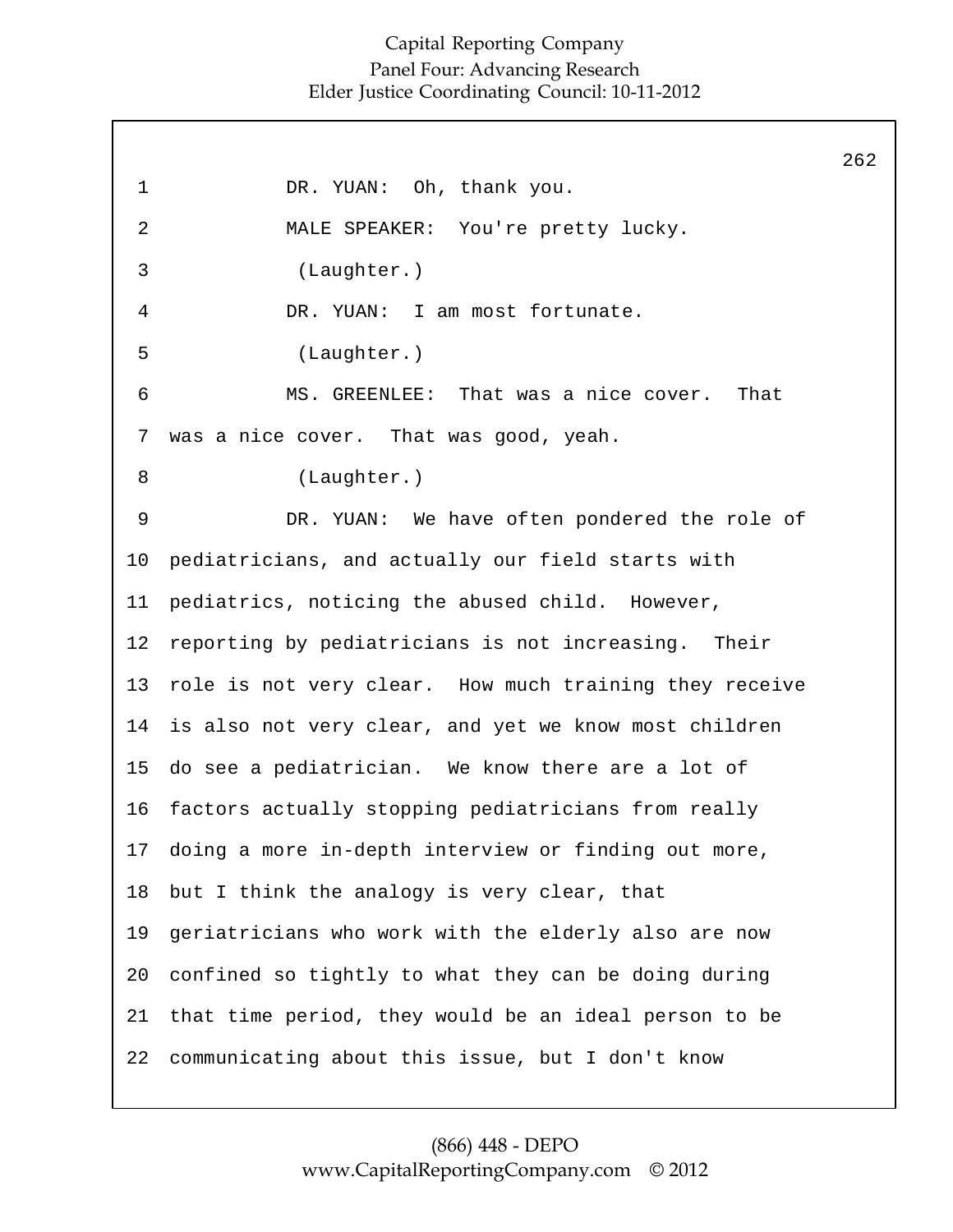1 2 3 4 5 6 7 8 9 10 11 12 13 14 15 16 17 18 19 20 21 22 whether they will be able to pick that up or not. MS. GREENLEE: Let's ask a geriatrician. Tada! DR. MOSOUEDA: Well, two comments. MS. GREENLEE: Yes. DR. MOSQUEDA: One to pick up on what Ying-Ying just said, and then also to answer David's question. I think the analogy we have regarding people who lack capacity, when you talk to pediatricians on child abuse, are children who are unable to speak for themselves, where you don't know how they got their injury, and they're not good witnesses. And I've spent a lot of time talking to colleagues who are pediatric child abuse experts about this, and I think there's a lot to be learned from them. That's one comment. In response to what Mr. Spiegel asked, I think the other educational opportunity that all these agencies have is to talk to the potential perpetrators and educate them and say, "Guess what, if you do that, that's abuse, and somebody is going to notice, and we're going to come after you." And right now I know we're focusing all of 263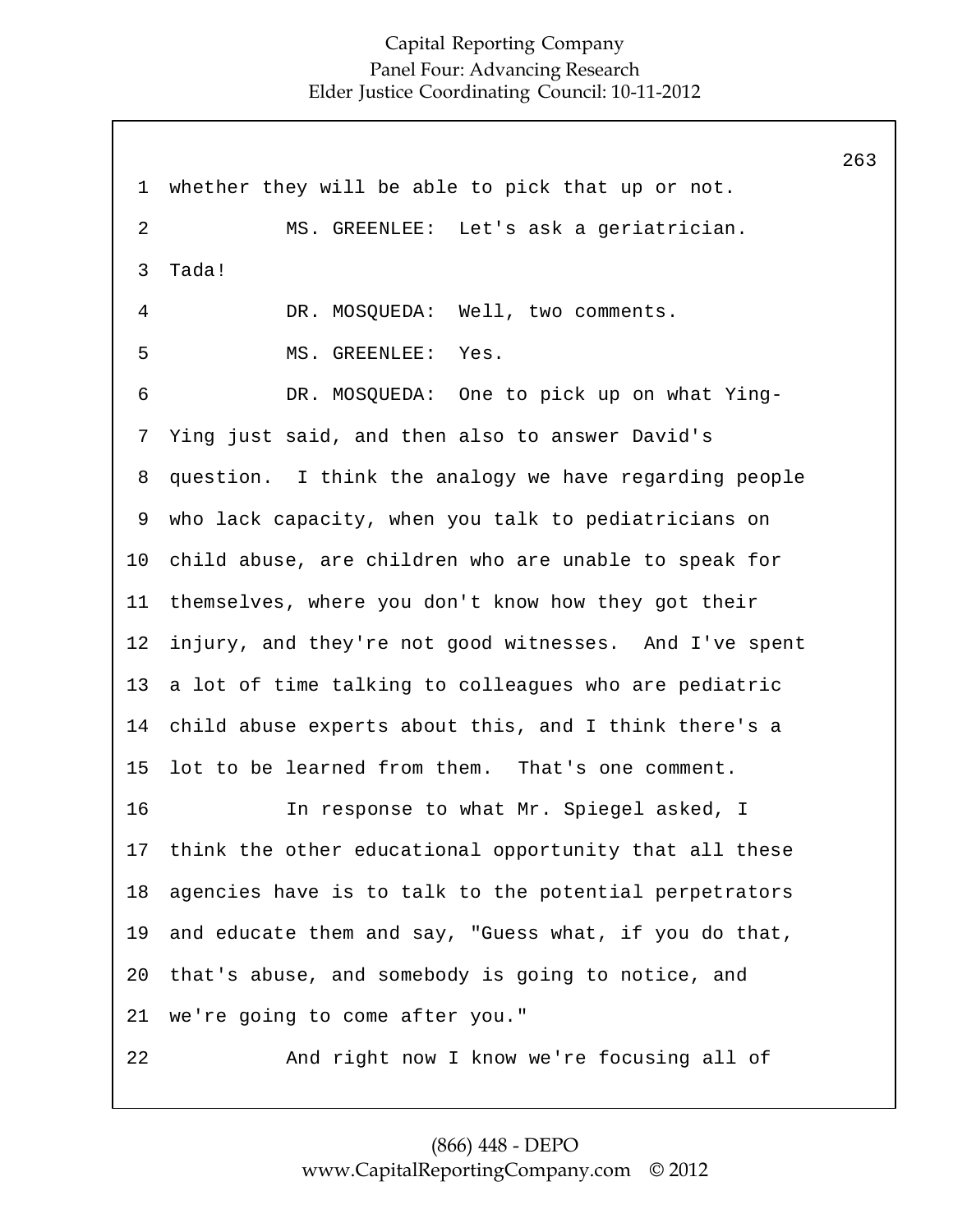14 15 16 17 18 19 20 21 22 1 2 3 4 5 6 7 8 9 10 11 12 13 our education on older adults, I think we need to also focus education on people as to this is not considered appropriate. I think some people either don't realize it or don't quite know the grey areas, and I think we can help people understand when they're beginning to cross into a grey area or even more than that. And a lot of people on this panel have access to the general public of folks who are the perpetrators and potential perpetrators of abuse. MALE SPEAKER: Good point. MS. GREENLEE: David, do you have any followup? Because I'm going to open it down here. Go down here? Does anybody -- Skip or anybody? MR. HUMPHREY: I have a question, Dr. Lachs. You heard what -- and I want to make sure I get your name correct. Ying is it? DR. YUAN: Me? MR. HUMPHREY: Yes. DR. YUAN: Ying-Ying. MR. HUMPHREY: You heard what she had to say. How does that fit with the questions that you had about HIPAA and the IRBs, privacy issues, and the parallel 264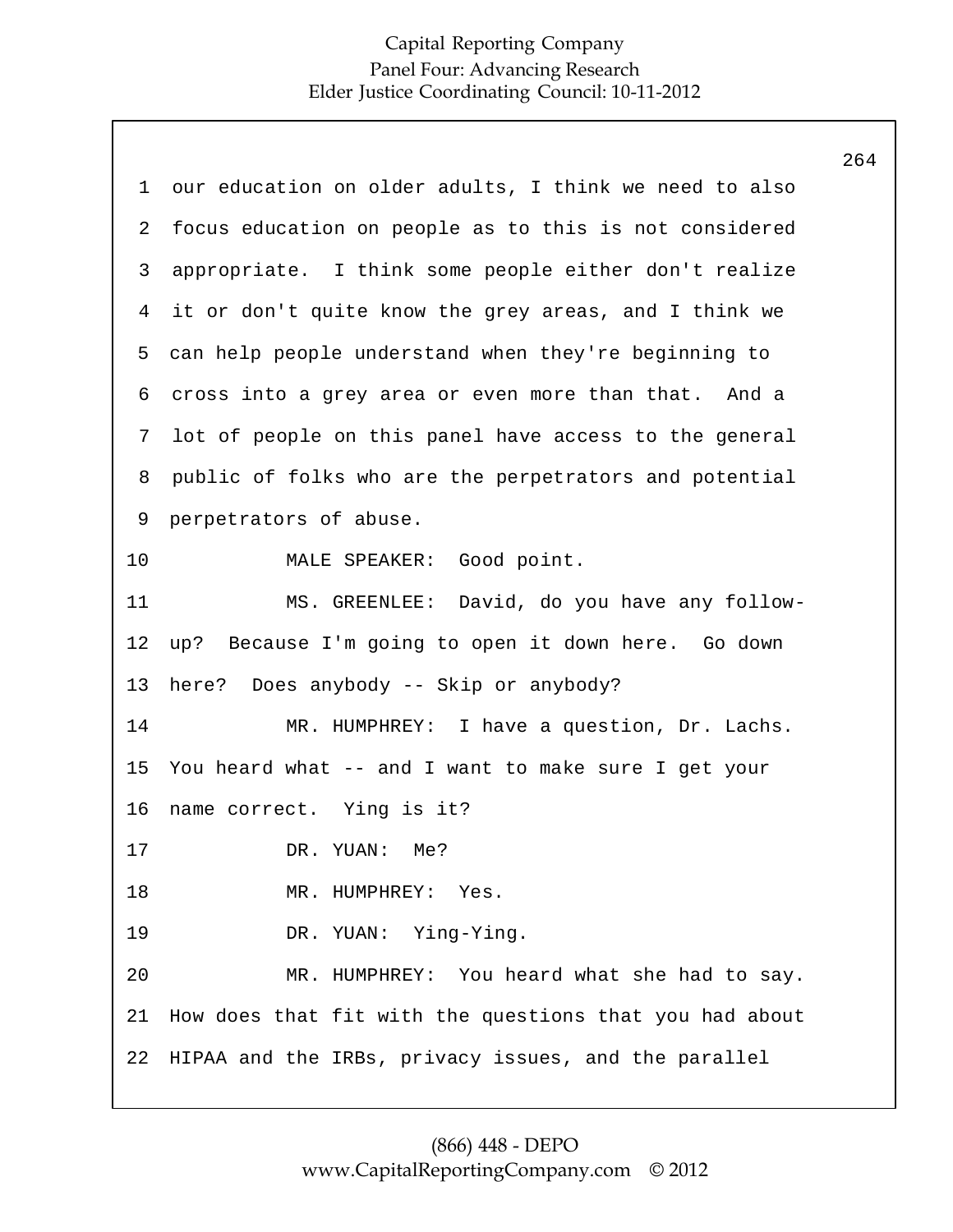|                |                                                        | 265 |
|----------------|--------------------------------------------------------|-----|
| $\mathbf 1$    | with child abuse reporting and collection of           |     |
| $\overline{a}$ | information versus that for older Americans?           |     |
| 3              | DR. LACHS: You know, I think that there is a           |     |
| 4              | lot we can learn from child abuse. Ying-Ying and I     |     |
| 5              | were talking about this earlier. You know, a child is  |     |
| 6              | abused and appears at school with a black eye or       |     |
| 7              | doesn't appear at school; there is the modern day      |     |
| 8              | equivalent of a truant officer who effectively         |     |
| 9              | intervenes.                                            |     |
| 10             | MR. HUMPHREY: Right.                                   |     |
| 11             | DR. LACHS: The problem, Skip, is that older            |     |
| 12             | adults become isolated. As they age, the social        |     |
| 13             | network could come to only involve themselves and the  |     |
| 14             | abuser. So to Ying-Ying's earlier point, that annual   |     |
| 15             | physical may be the only interaction that that person  |     |
| 16             | has effectively with someone outside that dyad.        |     |
| 17             | So I think there are some lessons to be                |     |
| 18             | learned. I'm a big fan of data collection, to one of   |     |
| 19             | Laura's earlier comments, but I'm a big fan of quality |     |
| 20             | data collection.                                       |     |
| 21             | (Laughter.)                                            |     |
| 22             | DR. LACHS: And the problem is that there is            |     |
|                |                                                        |     |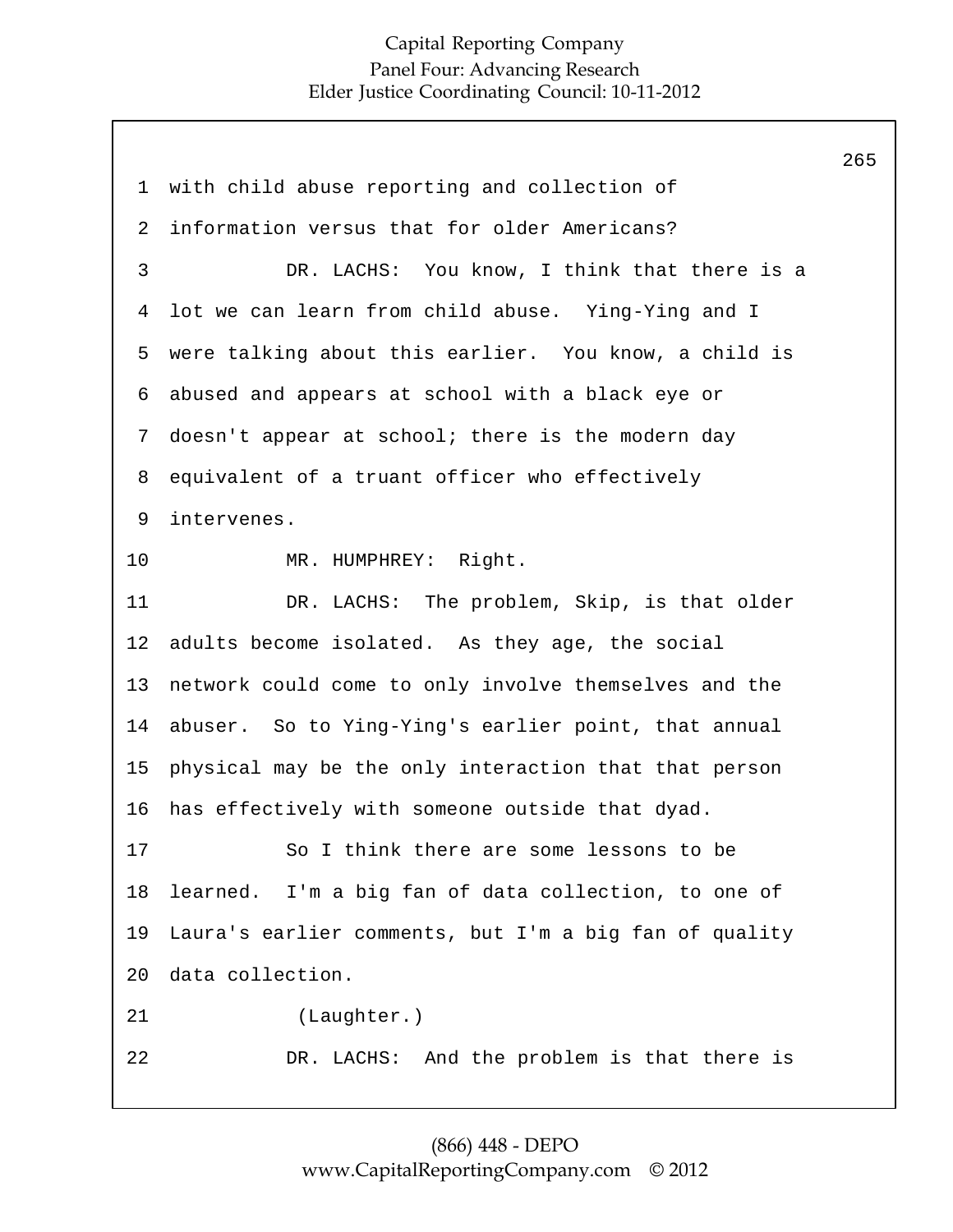1 2 3 4 5 6 7 8 9 10 11 12 13 14 15 16 17 18 19 20 21 22 tremendous inter-rater variability in the way that data is collected. Certain variation in rates cannot be explained by variations in the phenomena. It has to be an issue around the way the data is collected. So there are some significant methodologic research challenges around standardizing our data collection. I am concerned about the garbage in, garbage out. "Data for the sake of data" I am no fan of. MR. HUMPHREY: Kathy, if I could also just mention the comment about, how do we get to that younger generation and let them know what the responsibilities are that they may be taking on? That's exactly what we're trying to approach with our lay fiduciary guides. It will be very interesting to see the impact of that, is whether or not that's sufficient. But obviously the point is that I recognized early on that Congress may have said, "Okay, Skip, you and your fellow folks over there, you get to work with those who are 62 and older," but if you want to deal with people 62 and older, you better make sure that the ones that are helping them, who are younger, understand what they've got to do. 266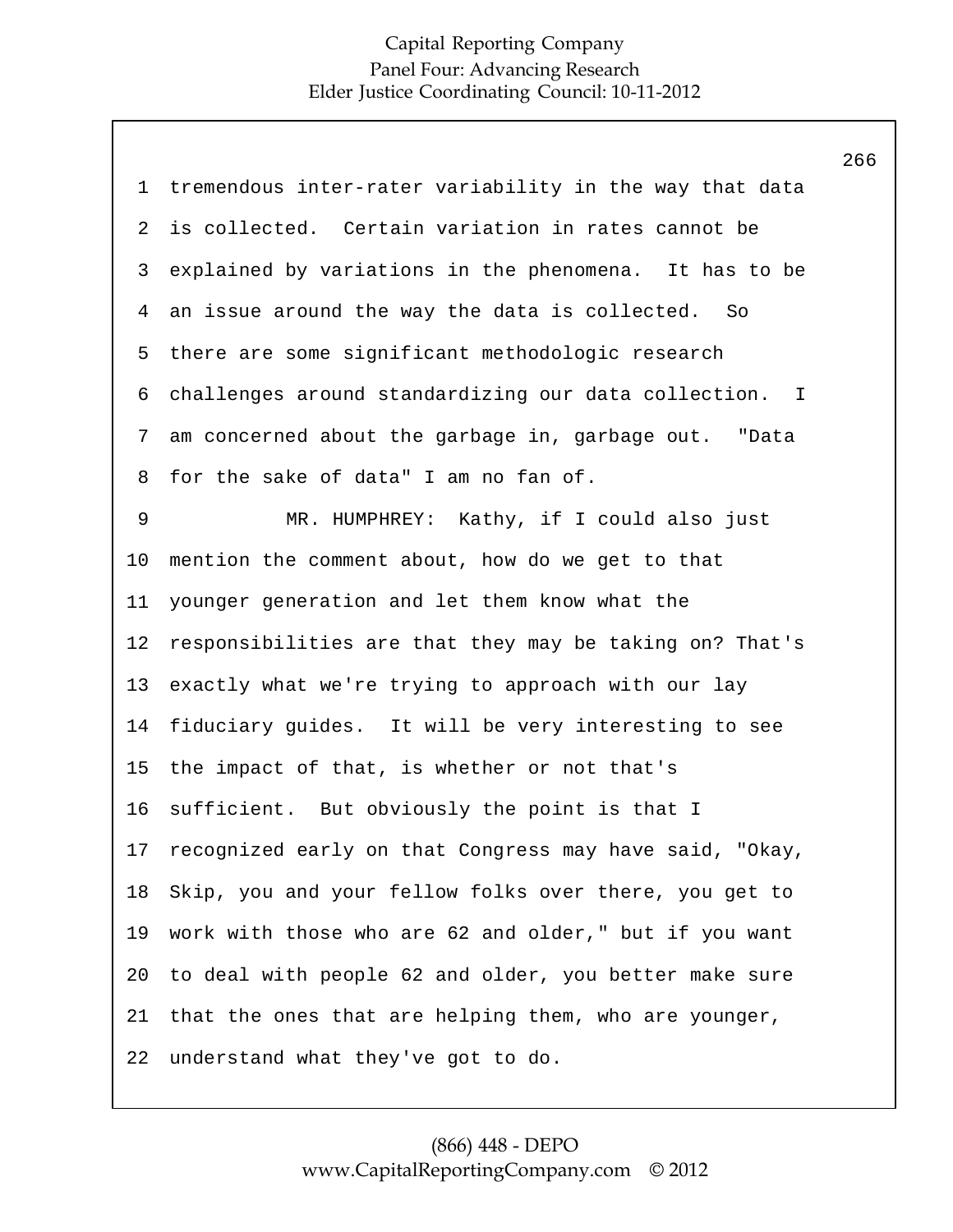|              |                                                         | 267 |
|--------------|---------------------------------------------------------|-----|
| $\mathbf{1}$ | MS. GREENLEE: Other questions from down                 |     |
| 2            | here?                                                   |     |
| 3            | Stacy, do you have any follow-up?                       |     |
| 4            | (No audible response.)                                  |     |
| 5            | MS. GREENLEE: All right. I want to just                 |     |
| 6            | thank you all very much. I don't know that I looked at  |     |
| 7            | my notes, I'm just kind of paying attention and trying  |     |
| 8            | to figure out -- I'm asking myself questions like,      |     |
| 9            | "Where would the data go?" and, "Could we get CMS to do |     |
| 10           | $it?$ "                                                 |     |
| 11           | (Laughter.)                                             |     |
| 12           | MS. GREENLEE: Well, you know, I mean, you               |     |
| 13           | said it needs to go someplace, and they have a lot of   |     |
| 14           | it. So thank you all very much. I want to give a        |     |
| 15           | collective thank-you to the rest of the people who are  |     |
| 16           | still here who spoke.                                   |     |
| 17           | And can I go ahead and try to just wrap it up           |     |
| 18           | and not have you kind of leave the front? But I just    |     |
| 19           | want to give a shout-out to my staff, who helped put    |     |
| 20           | this together.                                          |     |
| 21           | (Applause.)                                             |     |
| 22           | MS. GREENLEE: We, federal agencies, are a               |     |
|              |                                                         |     |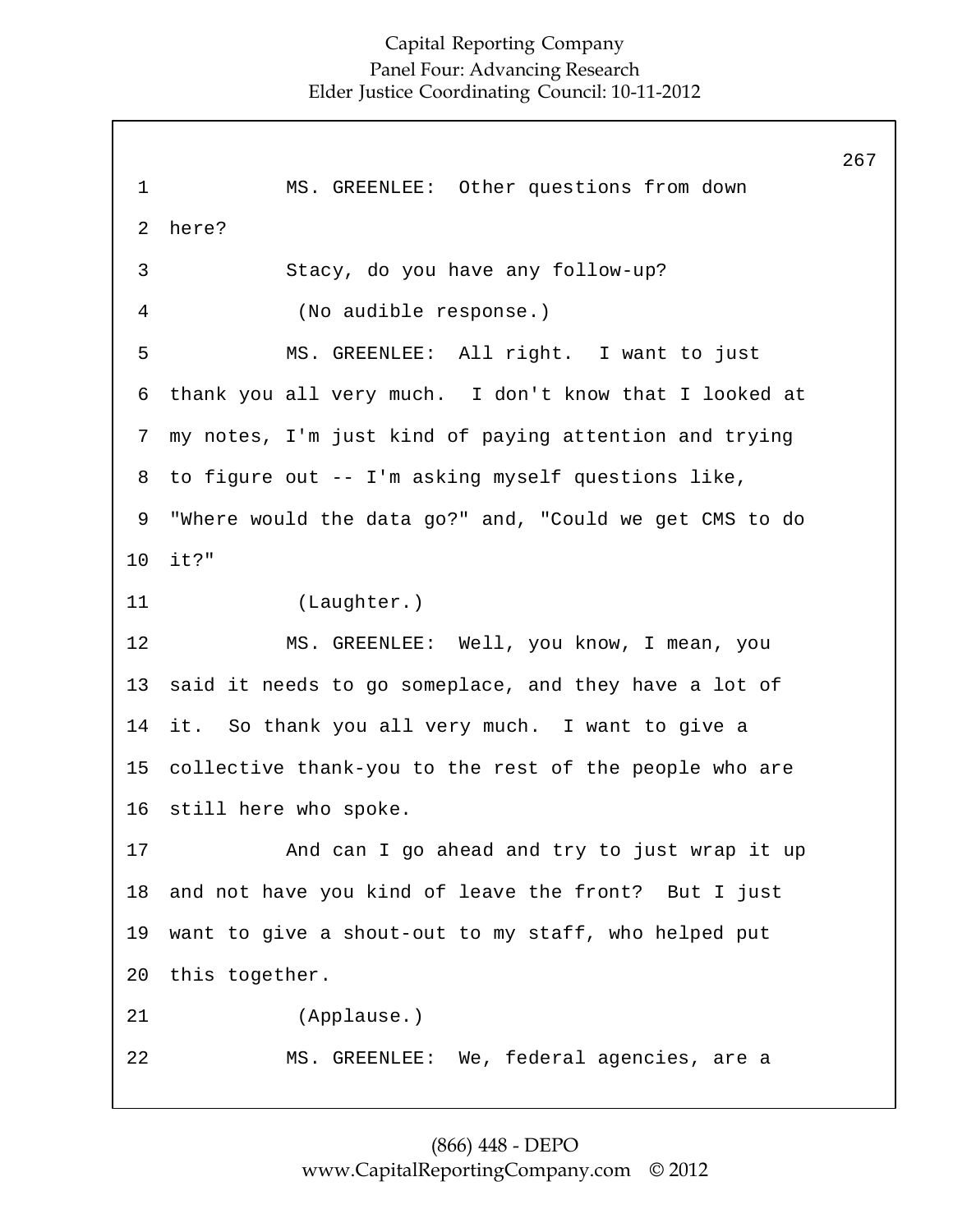268

| 1       | pesky bunch to schedule, so just getting us all -- we    |
|---------|----------------------------------------------------------|
| 2       | like being here, but this is not easy from the           |
| 3       | logistical side on the back end, so I just want to       |
| 4       | thank my colleagues here for coming. And we've learned   |
| 5       | a lot. It seems like it was yesterday that the           |
| 6       | Secretary was here with the Attorney General, we've had  |
| 7       | so many different people speak. I think that for all     |
| 8       | of us the importance is to continue to maintain the      |
| 9       | momentum and also to create some focus. We have          |
| $10 \,$ | captured the events for today. We do intend to kind of   |
| 11      | process the information you've given us, the speakers,   |
| 12      | the Q&A that we've had, and start to call through and    |
| 13      | identify -- I mean, obviously there is a whole           |
| 14      | conversation about data, a conversation about capacity,  |
| 15      | what do we do for outreach? I mean, there are some       |
| 16      | things that are starting to cluster that I think we can  |
| 17      | look at to move forward.                                 |
| 18      | We do have an interagency working group.<br>$\mathbf{I}$ |
| 19      | see my colleagues from Justice there at the back.<br>Wе  |
| 20      | have quite a lot of involvement with Skip and his        |

22 other agencies, and we'll expand this group to make

staff, people from the Department of Justice, but also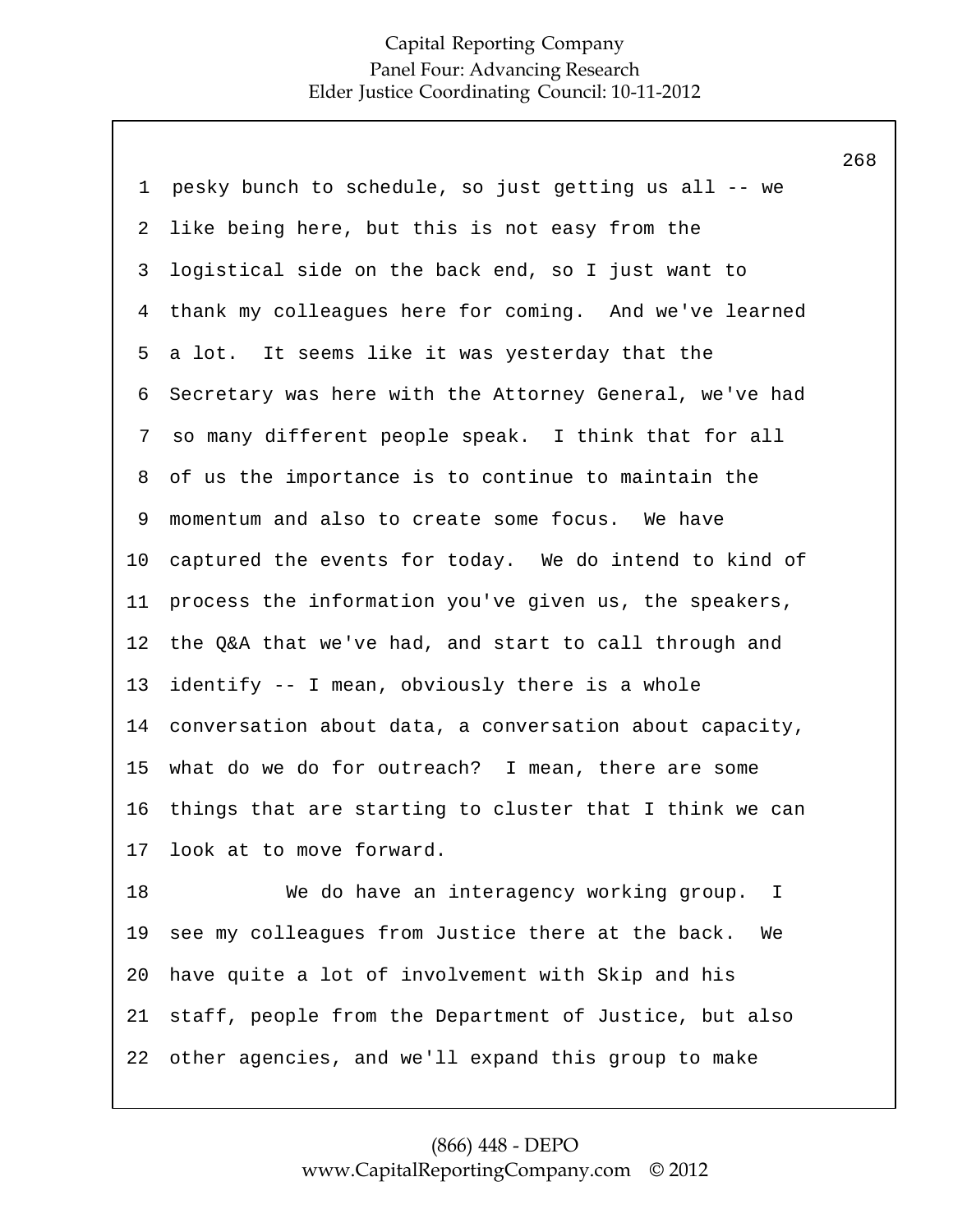| 1              | sure that the whole breadth of the Coordinating Council |
|----------------|---------------------------------------------------------|
| 2              | we signed up your staff to help on this interagency     |
| 3              | working group. And in that way, we've got some staff    |
| $\overline{4}$ | support to continue to work forward.                    |
| 5              | I don't have a next date to announce for you.           |
| 6              | As the Secretary said this morning, we are committed to |
| 7              | doing these twice a year, and we'll look for other      |
| 8              | opportunities to continue to engage with all of you on  |
| 9              | all of these various issues.                            |
| 10             | So MT quoted me earlier today, "Do one                  |
| 11             | thing." I have different ways of talking about this     |
| 12             | issue, so if I could end by sharing my favorite way,    |
| 13             | and we all heard this last week, that the more I work   |
| 14             | on the issue of elder abuse just personally and         |
| 15             | professionally, I understand that it's not an add-on to |
| 16             | the work that we're doing, it is integral to the work   |
| 17             | that we're already doing, that if we're working on      |
| 18             | behalf of older adults in this country, the base of     |
| 19             | that is really to empower them and their lives, whether |
| 20             | it's training them on financial -- if you're doing      |
| 21             | financial planning with an older adult and someone      |
| 22             | later steals their money, you have not been successful, |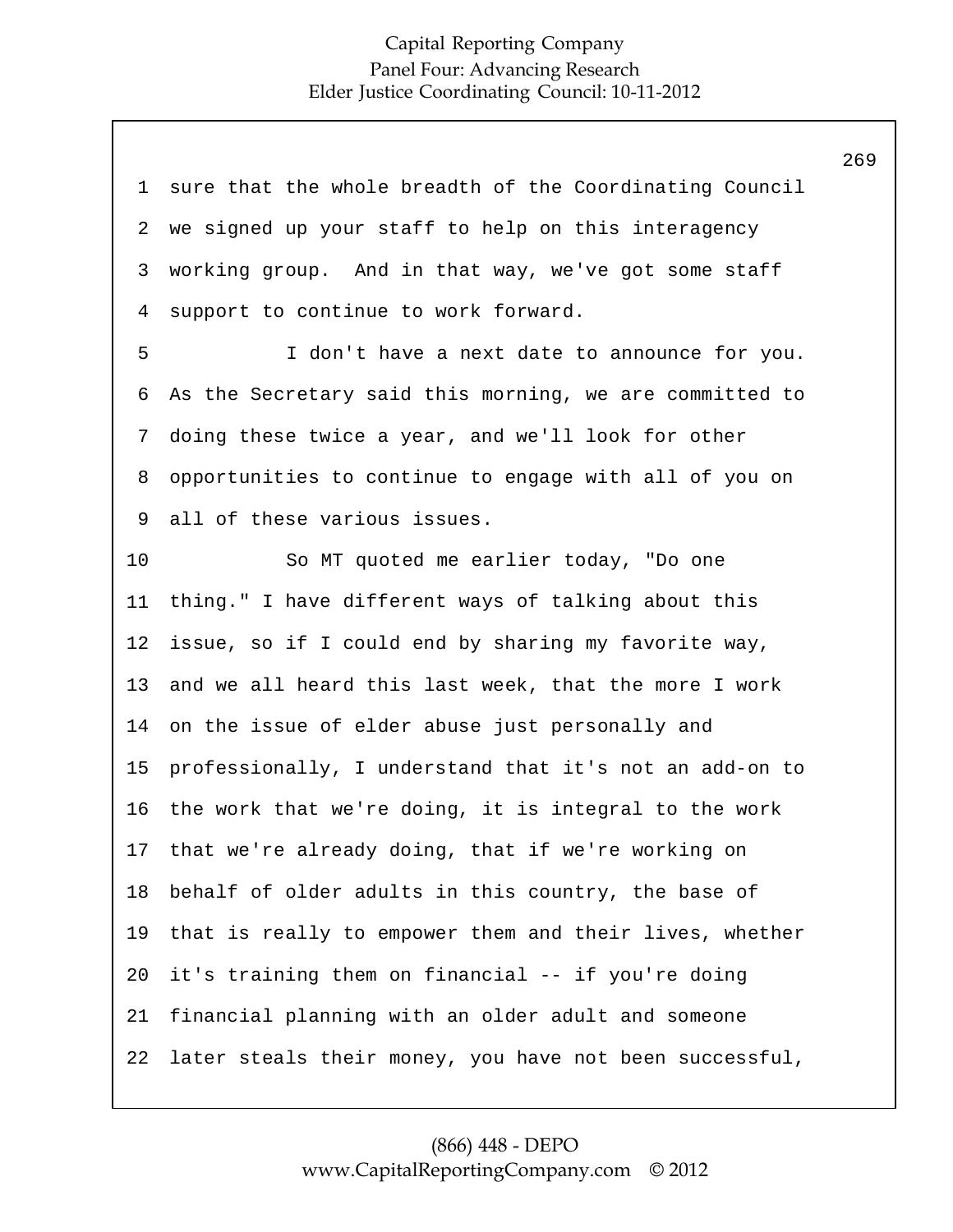| $\mathbf 1$ | and that we have to work it into everything else that   |
|-------------|---------------------------------------------------------|
| 2           | we're doing. If we're doing prevention, and someone     |
| 3           | beats them up, then the fact that they have their       |
| 4           | diabetes managed isn't quite as effective, you know,    |
| 5           | that it needs to be built into the outcomes of the work |
| 6           | that we're already doing. We're all tired with extra    |
| 7           | stuff, that people don't see it as an additional part   |
| 8           | of aging, but an integral outcome of successful support |
| 9           | for older adults and their lives and the programs and   |
| 10          | the investments that we're making because everything    |
| 11          | else can be quickly undone with the abuse, and all of   |
| 12          | the investment, whether it's in personal time or money. |
| 13          | And so we have to continue to find a way to have people |
| 14          | do one thing but integrate it into work that they're    |
| 15          | already doing and not ever feel like this is "Elder     |
| 16          | Abuse Day," but that every day should really            |
| 17          | incorporate this particular work.                       |
| 18          | And we have much to tackle, but I am very               |
| 19          | proud to be a part of an administration that really is  |
| 20          | committed. And I'm glad that we've had members from     |
| 21          | the Congress here and Senator Blumenthal because it     |
| 22          | will really take us all to move this forward to have    |